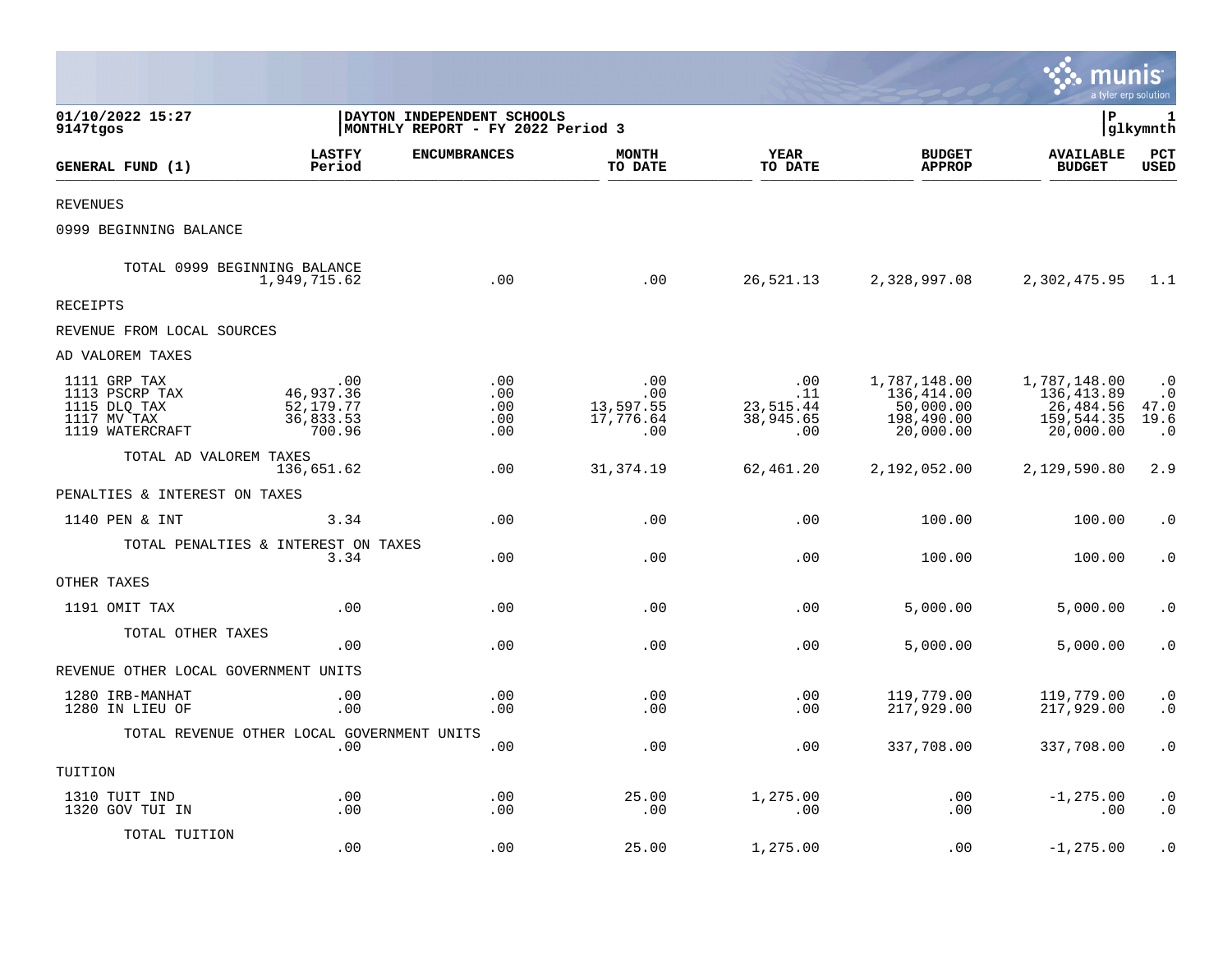

| 01/10/2022 15:27<br>9147tgos                                                                                                                                    |                                                                                                            | DAYTON INDEPENDENT SCHOOLS<br>MONTHLY REPORT - FY 2022 Period 3 |                                                                                   |                                                                                                                      |                                                                                             | l P                                                                  | $\mathbf{2}$<br> glkymnth                                                                      |
|-----------------------------------------------------------------------------------------------------------------------------------------------------------------|------------------------------------------------------------------------------------------------------------|-----------------------------------------------------------------|-----------------------------------------------------------------------------------|----------------------------------------------------------------------------------------------------------------------|---------------------------------------------------------------------------------------------|----------------------------------------------------------------------|------------------------------------------------------------------------------------------------|
| GENERAL FUND (1)                                                                                                                                                | <b>LASTFY</b><br>Period                                                                                    | <b>ENCUMBRANCES</b>                                             | <b>MONTH</b><br>TO DATE                                                           | <b>YEAR</b><br>TO DATE                                                                                               | <b>BUDGET</b><br><b>APPROP</b>                                                              | <b>AVAILABLE</b><br><b>BUDGET</b>                                    | PCT<br><b>USED</b>                                                                             |
| EARNINGS ON INVESTMENTS                                                                                                                                         |                                                                                                            |                                                                 |                                                                                   |                                                                                                                      |                                                                                             |                                                                      |                                                                                                |
| 1510 INT ON INV                                                                                                                                                 | 1,994.84                                                                                                   | $\sim$ 00                                                       | 583.41                                                                            | 2,217.06                                                                                                             | 7,000.00                                                                                    | 4,782.94 31.7                                                        |                                                                                                |
|                                                                                                                                                                 | TOTAL EARNINGS ON INVESTMENTS<br>1,994.84                                                                  | $\sim$ 00                                                       | 583.41                                                                            | 2,217.06                                                                                                             | 7,000.00                                                                                    | 4,782.94 31.7                                                        |                                                                                                |
| OTHER REVENUE FROM LOCAL SOURCES                                                                                                                                |                                                                                                            |                                                                 |                                                                                   |                                                                                                                      |                                                                                             |                                                                      |                                                                                                |
| 1912 BUS RENT<br>1919 OTHER GRAN<br>1920 CONTRIBUTE<br>1930 GAIN/LOSS<br>1951 MSC SCH IN<br>1980 PRYR REFND<br>1990 MISC REV<br>1993 REBATES<br>1997 OTHER REIM | .00<br>.00<br>1,519.57<br>.00<br>$\begin{array}{c} 0.00 \\ -0.00 \end{array}$<br>84.26<br>.00<br>25,000.00 | .00<br>.00<br>.00<br>.00<br>.00<br>.00<br>.00<br>.00<br>.00     | $\overline{00}$<br>.00<br>23.50<br>.00<br>.00<br>.00<br>23.92<br>.00<br>25,000.00 | .00<br>$\begin{array}{c} .00 \\ .00 \\ 123.34 \end{array}$<br>.00<br>.00<br>.00<br>.00<br>441.23<br>.00<br>25,000.00 | .00<br>00.<br>00.<br>00.00<br>.00<br>.00<br>.00<br>$500.00$<br>8,000.00<br>.00<br>25,000.00 | .00<br>.00<br>776.66 13.7<br>.00<br>.00<br>500.00<br>7,558.77<br>.00 | $\cdot$ 0<br>$\cdot$ 0<br>$\cdot$ 0<br>$\cdot$ 0<br>$\cdot$ 0<br>5.5<br>$\cdot$ 0<br>.00 100.0 |
|                                                                                                                                                                 | TOTAL OTHER REVENUE FROM LOCAL SOURCES<br>26,603.83                                                        | .00                                                             | 25,047.42                                                                         | 25,564.57                                                                                                            |                                                                                             | 34,400.00 8,835.43 74.3                                              |                                                                                                |
|                                                                                                                                                                 | TOTAL REVENUE FROM LOCAL SOURCES<br>165, 253.63                                                            | .00                                                             | 57,030.02                                                                         |                                                                                                                      | 91,517.83 2,576,260.00 2,484,742.17 3.6                                                     |                                                                      |                                                                                                |
| REVENUE FROM STATE SOURCES                                                                                                                                      |                                                                                                            |                                                                 |                                                                                   |                                                                                                                      |                                                                                             |                                                                      |                                                                                                |
| STATE PROGRAM                                                                                                                                                   |                                                                                                            |                                                                 |                                                                                   |                                                                                                                      |                                                                                             |                                                                      |                                                                                                |
| 3111 SEEK<br>3111 SEEK-RS                                                                                                                                       | 1,031,880.00<br>$-51, 183.44$                                                                              | $\begin{array}{c} . & 0 & 0 \\ . & 0 & 0 \end{array}$           | 354,721.00<br>$-50,669.22$                                                        | 1,064,163.00<br>-50,669.22                                                                                           | 4,049,926.00<br>$\sim$ 00                                                                   | 2,985,763.00 26.3<br>50,669.22                                       | $\cdot$ 0                                                                                      |
| TOTAL STATE PROGRAM                                                                                                                                             | 980,696.56                                                                                                 | .00                                                             | 304,051.78                                                                        | 1,013,493.78                                                                                                         | 4,049,926.00                                                                                | 3,036,432.22 25.0                                                    |                                                                                                |
| OTHER STATE FUNDING                                                                                                                                             |                                                                                                            |                                                                 |                                                                                   |                                                                                                                      |                                                                                             |                                                                      |                                                                                                |
| 3122 VOC TRANSP<br>3125 DRV TRN RB<br>3126 SUB REIMB<br>3128 AUD REIMB<br>3129 KSB/D TR R                                                                       | .00<br>.00<br>.00<br>.00<br>.00                                                                            | .00<br>.00<br>.00<br>.00<br>.00                                 | .00<br>.00<br>.00<br>.00<br>.00                                                   | $.00 \,$<br>.00<br>.00<br>.00<br>.00                                                                                 | $.00 \,$<br>.00<br>.00<br>.00<br>.00                                                        | .00<br>.00<br>.00<br>.00<br>.00                                      | $\cdot$ 0<br>$\cdot$ 0<br>$\cdot$ 0<br>$\cdot$ 0<br>$\cdot$ 0                                  |
|                                                                                                                                                                 | TOTAL OTHER STATE FUNDING<br>.00                                                                           | .00                                                             | .00                                                                               | $.00 \,$                                                                                                             | $.00 \,$                                                                                    | .00                                                                  | $\cdot$ 0                                                                                      |
| EXPENDITURE REIMBURSEMENTS                                                                                                                                      |                                                                                                            |                                                                 |                                                                                   |                                                                                                                      |                                                                                             |                                                                      |                                                                                                |
| 3130 NBC REIMB<br>3131 OTHR STATE                                                                                                                               | .00<br>.00                                                                                                 | .00<br>.00                                                      | .00<br>.00                                                                        | .00<br>.00                                                                                                           | $.00 \,$<br>5,000.00                                                                        | $.00 \,$<br>5,000.00                                                 | $\cdot$ 0<br>$\cdot$ 0                                                                         |
|                                                                                                                                                                 | TOTAL EXPENDITURE REIMBURSEMENTS<br>.00                                                                    | .00                                                             | .00                                                                               | .00                                                                                                                  | 5,000.00                                                                                    | 5,000.00                                                             | $\cdot$ 0                                                                                      |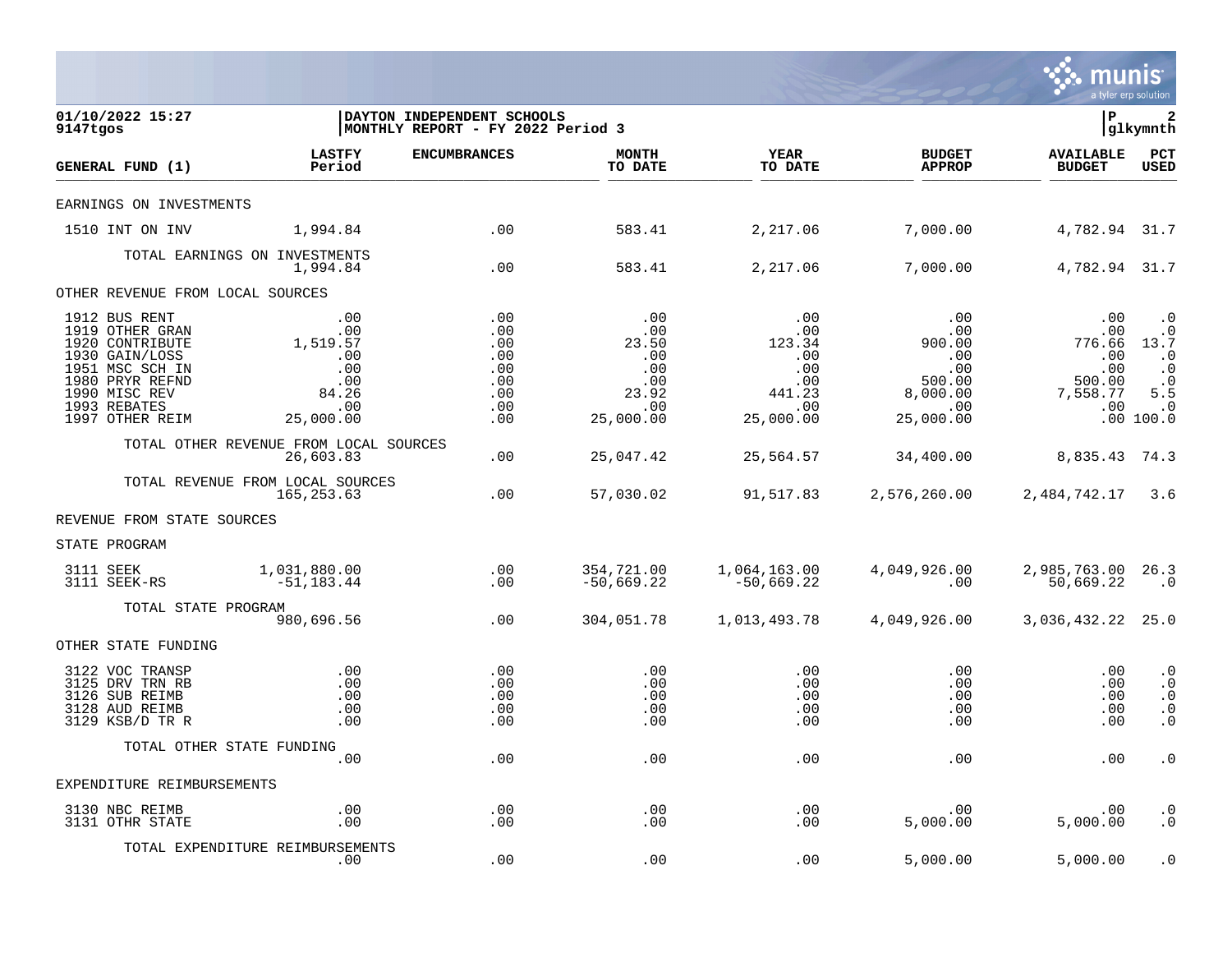

| 01/10/2022 15:27<br>9147tgos                         |                                                  | DAYTON INDEPENDENT SCHOOLS<br>MONTHLY REPORT - FY 2022 Period 3 |                         |                         |                                | lР                                | 3<br> glkymnth                      |
|------------------------------------------------------|--------------------------------------------------|-----------------------------------------------------------------|-------------------------|-------------------------|--------------------------------|-----------------------------------|-------------------------------------|
| GENERAL FUND (1)                                     | <b>LASTFY</b><br>Period                          | <b>ENCUMBRANCES</b>                                             | <b>MONTH</b><br>TO DATE | YEAR<br>TO DATE         | <b>BUDGET</b><br><b>APPROP</b> | <b>AVAILABLE</b><br><b>BUDGET</b> | PCT<br><b>USED</b>                  |
|                                                      |                                                  |                                                                 |                         |                         |                                |                                   |                                     |
| RESTRICTED                                           |                                                  |                                                                 |                         |                         |                                |                                   |                                     |
| 3200 RES STATE                                       | .00                                              | .00                                                             | .00                     | .00                     | .00                            | .00                               | $\cdot$ 0                           |
| TOTAL RESTRICTED                                     | .00                                              | .00                                                             | .00                     | .00                     | .00                            | .00                               | $\cdot$ 0                           |
| REVENUE IN LIEU OF TAXES/STATE                       |                                                  |                                                                 |                         |                         |                                |                                   |                                     |
| 3800 LIEU TAXES                                      | 2,570.60                                         | .00                                                             | 867.73                  | 2,589.07                | 9,900.00                       | 7,310.93                          | 26.2                                |
|                                                      | TOTAL REVENUE IN LIEU OF TAXES/STATE<br>2,570.60 | .00                                                             | 867.73                  | 2,589.07                | 9,900.00                       | 7,310.93                          | 26.2                                |
| REVENUE ON BEHALF PAYMENTS                           |                                                  |                                                                 |                         |                         |                                |                                   |                                     |
| 3900 ON BEHALF                                       | .00                                              | .00                                                             | .00                     | .00                     | 2, 415, 451.00                 | 2, 415, 451.00                    | $\cdot$ 0                           |
|                                                      | TOTAL REVENUE ON BEHALF PAYMENTS<br>.00.         | .00                                                             | .00                     | .00                     | 2, 415, 451.00                 | 2,415,451.00                      | $\cdot$ 0                           |
|                                                      | TOTAL REVENUE FROM STATE SOURCES<br>983, 267. 16 | .00                                                             | 304,919.51              | 1,016,082.85            | 6,480,277.00                   | 5,464,194.15                      | 15.7                                |
| REVENUE FROM FEDERAL SOURCES                         |                                                  |                                                                 |                         |                         |                                |                                   |                                     |
| FEDERAL REIMBURSEMENT                                |                                                  |                                                                 |                         |                         |                                |                                   |                                     |
| 4810 MEDICAID R                                      | 4,347.96                                         | .00                                                             | .00                     | .00                     | 20,000.00                      | 20,000.00                         | $\cdot$ 0                           |
| TOTAL FEDERAL REIMBURSEMENT                          | 4,347.96                                         | .00                                                             | .00                     | .00                     | 20,000.00                      | 20,000.00                         | . 0                                 |
|                                                      | TOTAL REVENUE FROM FEDERAL SOURCES<br>4,347.96   | .00                                                             | .00                     | .00                     | 20,000.00                      | 20,000.00                         | $\cdot$ 0                           |
| OTHER RECEIPTS                                       |                                                  |                                                                 |                         |                         |                                |                                   |                                     |
| INTERFUND TRANSFERS                                  |                                                  |                                                                 |                         |                         |                                |                                   |                                     |
| 5210 FND XFER<br>5220 INDCST XFE<br>5220 INDCOS-ARP  | .00<br>5,976.53<br>.00                           | .00<br>.00<br>.00                                               | .00<br>6,153.76<br>.00  | .00<br>10,699.66<br>.00 | .00<br>54,000.00<br>.00        | .00<br>43,300.34<br>.00           | $\cdot$ 0<br>19.8<br>$\cdot$ 0      |
| TOTAL INTERFUND TRANSFERS                            | 5,976.53                                         | .00                                                             | 6,153.76                | 10,699.66               | 54,000.00                      | 43,300.34 19.8                    |                                     |
| SALE OR COMP FOR LOSS OF ASSETS                      |                                                  |                                                                 |                         |                         |                                |                                   |                                     |
| 5311 SALE LAND<br>5341 SALE EQUIP<br>5342 LOSS EQUIP | .00<br>7,610.00<br>.00                           | .00<br>.00<br>.00                                               | .00<br>.00<br>.00       | .00<br>.00<br>.00       | .00<br>1,000.00<br>.00         | .00<br>1,000.00<br>.00            | $\cdot$ 0<br>$\cdot$ 0<br>$\cdot$ 0 |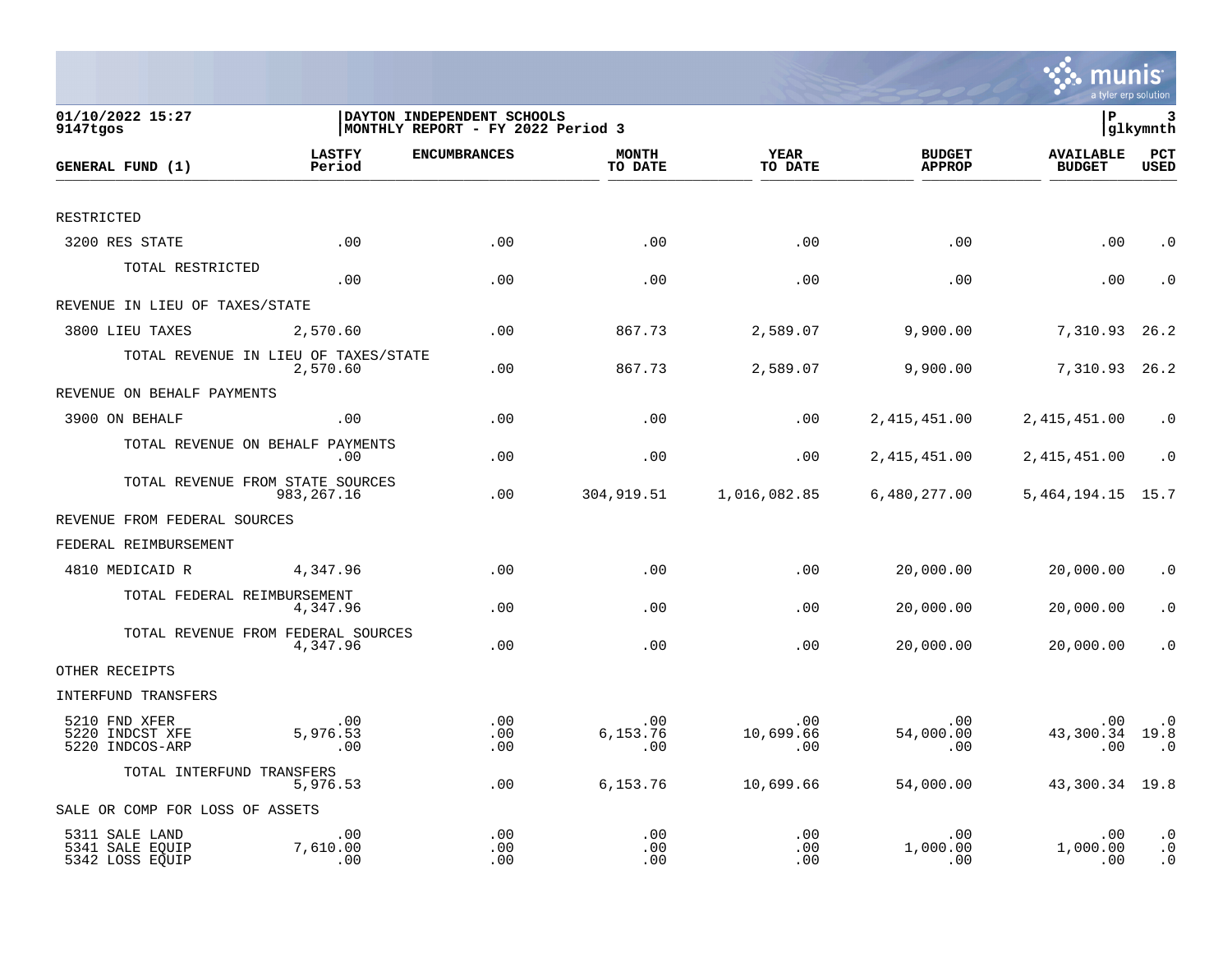

| 01/10/2022 15:27<br>9147tgos |                                                   | DAYTON INDEPENDENT SCHOOLS<br>MONTHLY REPORT - FY 2022 Period 3 |                         |                 |                                | ${\bf P}$                         | 4<br>glkymnth |
|------------------------------|---------------------------------------------------|-----------------------------------------------------------------|-------------------------|-----------------|--------------------------------|-----------------------------------|---------------|
| GENERAL FUND (1)             | <b>LASTFY</b><br>Period                           | <b>ENCUMBRANCES</b>                                             | <b>MONTH</b><br>TO DATE | YEAR<br>TO DATE | <b>BUDGET</b><br><b>APPROP</b> | <b>AVAILABLE</b><br><b>BUDGET</b> | PCT<br>USED   |
|                              | TOTAL SALE OR COMP FOR LOSS OF ASSETS<br>7,610.00 | .00                                                             | .00                     | .00             | 1,000.00                       | 1,000.00                          | $\cdot$ 0     |
| LOAN PROCEEDS                |                                                   |                                                                 |                         |                 |                                |                                   |               |
| 5400 LOAN PROC               | .00                                               | .00                                                             | .00                     | .00             | .00                            | .00                               | $\cdot$ 0     |
| TOTAL LOAN PROCEEDS          | .00                                               | .00                                                             | .00                     | .00             | .00                            | .00                               | $\cdot$ 0     |
| TOTAL OTHER RECEIPTS         | 13,586.53                                         | .00                                                             | 6,153.76                | 10,699.66       | 55,000.00                      | 44,300.34                         | 19.5          |
| TOTAL RECEIPTS               | 1,166,455.28                                      | .00                                                             | 368,103.29              | 1,118,300.34    | 9,131,537.00                   | 8,013,236.66                      | 12.3          |
| TOTAL REVENUE                | 3,116,170.90                                      | .00                                                             | 368,103.29              | 1, 144, 821. 47 | 11,460,534.08                  | 10, 315, 712.61                   | 10.0          |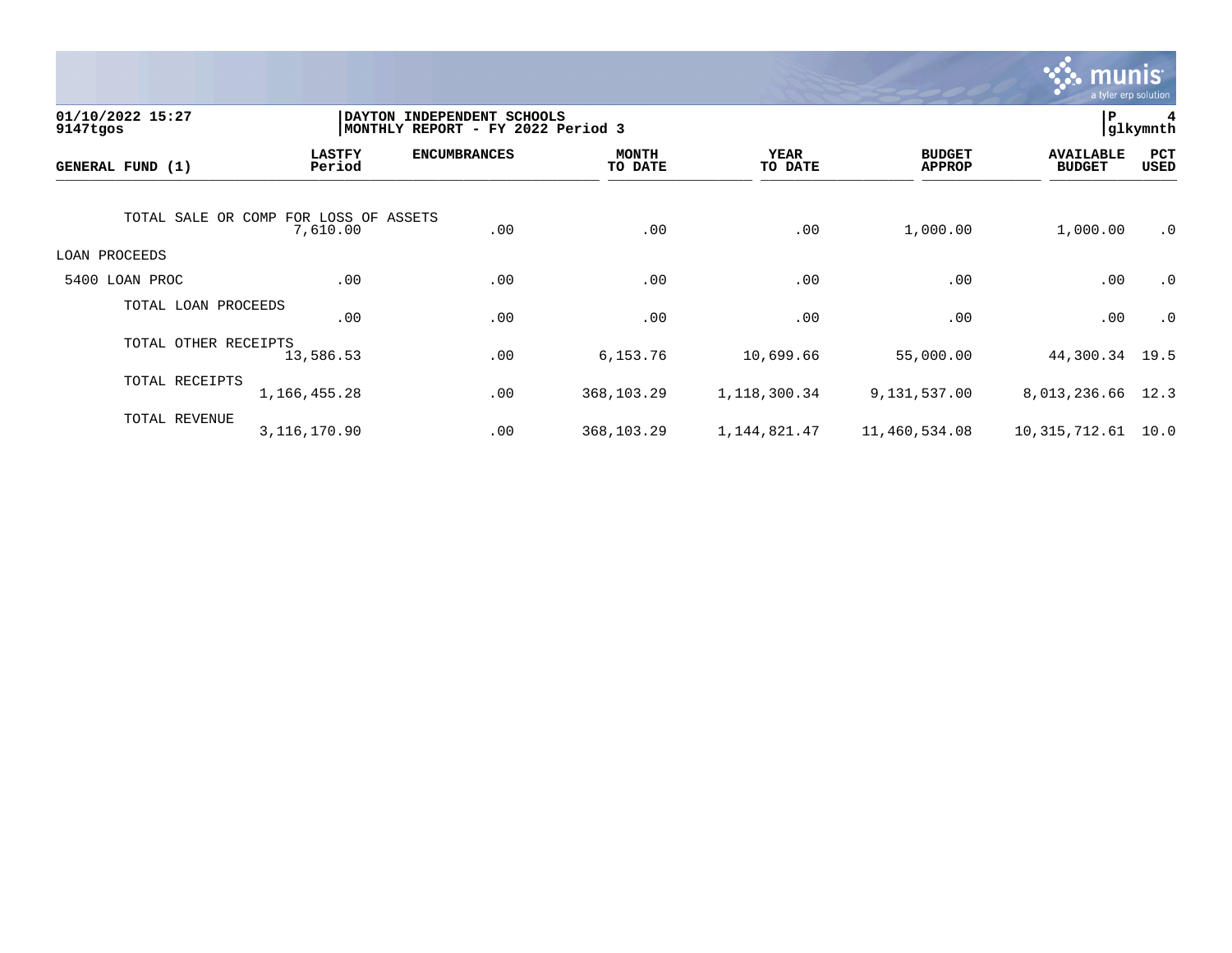

| 9147tgos                                                             | 01/10/2022 15:27            |                                                                                                            | DAYTON INDEPENDENT SCHOOLS<br>MONTHLY REPORT - FY 2022 Period 3              |                                                                                                    |                                                                                                            |                                                                                                                            | P                                                                                                                          | 5<br>glkymnth                                                                           |
|----------------------------------------------------------------------|-----------------------------|------------------------------------------------------------------------------------------------------------|------------------------------------------------------------------------------|----------------------------------------------------------------------------------------------------|------------------------------------------------------------------------------------------------------------|----------------------------------------------------------------------------------------------------------------------------|----------------------------------------------------------------------------------------------------------------------------|-----------------------------------------------------------------------------------------|
|                                                                      | GENERAL FUND (1)            | <b>LASTFY</b><br>Period                                                                                    | <b>ENCUMBRANCES</b>                                                          | <b>MONTH</b><br>TO DATE                                                                            | <b>YEAR</b><br>TO DATE                                                                                     | <b>BUDGET</b><br><b>APPROP</b>                                                                                             | <b>AVAILABLE</b><br><b>BUDGET</b>                                                                                          | PCT<br><b>USED</b>                                                                      |
| EXPENDITURES                                                         |                             |                                                                                                            |                                                                              |                                                                                                    |                                                                                                            |                                                                                                                            |                                                                                                                            |                                                                                         |
|                                                                      | 1000 INSTRUCTION            |                                                                                                            |                                                                              |                                                                                                    |                                                                                                            |                                                                                                                            |                                                                                                                            |                                                                                         |
| 0100<br>0200<br>0280<br>0300<br>0400<br>0500<br>0600<br>0700<br>0800 |                             | 484,336.70<br>51,968.17<br>.00<br>8,426.82<br>11,825.87<br>41, 251.35<br>5,574.06<br>46,044.71<br>3,022.90 | .00<br>.00<br>.00<br>.00<br>26,509.89<br>.00<br>2,582.57<br>.00<br>7,324.43  | 221, 338.15<br>14,411.87<br>.00<br>42.35<br>5,139.40<br>301.01<br>6,163.81<br>3,053.75<br>2,034.35 | 466,937.54<br>39,004.78<br>.00<br>7,917.51<br>26,649.46<br>50,519.79<br>15,399.88<br>10,816.25<br>4,602.19 | 3,023,113.00<br>367,229.00<br>1,545,844.00<br>42,000.00<br>63,172.00<br>107,182.00<br>119,539.00<br>20,100.00<br>51,475.00 | 2,556,175.46<br>328, 224. 22<br>1,545,844.00<br>34,082.49<br>10,012.65<br>56,662.21<br>101,556.55<br>9,283.75<br>39,548.38 | 15.5<br>10.6<br>$\cdot$ 0<br>18.9<br>84.2<br>47.1<br>15.0<br>53.8<br>23.2               |
|                                                                      | TOTAL 1000                  | INSTRUCTION<br>652,450.58                                                                                  | 36, 416.89                                                                   | 252,484.69                                                                                         | 621,847.40                                                                                                 | 5,339,654.00                                                                                                               | 4,681,389.71 12.3                                                                                                          |                                                                                         |
| 2100                                                                 | STUDENT SUPPORT SERVICES    |                                                                                                            |                                                                              |                                                                                                    |                                                                                                            |                                                                                                                            |                                                                                                                            |                                                                                         |
| 0100<br>0200<br>0280<br>0300<br>0400<br>0500<br>0600<br>0700         |                             | 86, 361. 33<br>7,202.08<br>$\overline{00}$<br>6,996.25<br>.00<br>205.00<br>1,394.00<br>.00                 | .00<br>.00<br>.00<br>.00<br>.00<br>.00<br>.00<br>.00                         | 48,573.46<br>4,255.83<br>.00<br>2,590.25<br>.00<br>.00<br>407.40<br>.00                            | 113,192.08<br>9,826.65<br>.00<br>9,948.00<br>.00<br>.00<br>1,328.09<br>.00                                 | 663,251.00<br>57,024.00<br>212,683.00<br>109,850.00<br>$\sim$ 00<br>850.00<br>3,450.00<br>.00                              | 550,058.92<br>47,197.35<br>212,683.00<br>99,902.00<br>$\sim 00$<br>850.00<br>2,121.91<br>.00                               | 17.1<br>17.2<br>$\cdot$ 0<br>9.1<br>$\cdot$ 0<br>$\cdot$ 0<br>38.5<br>.0                |
|                                                                      | TOTAL 2100                  | STUDENT SUPPORT SERVICES<br>102,158.66                                                                     | .00                                                                          | 55,826.94                                                                                          | 134,294.82                                                                                                 | 1,047,108.00                                                                                                               | 912,813.18 12.8                                                                                                            |                                                                                         |
| 2200                                                                 |                             | INSTRUCTIONAL STAFF SUPP SERV                                                                              |                                                                              |                                                                                                    |                                                                                                            |                                                                                                                            |                                                                                                                            |                                                                                         |
| 0100<br>0200<br>0280<br>0300<br>0400<br>0500<br>0600<br>0700<br>0800 |                             | 67,339.58<br>5,639.25<br>.00<br>3,694.58<br>27,790.00<br>.00<br>63,555.67<br>15,782.38<br>16,622.69        | $\overline{00}$<br>.00<br>.00<br>.00<br>49.00<br>.00<br>946.93<br>.00<br>.00 | 21,456.80<br>938.12<br>.00<br>.00<br>.00<br>.00<br>271.93<br>.00<br>12,923.97                      | 61,897.04<br>3,737.14<br>.00<br>1,847.30<br>.00<br>.00<br>271.93<br>.00<br>16,008.94                       | 322,480.00<br>32,050.00<br>171,859.00<br>18,743.00<br>42,986.00<br>300.00<br>34,300.00<br>35,000.00<br>18,000.00           | 260,582.96<br>28, 312.86<br>171,859.00<br>16,895.70<br>42,937.00<br>300.00<br>33,081.14<br>35,000.00<br>1,991.06           | 19.2<br>11.7<br>$\cdot$ 0<br>9.9<br>$\ldots$ 1<br>$\cdot$ 0<br>3.6<br>$\cdot$ 0<br>88.9 |
|                                                                      | TOTAL 2200                  | INSTRUCTIONAL STAFF SUPP SERV<br>200, 424. 15                                                              | 995.93                                                                       | 35,590.82                                                                                          | 83,762.35                                                                                                  | 675,718.00                                                                                                                 | 590.959.72 12.5                                                                                                            |                                                                                         |
|                                                                      | 2300 DISTRICT ADMIN SUPPORT |                                                                                                            |                                                                              |                                                                                                    |                                                                                                            |                                                                                                                            |                                                                                                                            |                                                                                         |
| 0100<br>0200<br>0280<br>0300<br>0400                                 |                             | 55,605.96<br>61,002.54<br>.00<br>7,586.63<br>.00                                                           | .00<br>.00<br>.00<br>.00<br>.00                                              | 19,419.76<br>3,242.14<br>.00<br>16,112.50<br>.00                                                   | 58,259.28<br>9,157.65<br>$\sim$ 00<br>31,067.79<br>.00                                                     | 233,036.00<br>114,226.00<br>99,308.00<br>88,625.00<br>.00                                                                  | 174,776.72<br>105,068.35<br>99,308.00<br>57,557.21<br>.00                                                                  | 25.0<br>8.0<br>$\cdot$ 0<br>35.1<br>.0                                                  |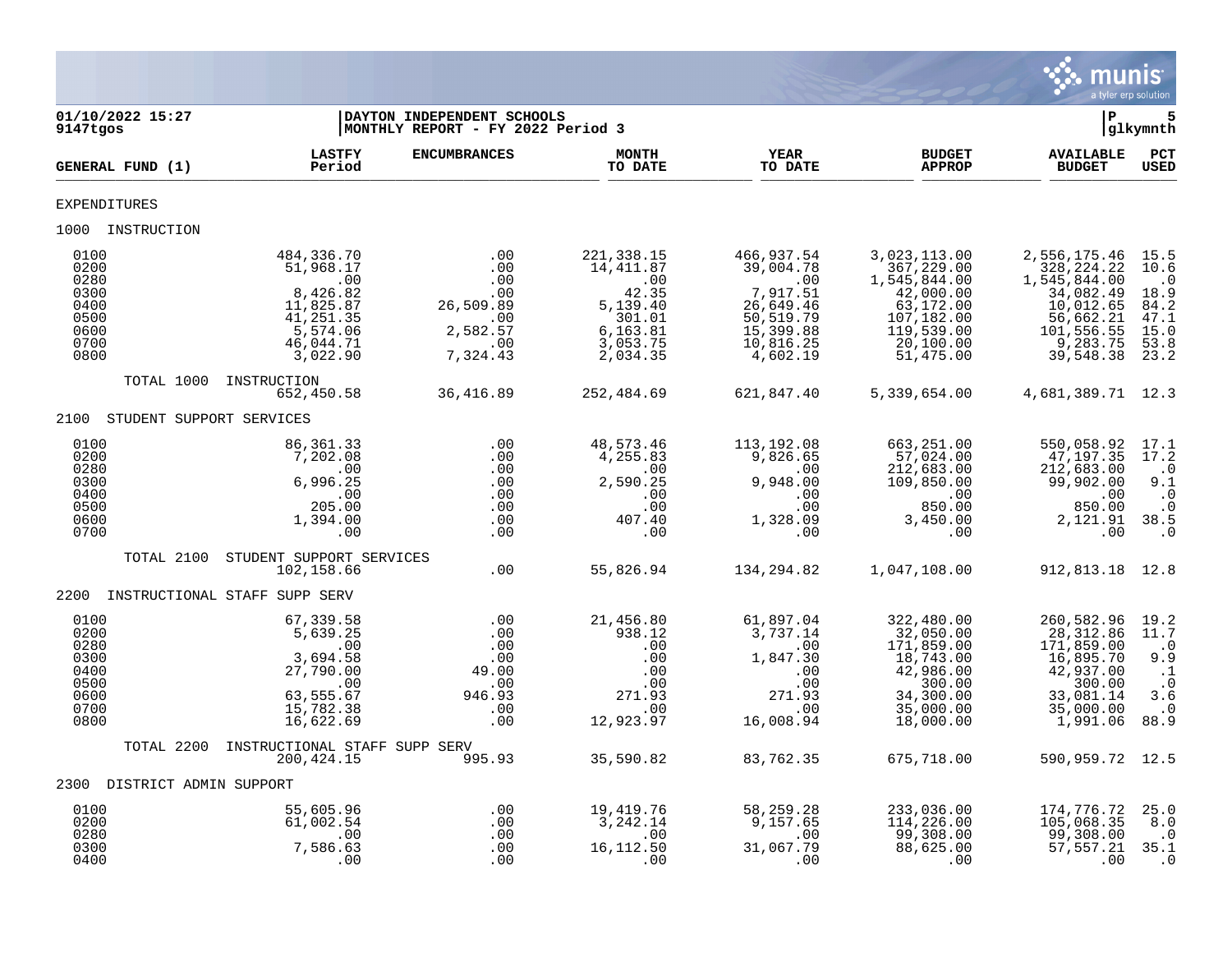

# **01/10/2022 15:27 |DAYTON INDEPENDENT SCHOOLS |P 6 9147tgos |MONTHLY REPORT - FY 2022 Period 3 |glkymnth**

|                                                                      | GENERAL FUND (1)       | <b>LASTFY</b><br>Period                                                                          | <b>ENCUMBRANCES</b>                                                        | <b>MONTH</b><br>TO DATE                                                                              | <b>YEAR</b><br>TO DATE                                                                               | <b>BUDGET</b><br><b>APPROP</b>                                                                                    | <b>AVAILABLE</b><br><b>BUDGET</b>                                                                                  | PCT<br><b>USED</b>                                                             |
|----------------------------------------------------------------------|------------------------|--------------------------------------------------------------------------------------------------|----------------------------------------------------------------------------|------------------------------------------------------------------------------------------------------|------------------------------------------------------------------------------------------------------|-------------------------------------------------------------------------------------------------------------------|--------------------------------------------------------------------------------------------------------------------|--------------------------------------------------------------------------------|
| 0500<br>0600<br>0700<br>0800<br>0840<br>0900                         |                        | 1,035.80<br>2,335.23<br>3,218.15<br>10,651.60<br>.00<br>.00                                      | .00<br>.00<br>.00<br>.00<br>.00<br>.00                                     | 2,433.32<br>1,379.26<br>2,428.50<br>2,353.80<br>.00<br>.00                                           | 2,422.52<br>2,665.04<br>2,428.50<br>12,789.67<br>.00<br>.00                                          | 16,500.00<br>11,500.00<br>4,500.00<br>28,000.00<br>.00<br>.00                                                     | 14,077.48<br>8,834.96<br>2,071.50<br>15, 210.33<br>.00<br>.00                                                      | 14.7<br>23.2<br>54.0<br>45.7<br>$\cdot$ 0<br>$\cdot$ 0                         |
|                                                                      | TOTAL 2300             | DISTRICT ADMIN SUPPORT<br>141,435.91                                                             | .00                                                                        | 47,369.28                                                                                            | 118,790.45                                                                                           | 595,695.00                                                                                                        | 476,904.55                                                                                                         | 19.9                                                                           |
| 2400                                                                 | SCHOOL ADMIN SUPPORT   |                                                                                                  |                                                                            |                                                                                                      |                                                                                                      |                                                                                                                   |                                                                                                                    |                                                                                |
| 0100<br>0200<br>0280<br>0600                                         |                        | 129,854.17<br>14,742.65<br>.00<br>.00                                                            | .00<br>.00<br>.00<br>.00                                                   | 43,942.00<br>5,519.42<br>.00<br>.00                                                                  | 127,680.96<br>15,124.01<br>.00<br>.00                                                                | 515,737.00<br>63,286.00<br>235,181.00<br>.00                                                                      | 388,056.04<br>48,161.99<br>235,181.00<br>.00                                                                       | 24.8<br>23.9<br>$\cdot$ 0<br>$\cdot$ 0                                         |
|                                                                      | TOTAL 2400             | SCHOOL ADMIN SUPPORT<br>144,596.82                                                               | .00                                                                        | 49,461.42                                                                                            | 142,804.97                                                                                           | 814,204.00                                                                                                        | 671,399.03                                                                                                         | 17.5                                                                           |
| 2500                                                                 |                        | BUSINESS SUPPORT SERVICES                                                                        |                                                                            |                                                                                                      |                                                                                                      |                                                                                                                   |                                                                                                                    |                                                                                |
| 0100<br>0200<br>0280<br>0300<br>0400<br>0500<br>0600<br>0700<br>0800 |                        | 49,722.39<br>14,555.46<br>.00<br>7,052.11<br>239.00<br>2,516.18<br>14,650.87<br>6,493.31<br>.00  | .00<br>.00<br>.00<br>1,363.60<br>.00<br>.00<br>1,513.00<br>2,952.76<br>.00 | 12,364.24<br>4,247.65<br>.00<br>.00<br>.00<br>53.68<br>343.01<br>1,476.38<br>.00                     | 44,951.21<br>14,828.97<br>.00<br>14,450.00<br>.00<br>3,195.62<br>3,124.70<br>10,539.76<br>.00        | 185,445.00<br>63, 234.00<br>33, 224.00<br>9,200.00<br>.00<br>74,334.00<br>49,300.00<br>30,000.00<br>500.00        | 140,493.79<br>48,405.03<br>33, 224.00<br>$-6,613.60$ 171.9<br>.00<br>71,138.38<br>44,662.30<br>16,507.48<br>500.00 | 24.2<br>23.5<br>$\cdot$ 0<br>$\cdot$ 0<br>4.3<br>9.4<br>45.0<br>$\cdot$ 0      |
|                                                                      | TOTAL 2500             | BUSINESS SUPPORT SERVICES<br>95, 229.32                                                          | 5,829.36                                                                   | 18,484.96                                                                                            | 91,090.26                                                                                            | 445,237.00                                                                                                        | 348, 317.38                                                                                                        | 21.8                                                                           |
| 2600                                                                 |                        | PLANT OPERATIONS AND MAINTENANCE                                                                 |                                                                            |                                                                                                      |                                                                                                      |                                                                                                                   |                                                                                                                    |                                                                                |
| 0100<br>0200<br>0280<br>0300<br>0400<br>0500<br>0600<br>0700<br>0800 |                        | 46,110.90<br>14, 427. 16<br>.00<br>8,397.02<br>63,480.65<br>50,270.06<br>53,604.34<br>.00<br>.00 | .00<br>.00<br>.00<br>.00<br>20,614.86<br>31,939.66<br>.00<br>.00<br>.00    | 23, 343. 27<br>8,016.24<br>.00<br>7,871.00<br>33,663.85<br>2,601.05<br>19,349.14<br>34,872.00<br>.00 | 68,157.91<br>23,401.45<br>.00<br>8,929.50<br>53,844.03<br>50,665.08<br>54,960.92<br>37,675.67<br>.00 | 290,887.00<br>98,325.00<br>40,631.00<br>23,500.00<br>212,700.00<br>83,170.00<br>268,800.00<br>41,102.00<br>450.00 | 222,729.09<br>74,923.55<br>40,631.00<br>14,570.50<br>138,241.11<br>565.26<br>213,839.08<br>3,426.33<br>450.00      | 23.4<br>23.8<br>$\cdot$ 0<br>38.0<br>35.0<br>99.3<br>20.5<br>91.7<br>$\cdot$ 0 |
|                                                                      | TOTAL 2600             | PLANT OPERATIONS AND MAINTENANCE<br>236,290.13                                                   | 52,554.52                                                                  | 129,716.55                                                                                           | 297,634.56                                                                                           | 1,059,565.00                                                                                                      | 709,375.92                                                                                                         | 33.1                                                                           |
| 2700                                                                 | STUDENT TRANSPORTATION |                                                                                                  |                                                                            |                                                                                                      |                                                                                                      |                                                                                                                   |                                                                                                                    |                                                                                |
| 0100                                                                 |                        | 5,632.15                                                                                         | .00                                                                        | 6,770.33                                                                                             | 12,827.75                                                                                            | 64,500.00                                                                                                         | 51,672.25                                                                                                          | 19.9                                                                           |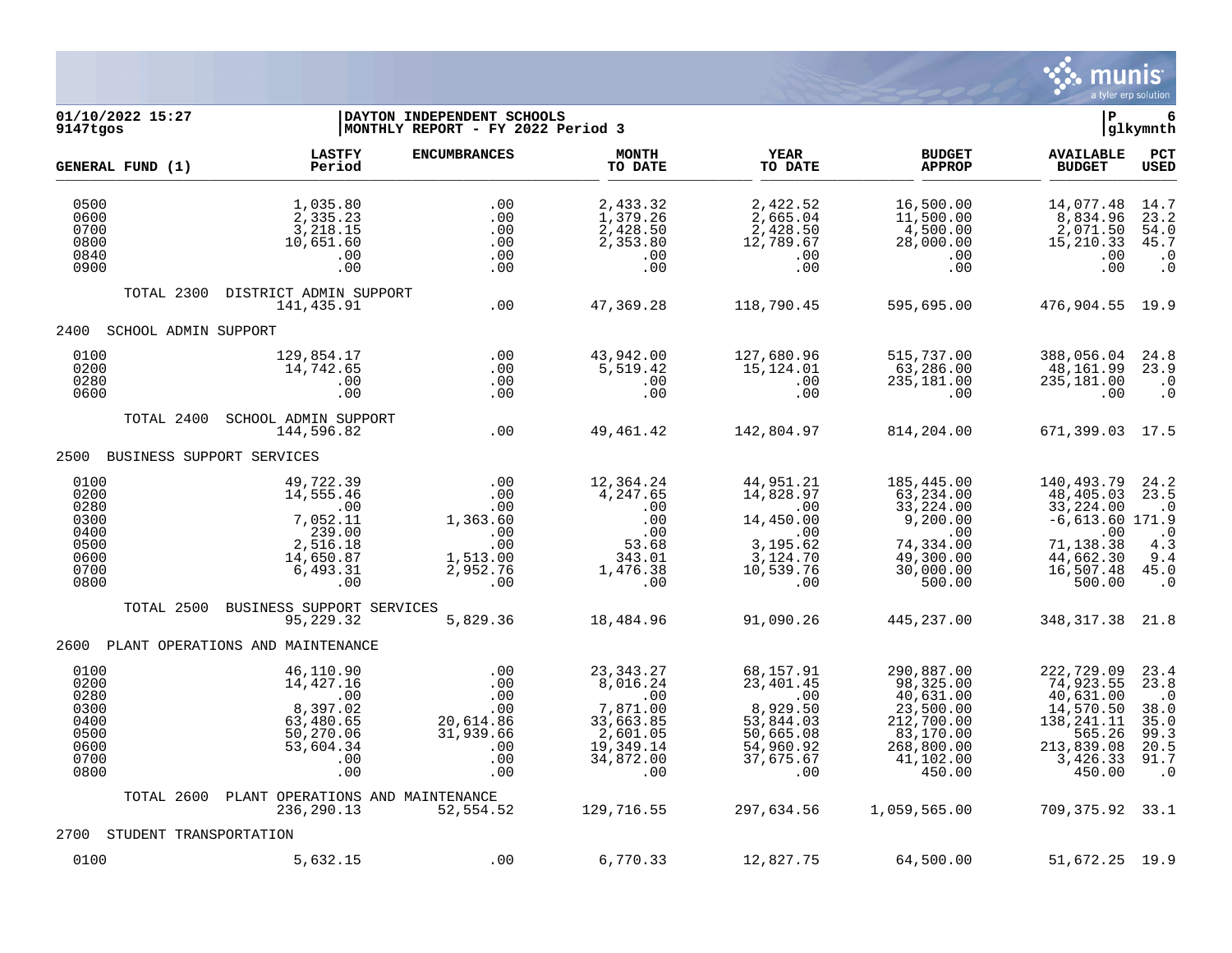

#### **01/10/2022 15:27 |DAYTON INDEPENDENT SCHOOLS |P 7 9147tgos |MONTHLY REPORT - FY 2022 Period 3 |glkymnth**

| GENERAL FUND (1)                                             |                        | <b>LASTFY</b><br>Period                                               | <b>ENCUMBRANCES</b>                                  | <b>MONTH</b><br>TO DATE                                           | <b>YEAR</b><br>TO DATE                                                  | <b>BUDGET</b><br><b>APPROP</b>                                                      | <b>AVAILABLE</b><br><b>BUDGET</b>                                                   | PCT<br>USED                                                                                                                                 |
|--------------------------------------------------------------|------------------------|-----------------------------------------------------------------------|------------------------------------------------------|-------------------------------------------------------------------|-------------------------------------------------------------------------|-------------------------------------------------------------------------------------|-------------------------------------------------------------------------------------|---------------------------------------------------------------------------------------------------------------------------------------------|
| 0200<br>0280<br>0300<br>0400<br>0500<br>0600<br>0700<br>0800 |                        | 1,736.17<br>.00<br>110.00<br>.00<br>10,134.06<br>289.58<br>.00<br>.00 | .00<br>.00<br>.00<br>.00<br>.00<br>.00<br>.00<br>.00 | 2,307.81<br>.00<br>.00<br>.00<br>230.00<br>1,870.34<br>.00<br>.00 | 4,353.06<br>.00<br>113.00<br>.00<br>10,898.12<br>2,112.72<br>.00<br>.00 | 20,550.00<br>8,150.00<br>2,300.00<br>300.00<br>51,900.00<br>17,400.00<br>.00<br>.00 | 16,196.94<br>8,150.00<br>2,187.00<br>300.00<br>41,001.88<br>15,287.28<br>.00<br>.00 | 21.2<br>$\cdot$ 0<br>4.9<br>$\cdot$ 0<br>21.0<br>12.1<br>$\cdot$ 0<br>$\ddot{0}$                                                            |
|                                                              | TOTAL 2700             | STUDENT TRANSPORTATION<br>17,901.96                                   | .00                                                  | 11,178.48                                                         | 30,304.65                                                               | 165,100.00                                                                          | 134,795.35 18.4                                                                     |                                                                                                                                             |
| 3100                                                         | FOOD SERVICE OPERATION |                                                                       |                                                      |                                                                   |                                                                         |                                                                                     |                                                                                     |                                                                                                                                             |
| 0100<br>0200<br>0280<br>0400<br>0600                         |                        | 1,500.00<br>266.40<br>.00<br>.00<br>128.07                            | .00<br>.00<br>.00<br>.00<br>.00                      | 500.00<br>96.06<br>.00<br>.00<br>.00                              | 1,500.00<br>288.19<br>.00<br>.00<br>.00                                 | 11,000.00<br>3,087.00<br>.00<br>3,000.00<br>.00                                     | 9,500.00<br>2,798.81<br>.00<br>3,000.00<br>.00                                      | 13.6<br>9.3<br>$\cdot$ 0<br>$\cdot$ 0<br>$\ddot{0}$                                                                                         |
|                                                              | TOTAL 3100             | FOOD SERVICE OPERATION<br>1,894.47                                    | .00                                                  | 596.06                                                            | 1,788.19                                                                | 17,087.00                                                                           | 15,298.81 10.5                                                                      |                                                                                                                                             |
| 3200                                                         | DAY CARE OPERATIONS    |                                                                       |                                                      |                                                                   |                                                                         |                                                                                     |                                                                                     |                                                                                                                                             |
| 0100<br>0200<br>0280<br>0300<br>0400<br>0500<br>0600<br>0800 |                        | .00<br>.00<br>.00<br>459.50<br>55.04<br>.00<br>795.92<br>.00          | .00<br>.00<br>.00<br>.00<br>.00<br>.00<br>.00<br>.00 | .00<br>.00<br>.00<br>.00<br>229.63<br>.00<br>239.77<br>.00        | .00<br>.00<br>.00<br>459.50<br>326.09<br>.00<br>952.08<br>.00           | .00<br>.00<br>.00<br>1,000.00<br>2,900.00<br>.00<br>3,650.00<br>.00                 | .00<br>.00<br>.00<br>540.50<br>2,573.91<br>.00<br>2,697.92<br>.00                   | $\cdot$ 0<br>$\overline{0}$<br>$\cdot$ 0<br>46.0<br>11.2<br>$\cdot$ 0<br>26.1<br>$\cdot$ .0                                                 |
|                                                              | TOTAL 3200             | DAY CARE OPERATIONS<br>1,310.46                                       | .00                                                  | 469.40                                                            | 1,737.67                                                                | 7,550.00                                                                            | 5,812.33 23.0                                                                       |                                                                                                                                             |
| 3300                                                         | COMMUNITY SERVICES     |                                                                       |                                                      |                                                                   |                                                                         |                                                                                     |                                                                                     |                                                                                                                                             |
| 0100<br>0200<br>0280<br>0300<br>0400<br>0500<br>0600<br>0800 |                        | .00<br>.00<br>.00<br>.00<br>.00<br>.00<br>550.43<br>.00               | .00<br>.00<br>.00<br>.00<br>.00<br>.00<br>.00<br>.00 | .00<br>.00<br>.00<br>.00<br>.00<br>.00<br>.00<br>60.00            | .00<br>.00<br>.00<br>.00<br>.00<br>.00<br>205.50<br>60.00               | .00<br>.00<br>559.00<br>.00<br>.00<br>.00<br>9,000.00<br>900.00                     | .00<br>.00<br>559.00<br>.00<br>.00<br>.00<br>8,794.50<br>840.00                     | $\cdot$ 0<br>$\cdot$ 0<br>$\cdot$ 0<br>$\begin{smallmatrix} 0\\ \cdot \end{smallmatrix}$<br>$\begin{array}{c} .0 \\ 2.3 \\ 6.7 \end{array}$ |
|                                                              | TOTAL 3300             | COMMUNITY SERVICES<br>550.43                                          | .00                                                  | 60.00                                                             | 265.50                                                                  | 10,459.00                                                                           | 10,193.50                                                                           | 2.5                                                                                                                                         |

4100 LAND/SITE ACQUISITIONS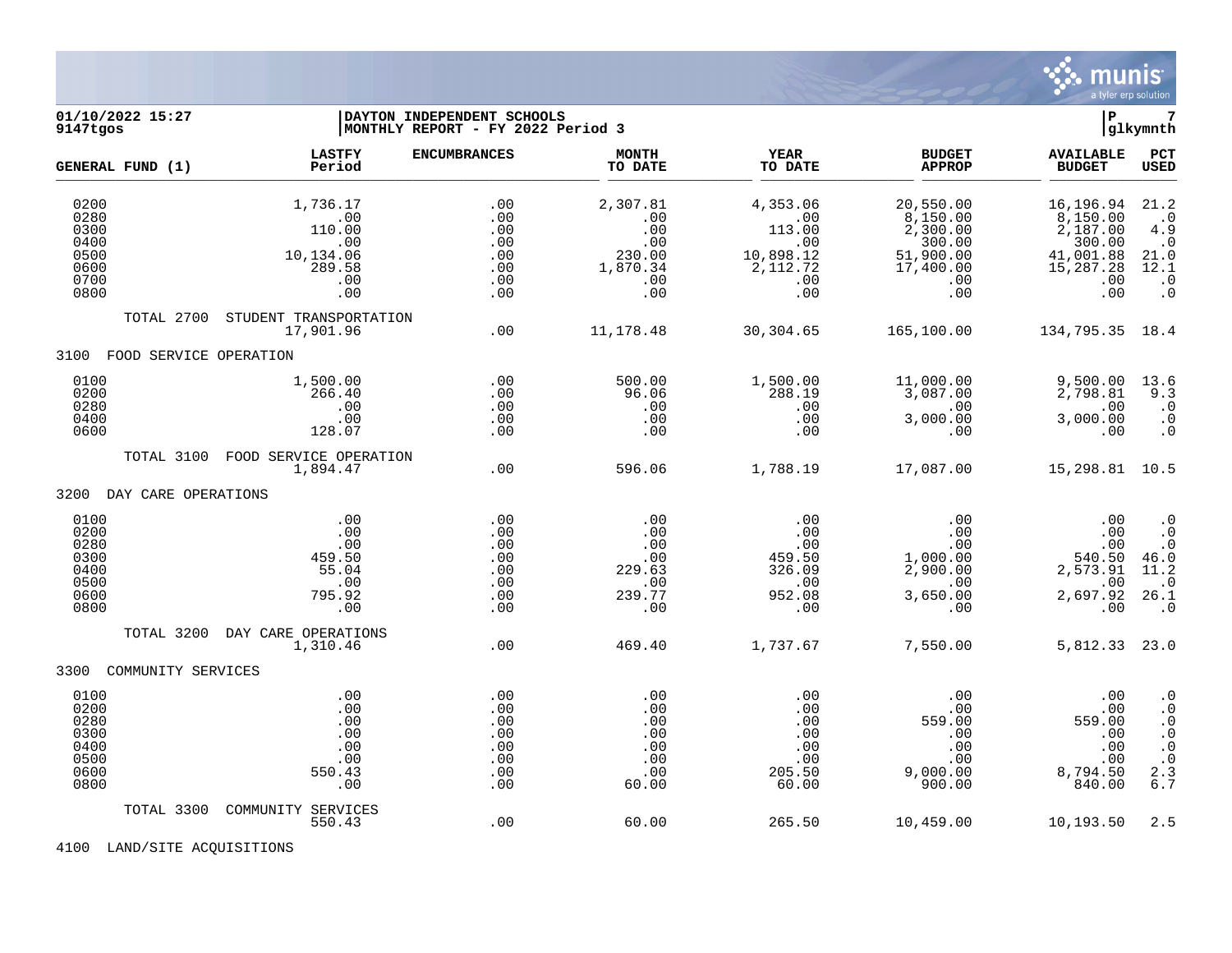

## **01/10/2022 15:27 |DAYTON INDEPENDENT SCHOOLS |P 8 9147tgos |MONTHLY REPORT - FY 2022 Period 3 |glkymnth**

| GENERAL FUND (1)       | <b>LASTFY</b><br>Period                    | <b>ENCUMBRANCES</b> | <b>MONTH</b><br>TO DATE | YEAR<br>TO DATE   | <b>BUDGET</b><br><b>APPROP</b> | <b>AVAILABLE</b><br><b>BUDGET</b> | PCT<br><b>USED</b>                  |
|------------------------|--------------------------------------------|---------------------|-------------------------|-------------------|--------------------------------|-----------------------------------|-------------------------------------|
| 0300<br>0700<br>0800   | .00<br>.00<br>.00                          | .00<br>.00<br>.00   | .00<br>.00<br>.00       | .00<br>.00<br>.00 | .00<br>.00<br>.00              | .00<br>.00<br>.00                 | $\cdot$ 0<br>$\cdot$ 0<br>$\cdot$ 0 |
| TOTAL 4100             | LAND/SITE ACOUISITIONS<br>.00              | .00                 | .00                     | .00               | .00                            | .00                               | $\boldsymbol{\cdot}$ 0              |
| DEBT SERVICE<br>5100   |                                            |                     |                         |                   |                                |                                   |                                     |
| 0800                   | 156.52                                     | .00                 | .00                     | .00               | .00                            | .00                               | $\cdot$ 0                           |
| TOTAL 5100             | DEBT SERVICE<br>156.52                     | .00                 | .00                     | .00               | .00                            | .00                               | $\cdot$ 0                           |
| 5200<br>FUND TRANSFERS |                                            |                     |                         |                   |                                |                                   |                                     |
| 0900                   | .00                                        | .00                 | .00                     | 109,595.11        | 186,545.00                     | 76,949.89                         | 58.8                                |
| TOTAL 5200             | FUND TRANSFERS<br>.00                      | .00                 | .00                     | 109,595.11        | 186,545.00                     | 76,949.89                         | 58.8                                |
| 5300 CONTINGENCY       |                                            |                     |                         |                   |                                |                                   |                                     |
| 0840                   | .00                                        | .00                 | .00                     | .00               | 1,096,612.08                   | 1,096,612.08                      | $\cdot$ 0                           |
|                        | TOTAL 5300 CONTINGENCY<br>.00              | .00                 | .00                     | .00               | 1,096,612.08                   | 1,096,612.08                      | $\cdot$ 0                           |
|                        | TOTAL EXPENDITURES<br>1,594,399.41         | 95,796.70           | 601,238.60              | 1,633,915.93      | 11,460,534.08                  | 9,730,821.45                      | 15.1                                |
|                        | TOTAL FOR GENERAL FUND (1)<br>1,521,771.49 | $-95,796.70$        | $-233, 135.31$          | $-489,094.46$     | .00                            | 584,891.16                        | $\cdot$ 0                           |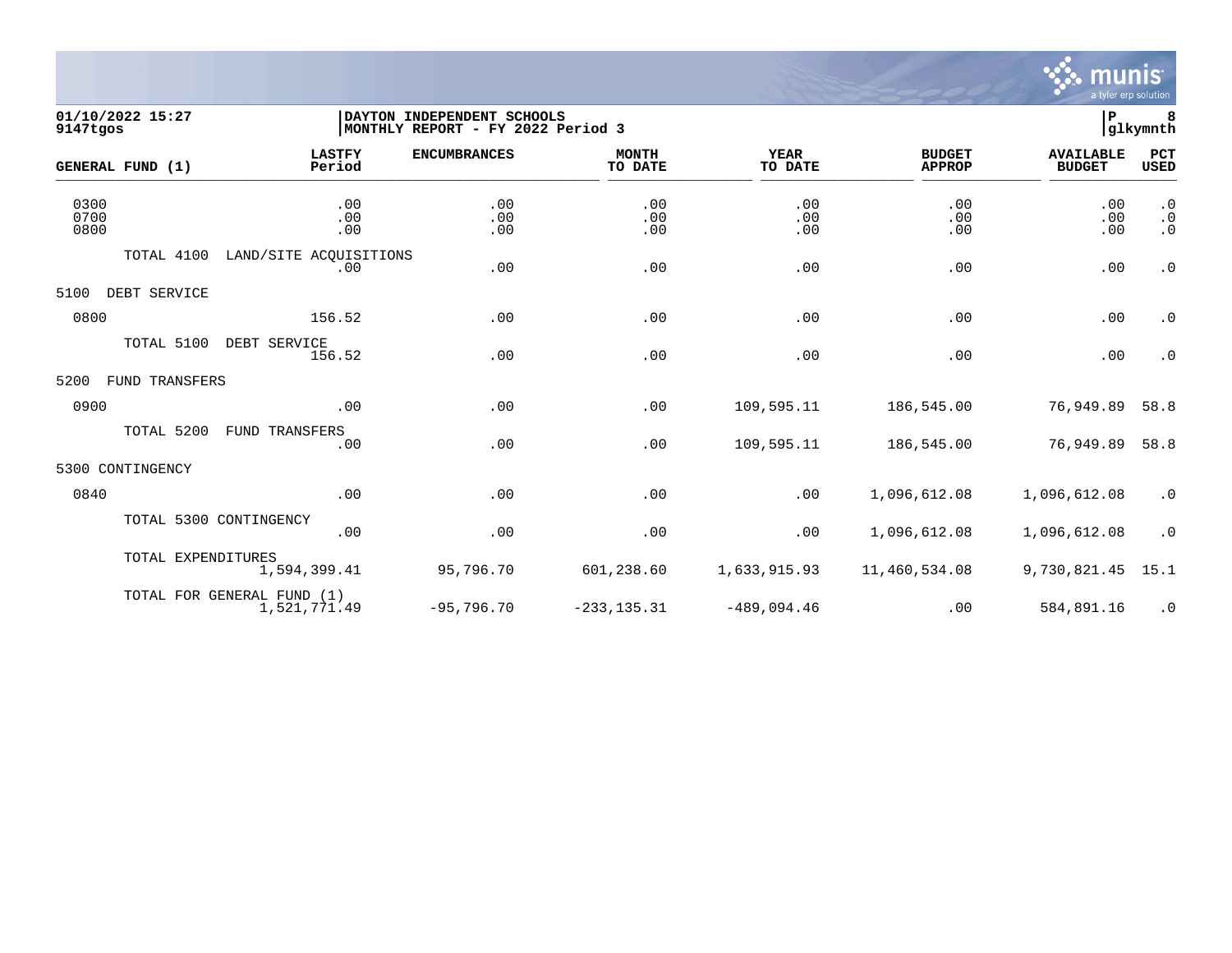|                                            |                         |                                                                 |                         |                        |                                | <b>A.MUNIS</b><br>a tyler erp solution |                        |
|--------------------------------------------|-------------------------|-----------------------------------------------------------------|-------------------------|------------------------|--------------------------------|----------------------------------------|------------------------|
| 01/10/2022 15:27<br>9147tgos               |                         | DAYTON INDEPENDENT SCHOOLS<br>MONTHLY REPORT - FY 2022 Period 3 |                         |                        |                                | l P                                    | 9<br>glkymnth          |
| SPECIAL REVENUE (2)                        | <b>LASTFY</b><br>Period | <b>ENCUMBRANCES</b>                                             | <b>MONTH</b><br>TO DATE | <b>YEAR</b><br>TO DATE | <b>BUDGET</b><br><b>APPROP</b> | <b>AVAILABLE</b><br><b>BUDGET</b>      | PCT<br><b>USED</b>     |
| <b>REVENUES</b>                            |                         |                                                                 |                         |                        |                                |                                        |                        |
| 0999 BEGINNING BALANCE                     |                         |                                                                 |                         |                        |                                |                                        |                        |
| TOTAL 0999 BEGINNING BALANCE               | .00                     | .00                                                             | .00                     | .00                    | .00                            | .00                                    | . 0                    |
| RECEIPTS                                   |                         |                                                                 |                         |                        |                                |                                        |                        |
| REVENUE FROM LOCAL SOURCES                 |                         |                                                                 |                         |                        |                                |                                        |                        |
| REVENUE OTHER LOCAL GOVERNMENT UNITS       |                         |                                                                 |                         |                        |                                |                                        |                        |
| 1280 IN LIEU OF<br>1280 KID CHR            | .00<br>.00              | .00<br>.00                                                      | .00<br>.00              | .00<br>.00             | .00<br>.00                     | .00<br>.00                             | $\cdot$ 0<br>$\cdot$ 0 |
| TOTAL REVENUE OTHER LOCAL GOVERNMENT UNITS | .00                     | .00                                                             | .00                     | .00                    | .00                            | .00                                    | $\cdot$ 0              |
| TUITION                                    |                         |                                                                 |                         |                        |                                |                                        |                        |
| 1310 TUIT IND<br>1310 KID TUITIO           | .00<br>.00              | .00<br>.00                                                      | .00<br>.00              | .00<br>.00             | .00<br>.00                     | .00<br>.00                             | $\cdot$ 0<br>$\cdot$ 0 |
| TOTAL TUITION                              | .00                     | .00                                                             | .00                     | .00                    | .00                            | .00                                    | $\cdot$ 0              |
| EARNINGS ON INVESTMENTS                    |                         |                                                                 |                         |                        |                                |                                        |                        |
| 1510 INT ON INV                            | .00                     | .00                                                             | .00                     | .00                    | .00                            | .00                                    | $\cdot$ 0              |
| TOTAL EARNINGS ON INVESTMENTS              | .00                     | .00                                                             | .00                     | .00                    | .00                            | .00                                    | $\cdot$ 0              |
| FOOD SERVICE                               |                         |                                                                 |                         |                        |                                |                                        |                        |
| 1629 NO-RM OTHR                            | 44,607.80               | .00                                                             | .00                     | .00                    | .00                            | .00                                    | $\cdot$ 0              |
| TOTAL FOOD SERVICE                         | 44,607.80               | .00                                                             | .00                     | .00                    | .00                            | .00                                    | $\cdot$ 0              |
| STUDENT ACTIVITIES                         |                         |                                                                 |                         |                        |                                |                                        |                        |
| 1750 DONATIONS                             | .00                     | .00                                                             | .00                     | .00                    | .00                            | .00                                    | $\cdot$ 0              |
| TOTAL STUDENT ACTIVITIES                   | .00                     | .00                                                             | .00                     | .00                    | .00                            | .00                                    | $\boldsymbol{\cdot}$ 0 |
| OTHER REVENUE FROM LOCAL SOURCES           |                         |                                                                 |                         |                        |                                |                                        |                        |
| 1919 OTHER GRAN<br>1920 CONTRIBUTE         | .00<br>44,568.58        | .00<br>.00                                                      | .00<br>1,748.50         | .00<br>48,705.64       | .00<br>.00                     | .00<br>$-48,705.64$                    | $\cdot$ 0<br>$\cdot$ 0 |

 $\sim$   $\sim$   $\sim$   $\sim$   $\sim$   $\sim$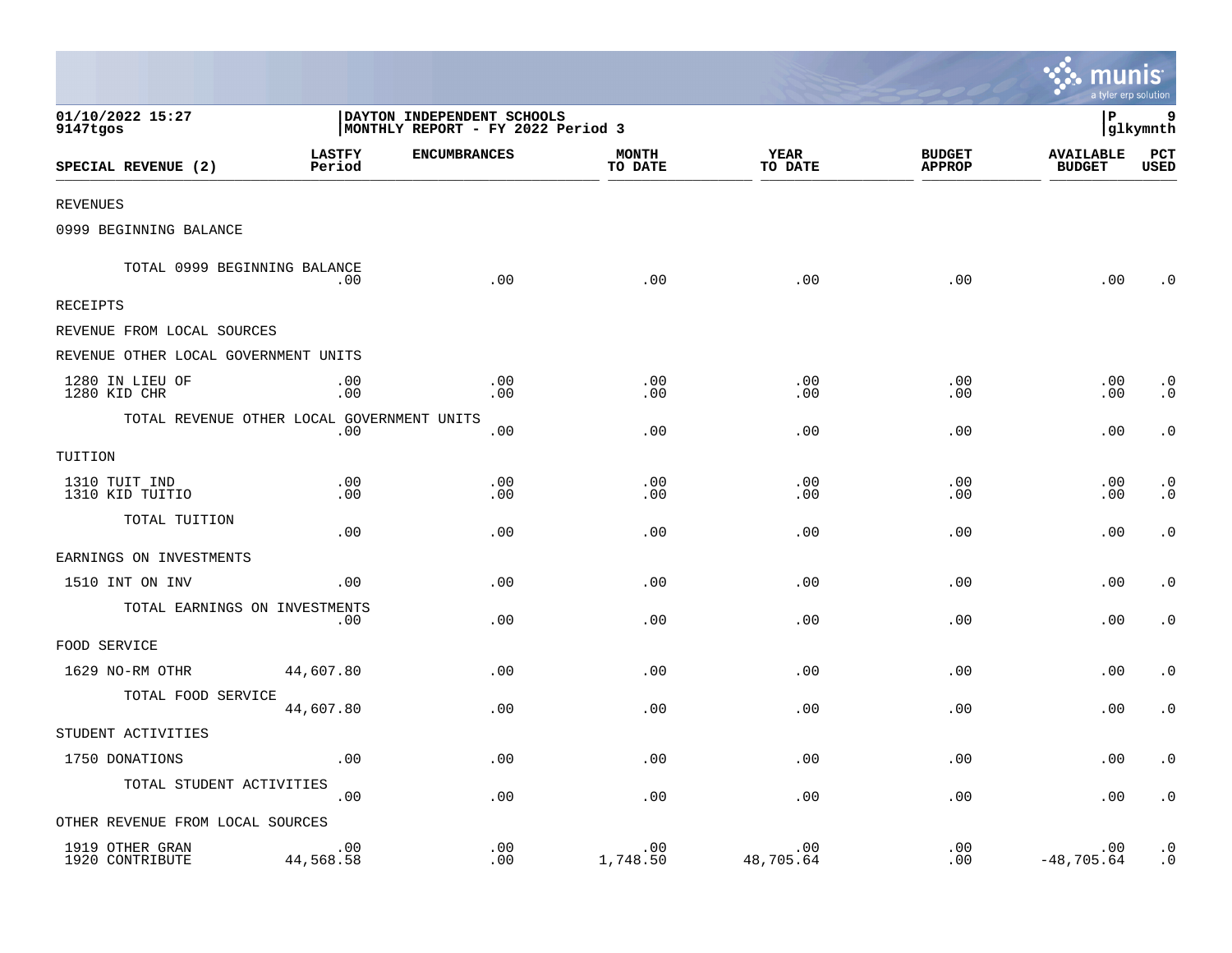

01/10/2022 15:27 **| DAYTON INDEPENDENT SCHOOLS**<br>9147tqos | QIkymnth | MONTHLY REPORT - FY 2022 Period 3 **MONTHLY REPORT - FY 2022 Period 3 LASTFY ENCUMBRANCES MONTH YEAR BUDGET AVAILABLE PCT SPECIAL REVENUE (2) Period TO DATE TO DATE APPROP BUDGET USED** \_\_\_\_\_\_\_\_\_\_\_\_\_\_\_\_\_\_\_\_\_\_\_\_\_\_\_\_\_\_\_\_\_\_\_\_\_\_\_\_\_\_\_\_\_\_\_\_\_\_\_\_\_\_\_\_\_\_\_\_\_\_\_\_ \_\_\_\_\_\_\_\_\_\_\_\_\_\_\_\_\_ \_\_\_\_\_\_\_\_\_\_\_\_\_\_\_\_\_\_ \_\_\_\_\_\_\_\_\_\_\_\_\_\_ \_\_\_\_\_\_\_\_\_\_\_\_\_\_\_ 1920 KID CARE .00 .00 .00 .00 .00 .00 .0 1951 MSC SCH IN .00 .00 .00 73,747.39 .00 -73,747.39 .0 1980 PRYR REFND .00 .00 .00 .00 .00 .00 .0 1990 MISC REV .00 .00 .00 .00 .00 .00 .0 TOTAL OTHER REVENUE FROM LOCAL SOURCES 44,568.58 .00 1,748.50 122,453.03 .00 -122,453.03 .0 TOTAL REVENUE FROM LOCAL SOURCES 89,176.38 .00 1,748.50 122,453.03 .00 -122,453.03 .0 REVENUE FROM STATE SOURCES STATE PROGRAM 3111 SEEK .00 .00 .00 .00 .00 .00 .0 TOTAL STATE PROGRAM .00 .00 .00 .00 .00 .00 .0 RESTRICTED 3200 RES STATE 239,566.33 .00 .00 140,316.81 413,797.00 273,480.19 33.9 TOTAL RESTRICTED 239,566.33 .00 .00 140,316.81 413,797.00 273,480.19 33.9 REVENUE ON BEHALF PAYMENTS 3900 ON BEHALF .00 .00 .00 .00 .00 .00 .0 TOTAL REVENUE ON BEHALF PAYMENTS .00 .00 .00 .00 .00 .00 .0 TOTAL REVENUE FROM STATE SOURCES 239,566.33 .00 .00 140,316.81 413,797.00 273,480.19 33.9 REVENUE FROM FEDERAL SOURCES RESTRICTED THROUGH THE STATE 4500 RES FED/ST 218,153.06 .00 274,910.56 306,882.15 1,277,545.00 970,662.85 24.0 TOTAL RESTRICTED THROUGH THE STATE<br>218.153.06 218,153.06 .00 274,910.56 306,882.15 1,277,545.00 970,662.85 24.0 TOTAL REVENUE FROM FEDERAL SOURCES 218,153.06 .00 274,910.56 306,882.15 1,277,545.00 970,662.85 24.0

OTHER RECEIPTS

INTERFUND TRANSFERS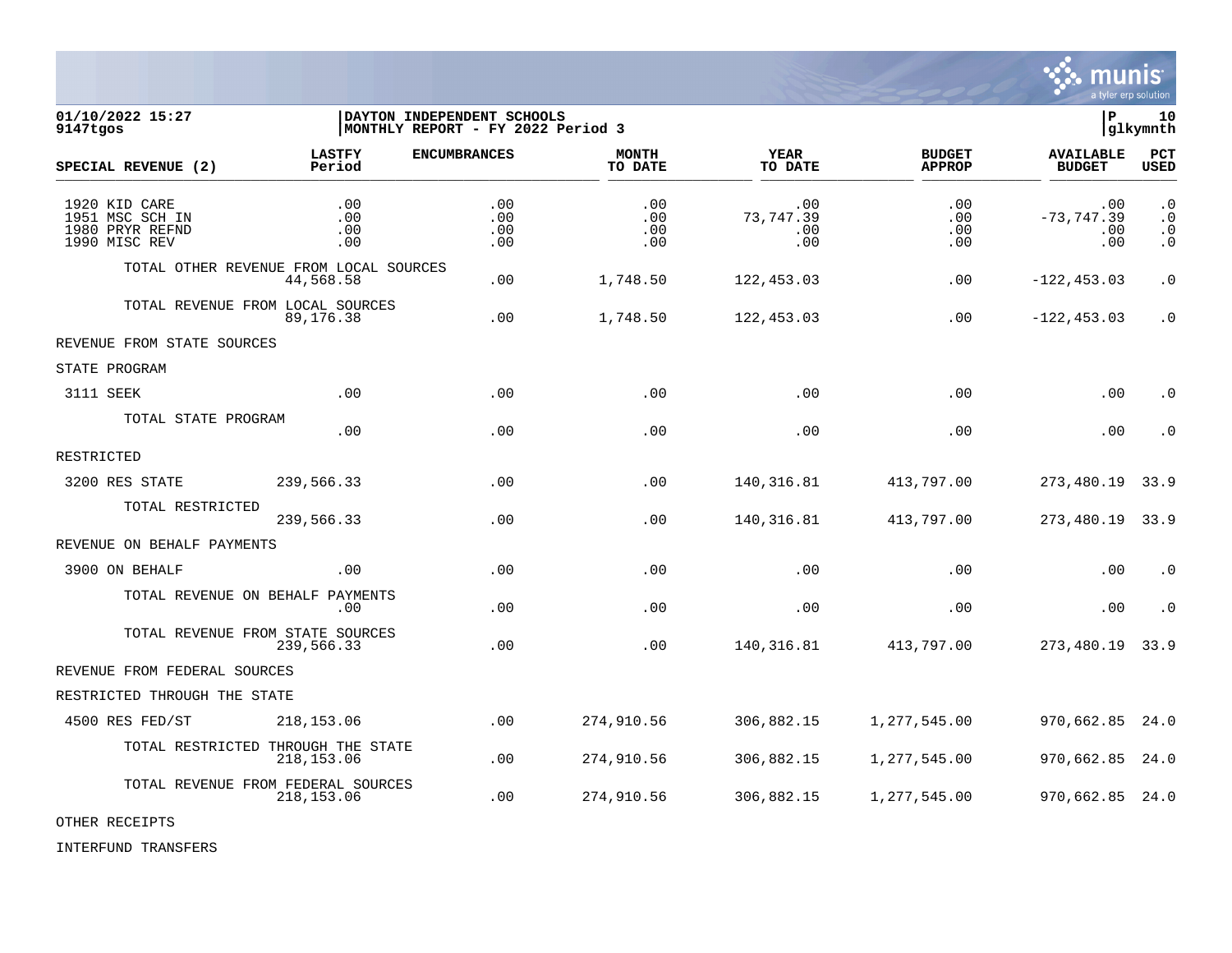

### **01/10/2022 15:27 |DAYTON INDEPENDENT SCHOOLS |P 11 9147tgos |MONTHLY REPORT - FY 2022 Period 3 |glkymnth**

| SPECIAL REVENUE (2)                                                                      | <b>LASTFY</b><br>Period                        | <b>ENCUMBRANCES</b>             | MONTH<br>TO DATE                               | YEAR<br>TO DATE                                | <b>BUDGET</b><br><b>APPROP</b>        | <b>AVAILABLE</b><br><b>BUDGET</b>                    | PCT<br><b>USED</b>                                            |
|------------------------------------------------------------------------------------------|------------------------------------------------|---------------------------------|------------------------------------------------|------------------------------------------------|---------------------------------------|------------------------------------------------------|---------------------------------------------------------------|
| 5210 FND XFER<br>5231 TRANFRTIT2<br>TRANSTOT1<br>5241<br>5251 FLEX-ESS<br>5261 FLEX-OPER | .00<br>.00<br>.00<br>14,386.91<br>$-14,386.91$ | .00<br>.00<br>.00<br>.00<br>.00 | .00<br>50,581.00<br>$-50,581.00$<br>.00<br>.00 | .00<br>50,581.00<br>$-50,581.00$<br>.00<br>.00 | 68,581.00<br>.00<br>.00<br>.00<br>.00 | 68,581.00<br>$-50,581.00$<br>50,581.00<br>.00<br>.00 | $\cdot$ 0<br>$\cdot$ 0<br>$\cdot$ 0<br>$\cdot$ 0<br>$\cdot$ 0 |
| TOTAL INTERFUND                                                                          | TRANSFERS<br>$-14,386.91$                      | .00                             | .00                                            | .00                                            | 68,581.00                             | 68,581.00                                            | $\cdot$ 0                                                     |
| TOTAL OTHER RECEIPTS                                                                     | .00                                            | .00                             | .00                                            | .00                                            | 68,581.00                             | 68,581.00                                            | $\cdot$ 0                                                     |
| TOTAL RECEIPTS                                                                           | 546,895.77                                     | .00                             | 276,659.06                                     | 569,651.99                                     | 1,759,923.00                          | 1,190,271.01                                         | 32.4                                                          |
| TOTAL REVENUE                                                                            | 546,895.77                                     | .00                             | 276,659.06                                     | 569,651.99                                     | 1,759,923.00                          | 1,190,271.01                                         | 32.4                                                          |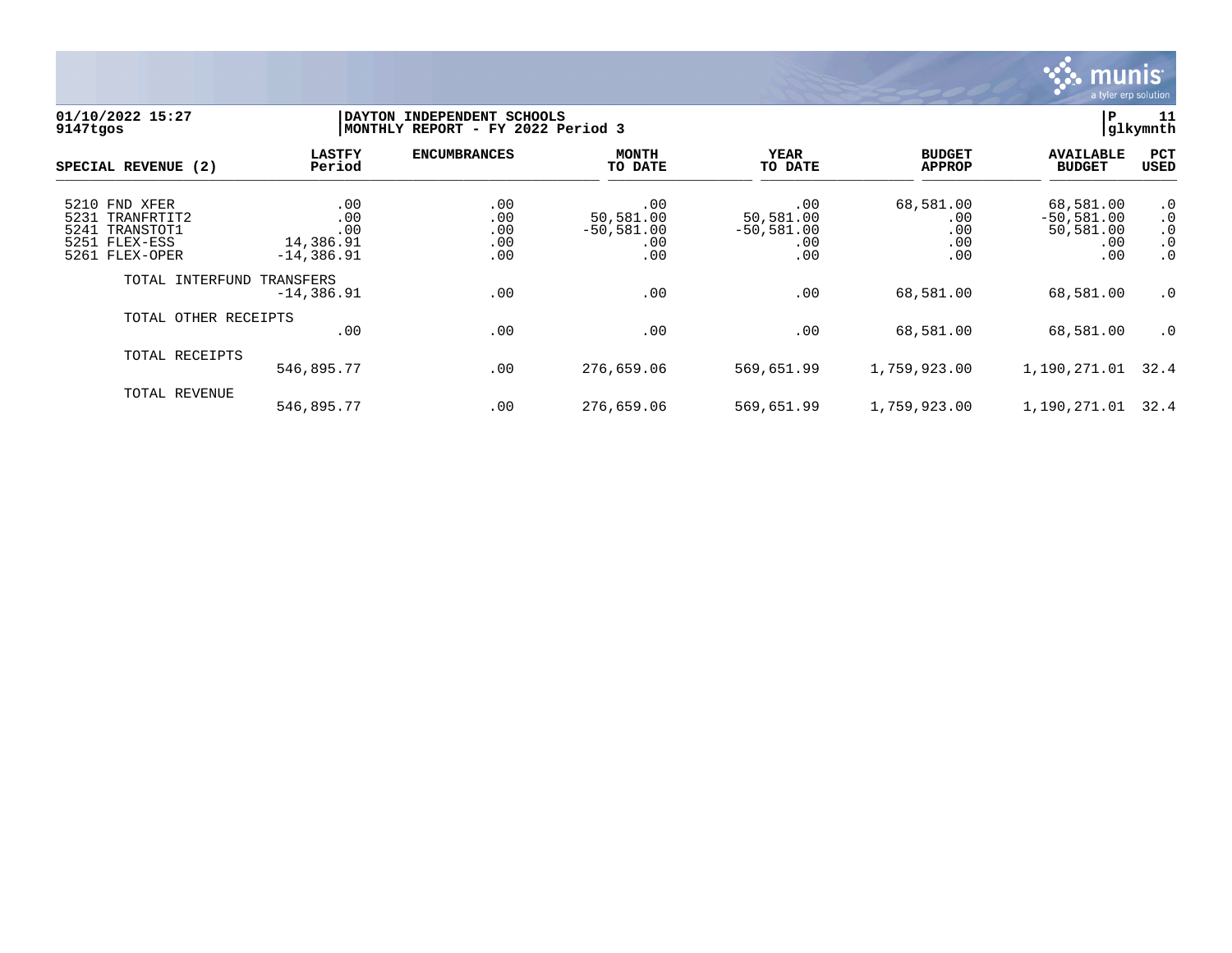

| 01/10/2022 15:27<br>9147tgos                                 |                                                                                          | DAYTON INDEPENDENT SCHOOLS<br> MONTHLY REPORT - FY 2022 Period 3            |                                                                                                      |                                                                                                     |                                                                                                      | P                                                                                                                    | 12<br> glkymnth                                                               |
|--------------------------------------------------------------|------------------------------------------------------------------------------------------|-----------------------------------------------------------------------------|------------------------------------------------------------------------------------------------------|-----------------------------------------------------------------------------------------------------|------------------------------------------------------------------------------------------------------|----------------------------------------------------------------------------------------------------------------------|-------------------------------------------------------------------------------|
| SPECIAL REVENUE (2)                                          | <b>LASTFY</b><br>Period                                                                  | <b>ENCUMBRANCES</b>                                                         | <b>MONTH</b><br>TO DATE                                                                              | <b>YEAR</b><br>TO DATE                                                                              | <b>BUDGET</b><br><b>APPROP</b>                                                                       | <b>AVAILABLE</b><br><b>BUDGET</b>                                                                                    | PCT<br><b>USED</b>                                                            |
| EXPENDITURES                                                 |                                                                                          |                                                                             |                                                                                                      |                                                                                                     |                                                                                                      |                                                                                                                      |                                                                               |
| 1000 INSTRUCTION                                             |                                                                                          |                                                                             |                                                                                                      |                                                                                                     |                                                                                                      |                                                                                                                      |                                                                               |
| 0100<br>0200<br>0300<br>0400<br>0500<br>0600<br>0700<br>0800 | 143,319.71<br>45,480.70<br>$-502.00$<br>.00<br>175.73<br>175,617.12<br>149,978.40<br>.00 | .00<br>.00<br>3,983.00<br>.00<br>.00<br>17,080.61<br>9,234.00<br>26, 260.00 | 102,465.44<br>27, 371.31<br>1,846.99<br>$\,.\,00$<br>53.99<br>24,704.71<br>125,945.20<br>15, 138. 16 | 252, 164. 27<br>126,715.70<br>4,180.99<br>.00<br>2,153.88<br>64,622.89<br>167,728.10<br>15, 138. 16 | 1,794,995.29<br>512,603.34<br>101,961.05<br>.00<br>48,909.92<br>186, 277.29<br>77,360.00<br>1,000.00 | 1,542,831.02<br>385,887.64<br>93,797.06<br>.00<br>46,756.04<br>104,573.79<br>$-99,602.10 228.8$<br>$-40,398.16*****$ | 14.1<br>24.7<br>8.0<br>$\cdot$ <sup>0</sup><br>4.4<br>43.9                    |
| TOTAL 1000                                                   | INSTRUCTION<br>514,069.66                                                                | 56,557.61                                                                   | 297,525.80                                                                                           | 632,703.99                                                                                          | 2,723,106.89                                                                                         | 2,033,845.29                                                                                                         | 25.3                                                                          |
| 2100                                                         | STUDENT SUPPORT SERVICES                                                                 |                                                                             |                                                                                                      |                                                                                                     |                                                                                                      |                                                                                                                      |                                                                               |
| 0100<br>0200<br>0300<br>0500<br>0600<br>0700<br>0800         | 22,266.68<br>990.84<br>.00<br>.00<br>.00<br>.00<br>.00                                   | .00<br>.00<br>.00<br>.00<br>.00<br>.00<br>.00                               | 12, 126. 13<br>688.63<br>.00<br>.00<br>.00<br>.00<br>.00                                             | 23,587.58<br>1,226.51<br>.00<br>.00<br>.00<br>.00<br>.00                                            | 97,534.00<br>2,555.00<br>.00<br>.00<br>4,944.34<br>.00<br>.00                                        | 73,946.42<br>1,328.49<br>.00<br>.00<br>4,944.34<br>.00<br>.00                                                        | 24.2<br>48.0<br>$\cdot$ 0<br>$\cdot$ 0<br>$\cdot$ 0<br>$\cdot$ 0<br>$\cdot$ 0 |
| TOTAL 2100                                                   | STUDENT SUPPORT SERVICES<br>23, 257.52                                                   | .00                                                                         | 12,814.76                                                                                            | 24,814.09                                                                                           | 105,033.34                                                                                           | 80,219.25                                                                                                            | 23.6                                                                          |
| 2200                                                         | INSTRUCTIONAL STAFF SUPP SERV                                                            |                                                                             |                                                                                                      |                                                                                                     |                                                                                                      |                                                                                                                      |                                                                               |
| 0100<br>0200<br>0300<br>0500<br>0600<br>0700<br>0800         | .00<br>.00<br>360.00<br>166.18<br>93,932.50<br>3,449.00<br>.00                           | .00<br>.00<br>1,968.75<br>.00<br>.00<br>.00<br>.00                          | 4,895.60<br>2,559.34<br>205.00<br>96.45<br>1,347.00<br>.00<br>.00                                    | 9,791.20<br>5, 118.25<br>8,065.99<br>1,739.75<br>1,347.00<br>.00<br>.00                             | 159,356.00<br>42,946.00<br>22,687.77<br>10,000.00<br>5,000.00<br>.00<br>.00                          | 149,564.80<br>37,827.75<br>12,653.03<br>8,260.25<br>3,653.00<br>.00<br>.00                                           | 6.1<br>11.9<br>44.2<br>17.4<br>26.9<br>$\cdot$ 0<br>$\cdot$ 0                 |
| TOTAL 2200                                                   | INSTRUCTIONAL STAFF SUPP SERV<br>97,907.68                                               | 1,968.75                                                                    | 9,103.39                                                                                             | 26,062.19                                                                                           | 239,989.77                                                                                           | 211,958.83                                                                                                           | 11.7                                                                          |
| 2400<br>SCHOOL ADMIN SUPPORT                                 |                                                                                          |                                                                             |                                                                                                      |                                                                                                     |                                                                                                      |                                                                                                                      |                                                                               |
| 0100<br>0200                                                 | .00<br>.00                                                                               | .00<br>.00                                                                  | .00<br>.00                                                                                           | .00<br>.00                                                                                          | .00<br>.00                                                                                           | .00<br>.00                                                                                                           | $\cdot$ 0<br>$\cdot$ 0                                                        |
| TOTAL 2400                                                   | SCHOOL ADMIN SUPPORT<br>.00.                                                             | .00                                                                         | .00                                                                                                  | .00                                                                                                 | .00                                                                                                  | .00                                                                                                                  | $\cdot$ 0                                                                     |
| 2500                                                         | BUSINESS SUPPORT SERVICES                                                                |                                                                             |                                                                                                      |                                                                                                     |                                                                                                      |                                                                                                                      |                                                                               |
| 0100                                                         | 8,749.98                                                                                 | .00                                                                         | 7,202.38                                                                                             | 15,248.20                                                                                           | 86,001.00                                                                                            | 70,752.80 17.7                                                                                                       |                                                                               |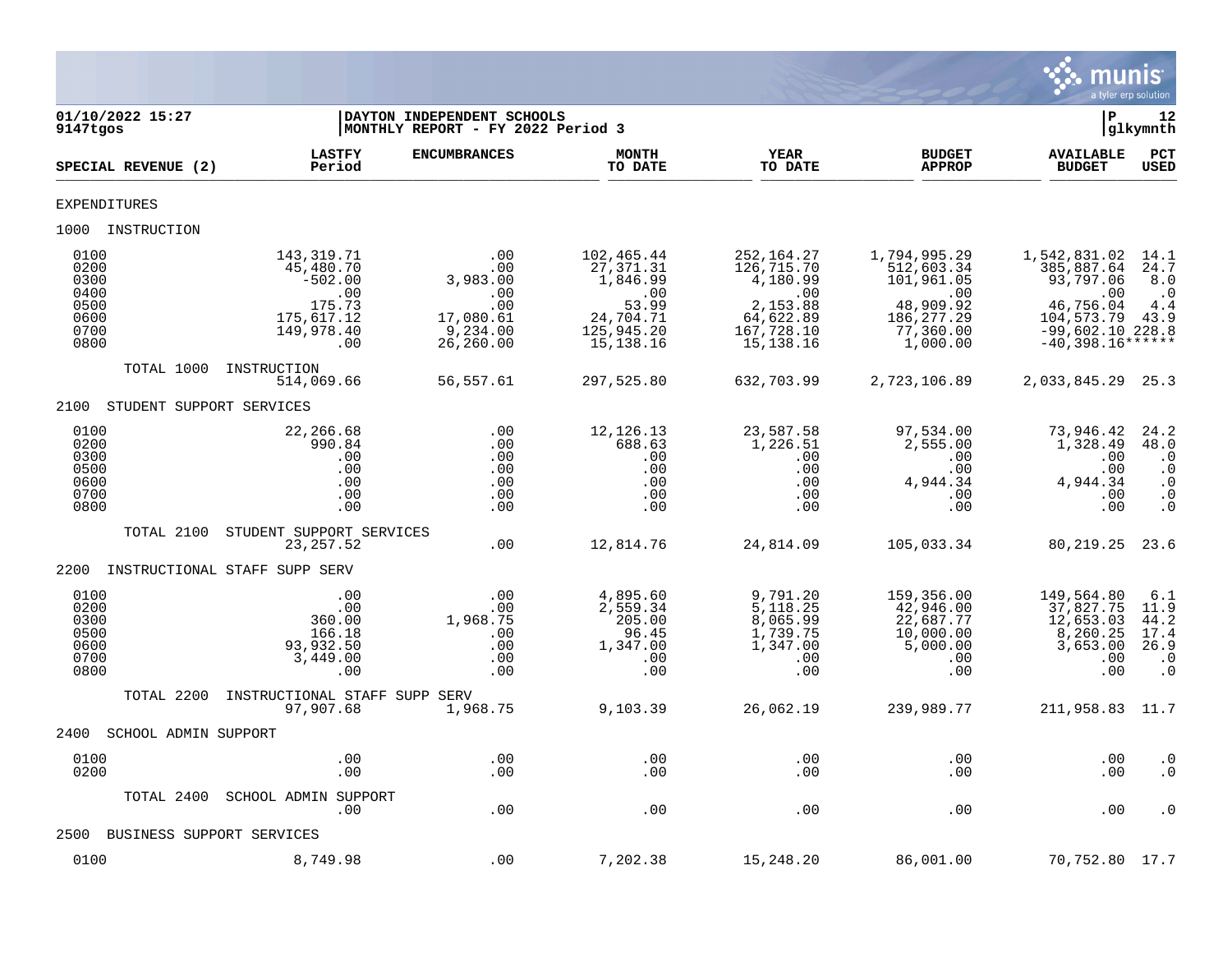

| 01/10/2022 15:27<br>9147tgos                         |                                                                           | DAYTON INDEPENDENT SCHOOLS<br>MONTHLY REPORT - FY 2022 Period 3 |                                                                         |                                                                                |                                                     | ΙP                                                                                                 | 13<br> glkymnth                                                                         |
|------------------------------------------------------|---------------------------------------------------------------------------|-----------------------------------------------------------------|-------------------------------------------------------------------------|--------------------------------------------------------------------------------|-----------------------------------------------------|----------------------------------------------------------------------------------------------------|-----------------------------------------------------------------------------------------|
| SPECIAL REVENUE (2)                                  | <b>LASTFY</b><br>Period                                                   | <b>ENCUMBRANCES</b>                                             | <b>MONTH</b><br>TO DATE                                                 | <b>YEAR</b><br>TO DATE                                                         | <b>BUDGET</b><br><b>APPROP</b>                      | <b>AVAILABLE</b><br><b>BUDGET</b>                                                                  | PCT<br><b>USED</b>                                                                      |
| 0200<br>0300<br>0400                                 | 2,746.26<br>.00<br>.00                                                    | .00<br>.00<br>.00                                               | 2,802.96<br>.00<br>392.00                                               | 5,567.58<br>.00<br>33, 378.41                                                  | 23, 177.00<br>$.00 \,$<br>.00                       | 17,609.42<br>.00<br>$-33, 378.41$                                                                  | 24.0<br>$\cdot$ 0<br>$\cdot$ 0                                                          |
| 0500<br>0600<br>0700<br>0800                         | .00<br>.00<br>.00<br>.00                                                  | .00<br>.00<br>.00<br>.00                                        | .00<br>6,231.26<br>.00<br>.00                                           | $.00 \,$<br>14,462.19<br>8,919.04<br>.00                                       | .00<br>.00<br>36,000.00<br>.00                      | .00<br>$-14, 462.19$<br>27,080.96<br>.00                                                           | $\cdot$ 0<br>$\cdot$ 0<br>24.8<br>$\cdot$ 0                                             |
| TOTAL 2500                                           | BUSINESS SUPPORT SERVICES<br>11,496.24                                    | .00                                                             | 16,628.60                                                               | 77,575.42                                                                      | 145,178.00                                          | 67,602.58 53.4                                                                                     |                                                                                         |
| 2600                                                 | PLANT OPERATIONS AND MAINTENANCE                                          |                                                                 |                                                                         |                                                                                |                                                     |                                                                                                    |                                                                                         |
| 0100<br>0200<br>0300<br>0400<br>0500<br>0600<br>0700 | 4,346.88<br>1,369.43<br>1,380.00<br>.00<br>.00<br>33, 358. 18<br>7,207.95 | .00<br>.00<br>.00<br>14, 153. 57<br>18,808.71<br>.00<br>.00     | 2,457.76<br>858.64<br>7,024.08<br>750.00<br>4,291.27<br>7,561.78<br>.00 | 4,386.03<br>1,534.71<br>10,259.58<br>17,270.79<br>4,291.27<br>10,317.91<br>.00 | .00<br>.00<br>38,575.00<br>.00<br>.00<br>.00<br>.00 | $-4,386.03$<br>$-1,534.71$<br>28, 315. 42<br>$-31, 424.36$<br>$-23,099.98$<br>$-10, 317.91$<br>.00 | $\cdot$ 0<br>$\cdot$ 0<br>26.6<br>$\cdot$ 0<br>$\cdot$ 0<br>$\cdot$ 0<br>$\cdot$ 0      |
| TOTAL 2600                                           | PLANT OPERATIONS AND MAINTENANCE<br>47,662.44                             | 32,962.28                                                       | 22,943.53                                                               | 48,060.29                                                                      | 38,575.00                                           | $-42,447.57$ 210.0                                                                                 |                                                                                         |
| 2700<br>STUDENT TRANSPORTATION                       |                                                                           |                                                                 |                                                                         |                                                                                |                                                     |                                                                                                    |                                                                                         |
| 0100<br>0200<br>0400<br>0500<br>0700<br>0800         | .00<br>.00<br>.00<br>.00<br>.00<br>.00                                    | .00<br>.00<br>.00<br>.00<br>.00<br>.00                          | .00<br>.00<br>.00<br>.00<br>.00<br>.00                                  | .00<br>.00<br>.00<br>1,000.00<br>.00<br>.00                                    | .00<br>$.00 \,$<br>.00<br>.00<br>.00<br>.00         | .00<br>.00<br>.00<br>$-1,000.00$<br>.00<br>.00                                                     | $\boldsymbol{\cdot}$ 0<br>$\cdot$ 0<br>$\cdot$ 0<br>$\cdot$ 0<br>$\cdot$ 0<br>$\cdot$ 0 |
| TOTAL 2700                                           | STUDENT TRANSPORTATION<br>.00                                             | .00                                                             | .00                                                                     | 1,000.00                                                                       | .00                                                 | $-1,000.00$                                                                                        | $\cdot$ 0                                                                               |
| FOOD SERVICE OPERATION<br>3100                       |                                                                           |                                                                 |                                                                         |                                                                                |                                                     |                                                                                                    |                                                                                         |
| 0100<br>0200<br>0600<br>0700                         | 9,174.22<br>2,904.60<br>6,350.33<br>3,750.00                              | .00<br>.00<br>.00<br>.00                                        | .00<br>.00<br>.00<br>.00                                                | .00<br>.00<br>.00<br>.00                                                       | .00<br>.00<br>.00<br>.00                            | .00<br>.00<br>.00<br>.00                                                                           | $\cdot$ 0<br>$\cdot$ 0<br>$\cdot$ 0<br>$\cdot$ 0                                        |
| TOTAL 3100                                           | FOOD SERVICE OPERATION<br>22, 179. 15                                     | .00                                                             | .00                                                                     | .00                                                                            | .00                                                 | .00                                                                                                | $\cdot$ 0                                                                               |
| 3200<br>DAY CARE OPERATIONS                          |                                                                           |                                                                 |                                                                         |                                                                                |                                                     |                                                                                                    |                                                                                         |
| 0100<br>0200<br>0600                                 | .00<br>.00<br>2,741.12                                                    | .00<br>.00<br>654.00                                            | .00<br>.00<br>569.44                                                    | .00<br>.00<br>3,162.11                                                         | .00<br>.00<br>.00                                   | .00<br>.00<br>$-3,816.11$                                                                          | $\cdot$ 0<br>$\cdot$ 0<br>$\cdot$ 0                                                     |

TOTAL 3200 DAY CARE OPERATIONS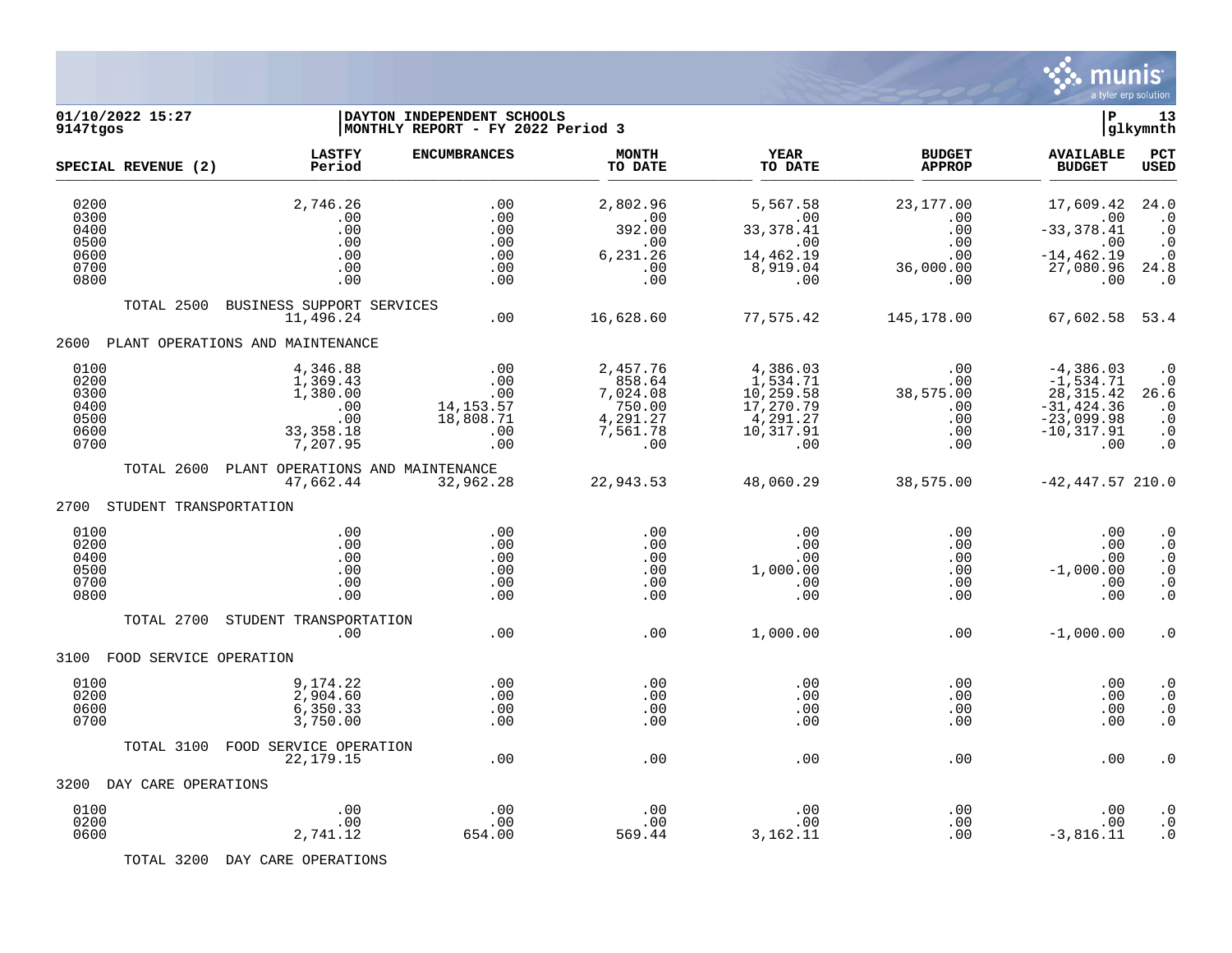

| 01/10/2022 15:27<br>9147tgos                         |                                                                   | DAYTON INDEPENDENT SCHOOLS<br>MONTHLY REPORT - FY 2022 Period 3 |                                                              |                                                                  |                                                                         |                                                                        |                                                                     |  |
|------------------------------------------------------|-------------------------------------------------------------------|-----------------------------------------------------------------|--------------------------------------------------------------|------------------------------------------------------------------|-------------------------------------------------------------------------|------------------------------------------------------------------------|---------------------------------------------------------------------|--|
| SPECIAL REVENUE (2)                                  | <b>LASTFY</b><br>Period                                           | <b>ENCUMBRANCES</b>                                             | <b>MONTH</b><br>TO DATE                                      | <b>YEAR</b><br>TO DATE                                           | <b>BUDGET</b><br><b>APPROP</b>                                          | <b>AVAILABLE</b><br><b>BUDGET</b>                                      | PCT<br><b>USED</b>                                                  |  |
|                                                      | 2,741.12                                                          | 654.00                                                          | 569.44                                                       | 3,162.11                                                         | .00                                                                     | $-3,816.11$                                                            | $\cdot$ 0                                                           |  |
| 3300<br>COMMUNITY SERVICES                           |                                                                   |                                                                 |                                                              |                                                                  |                                                                         |                                                                        |                                                                     |  |
| 0100<br>0200<br>0300<br>0500<br>0600<br>0700<br>0800 | 26, 278.50<br>1,148.70<br>.00<br>449.92<br>9,180.24<br>.00<br>.00 | .00<br>.00<br>.00<br>.00<br>64.72<br>.00<br>.00                 | 9,715.76<br>523.24<br>.00<br>56.32<br>1,555.27<br>.00<br>.00 | 28,897.28<br>1,526.35<br>.00<br>101.20<br>6,426.16<br>.00<br>.00 | 107,114.00<br>2,654.00<br>5,500.00<br>687.00<br>30,469.00<br>.00<br>.00 | 78,216.72<br>1,127.65<br>5,500.00<br>585.80<br>23,978.12<br>.00<br>.00 | 27.0<br>57.5<br>$\cdot$ 0<br>14.7<br>21.3<br>$\cdot$ 0<br>$\cdot$ 0 |  |
| TOTAL 3300                                           | COMMUNITY SERVICES<br>37,057.36                                   | 64.72                                                           | 11,850.59                                                    | 36,950.99                                                        | 146,424.00                                                              | 109,408.29                                                             | 25.3                                                                |  |
| 5100<br>DEBT SERVICE                                 |                                                                   |                                                                 |                                                              |                                                                  |                                                                         |                                                                        |                                                                     |  |
| 0800                                                 | .00                                                               | .00                                                             | .00                                                          | .00                                                              | .00                                                                     | .00                                                                    | $\cdot$ 0                                                           |  |
| TOTAL 5100                                           | DEBT SERVICE<br>.00                                               | .00                                                             | .00                                                          | .00                                                              | .00                                                                     | .00                                                                    | $\cdot$ 0                                                           |  |
| 5200<br>FUND TRANSFERS                               |                                                                   |                                                                 |                                                              |                                                                  |                                                                         |                                                                        |                                                                     |  |
| 0900                                                 | .00                                                               | .00                                                             | .00                                                          | .00                                                              | 50,581.00                                                               | 50,581.00                                                              | $\cdot$ 0                                                           |  |
| TOTAL 5200                                           | FUND TRANSFERS<br>.00                                             | .00                                                             | .00                                                          | .00                                                              | 50,581.00                                                               | 50,581.00                                                              | $\cdot$ 0                                                           |  |
| TOTAL EXPENDITURES                                   | 756,371.17                                                        | 92,207.36                                                       | 371,436.11                                                   | 850,329.08                                                       | 3,448,888.00                                                            | 2,506,351.56                                                           | 27.3                                                                |  |
|                                                      | TOTAL FOR SPECIAL REVENUE (2)<br>$-209, 475.40$                   | $-92, 207.36$                                                   | $-94,777.05$                                                 | $-280,677.09$                                                    | $-1,688,965.00$                                                         | $-1,316,080.55$                                                        | 22.1                                                                |  |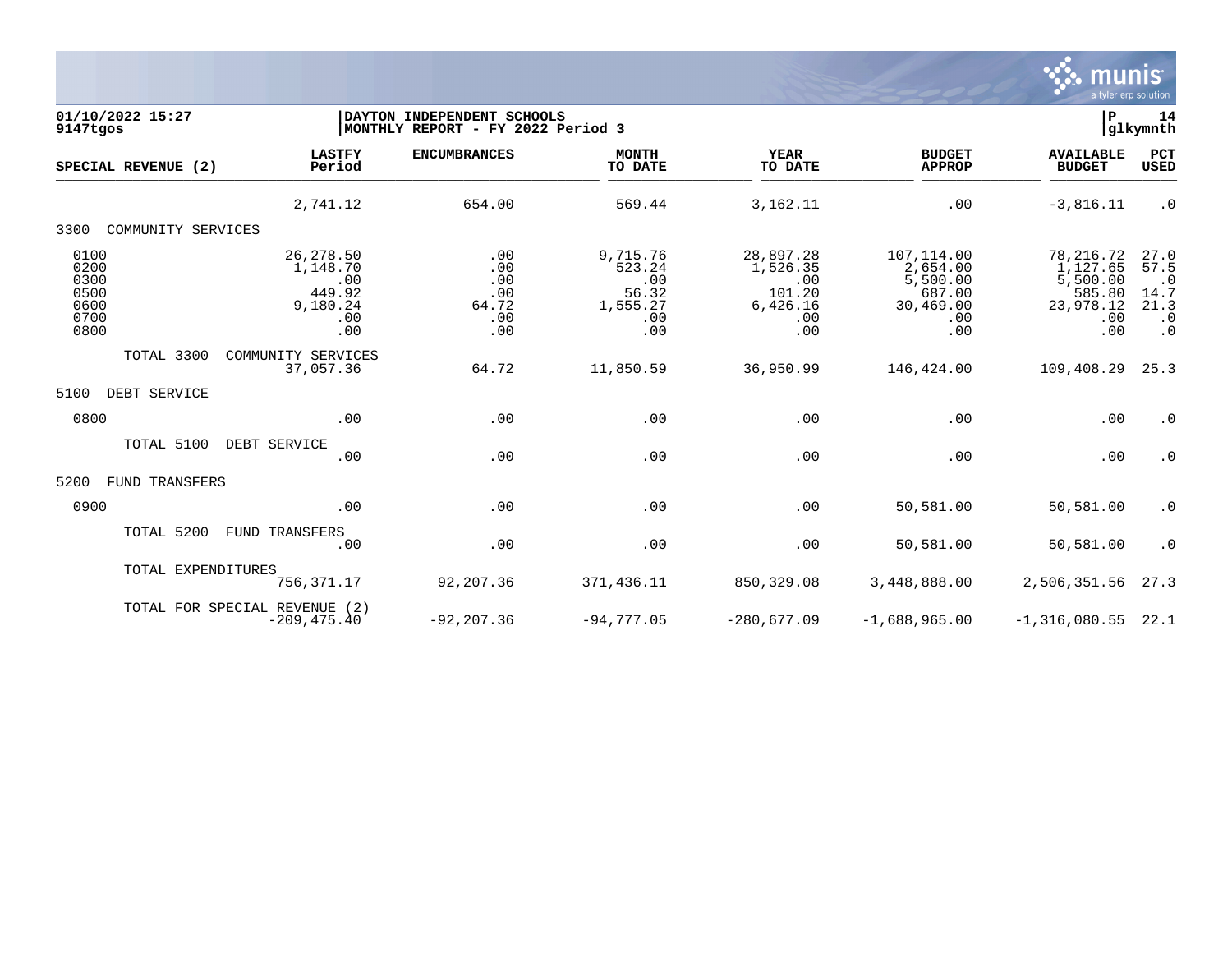|                                                                                                                                    |                                                                                 |                                                                 |                                                              |                                                              |                                                              | <u>munis</u>                           | a tyler erp solution                                                                                 |
|------------------------------------------------------------------------------------------------------------------------------------|---------------------------------------------------------------------------------|-----------------------------------------------------------------|--------------------------------------------------------------|--------------------------------------------------------------|--------------------------------------------------------------|----------------------------------------|------------------------------------------------------------------------------------------------------|
| 01/10/2022 15:27<br>9147tgos                                                                                                       |                                                                                 | DAYTON INDEPENDENT SCHOOLS<br>MONTHLY REPORT - FY 2022 Period 3 |                                                              |                                                              |                                                              | lР                                     | 15<br> glkymnth                                                                                      |
| DIST ACTIVITY(SPEC REV ANN) (2Period                                                                                               | <b>LASTFY</b>                                                                   | <b>ENCUMBRANCES</b>                                             | <b>MONTH</b><br>TO DATE                                      | <b>YEAR</b><br>TO DATE                                       | <b>BUDGET</b><br><b>APPROP</b>                               | <b>AVAILABLE</b><br><b>BUDGET</b>      | $_{\rm PCT}$<br><b>USED</b>                                                                          |
| <b>REVENUES</b>                                                                                                                    |                                                                                 |                                                                 |                                                              |                                                              |                                                              |                                        |                                                                                                      |
| 0999 BEGINNING BALANCE                                                                                                             |                                                                                 |                                                                 |                                                              |                                                              |                                                              |                                        |                                                                                                      |
|                                                                                                                                    | TOTAL 0999 BEGINNING BALANCE<br>.00                                             | .00                                                             | .00                                                          | .00                                                          | 57,287.10                                                    | 57,287.10                              | $\cdot$ 0                                                                                            |
| RECEIPTS                                                                                                                           |                                                                                 |                                                                 |                                                              |                                                              |                                                              |                                        |                                                                                                      |
| REVENUE FROM LOCAL SOURCES                                                                                                         |                                                                                 |                                                                 |                                                              |                                                              |                                                              |                                        |                                                                                                      |
| EARNINGS ON INVESTMENTS                                                                                                            |                                                                                 |                                                                 |                                                              |                                                              |                                                              |                                        |                                                                                                      |
| 1510 INT ON INV                                                                                                                    | .00                                                                             | .00                                                             | .00                                                          | .00                                                          | .00                                                          | .00                                    | . 0                                                                                                  |
|                                                                                                                                    | TOTAL EARNINGS ON INVESTMENTS<br>$.00 \,$                                       | .00                                                             | .00                                                          | .00                                                          | .00                                                          | .00                                    | $\cdot$ 0                                                                                            |
| STUDENT ACTIVITIES                                                                                                                 |                                                                                 |                                                                 |                                                              |                                                              |                                                              |                                        |                                                                                                      |
| 1720 BKSTORE<br>1740 FEES<br>1740 TXT FEES<br>1750 DONATIONS<br>1750 GRANTS<br>1790 FUNDR-OTH<br>1790 FNDR-NOST<br>1790 PIC PROFIT | 2,807.45<br>.00<br>.00<br>10,000.00<br>.00<br>1,000.00<br>$\sim$ 00<br>1,422.60 | .00<br>.00<br>.00<br>.00<br>.00<br>.00<br>.00<br>.00            | .00<br>.00<br>.00<br>$-2,750.00$<br>.00<br>.00<br>.00<br>.00 | .00<br>30.00<br>.00<br>7,250.00<br>.00<br>.00.<br>.00<br>.00 | .00<br>30.00<br>.00<br>7,250.00<br>.00<br>.00.<br>.00<br>.00 | .00<br>.00<br>.00<br>.00<br>.00<br>.00 | $\cdot$ 0<br>.00 100.0<br>$\cdot$ 0<br>.00 100.0<br>$\cdot$ 0<br>$\cdot$ 0<br>$\cdot$ 0<br>$\cdot$ 0 |
| TOTAL STUDENT ACTIVITIES                                                                                                           | 15,230.05                                                                       | .00                                                             | $-2,750.00$                                                  | 7,280.00                                                     | 7,280.00                                                     |                                        | .00 100.0                                                                                            |
| OTHER REVENUE FROM LOCAL SOURCES                                                                                                   |                                                                                 |                                                                 |                                                              |                                                              |                                                              |                                        |                                                                                                      |
| 1920 CONTRIBUTE                                                                                                                    | .00                                                                             | .00                                                             | .00                                                          | .00                                                          | .00                                                          | .00                                    | $\cdot$ 0                                                                                            |
|                                                                                                                                    | TOTAL OTHER REVENUE FROM LOCAL SOURCES<br>.00                                   | .00                                                             | .00                                                          | .00                                                          | .00                                                          | .00                                    | $\cdot$ 0                                                                                            |
|                                                                                                                                    | TOTAL REVENUE FROM LOCAL SOURCES<br>15,230.05                                   | .00                                                             | $-2,750.00$                                                  | 7,280.00                                                     | 7,280.00                                                     |                                        | .00100.0                                                                                             |
| OTHER RECEIPTS                                                                                                                     |                                                                                 |                                                                 |                                                              |                                                              |                                                              |                                        |                                                                                                      |
| INTERFUND TRANSFERS                                                                                                                |                                                                                 |                                                                 |                                                              |                                                              |                                                              |                                        |                                                                                                      |
| 5210 FND XFER                                                                                                                      | .00                                                                             | .00                                                             | .00                                                          | .00                                                          | .00                                                          | .00                                    | $\cdot$ 0                                                                                            |
| TOTAL INTERFUND TRANSFERS                                                                                                          | .00                                                                             | .00                                                             | .00                                                          | .00                                                          | .00                                                          | .00                                    | . 0                                                                                                  |
| TOTAL OTHER RECEIPTS                                                                                                               |                                                                                 |                                                                 |                                                              |                                                              |                                                              |                                        |                                                                                                      |

 $\mathcal{L}$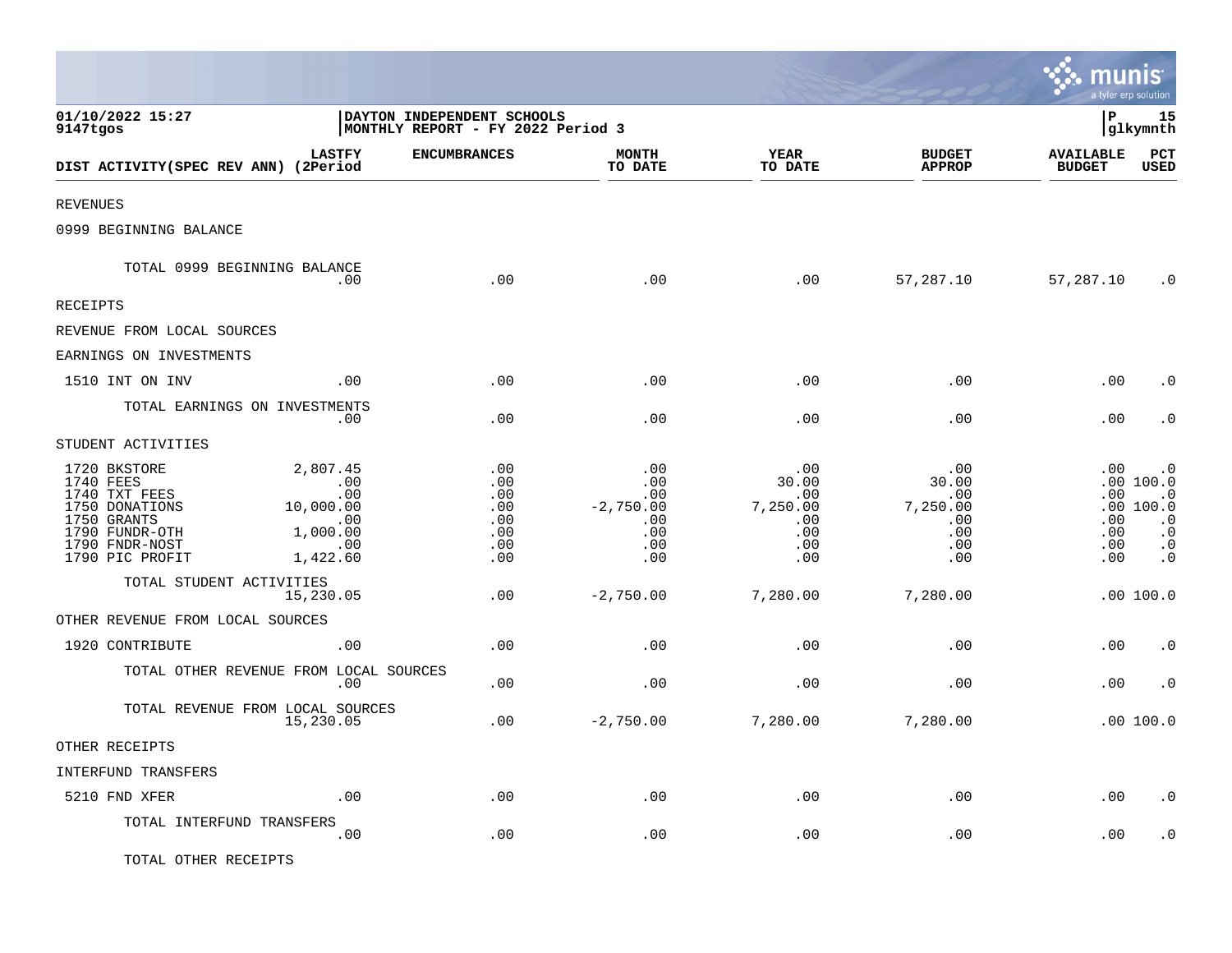

| 01/10/2022 15:27<br>9147tgos |                            | INDEPENDENT SCHOOLS<br>I DAYTON<br>MONTHLY REPORT - FY 2022 Period 3 |                         |                        |                                |                                                         |  |
|------------------------------|----------------------------|----------------------------------------------------------------------|-------------------------|------------------------|--------------------------------|---------------------------------------------------------|--|
| DIST ACTIVITY (SPEC REV ANN) | <b>LASTFY</b><br>(2Period) | <b>ENCUMBRANCES</b>                                                  | <b>MONTH</b><br>TO DATE | <b>YEAR</b><br>TO DATE | <b>BUDGET</b><br><b>APPROP</b> | <b>PCT</b><br><b>AVAILABLE</b><br>USED<br><b>BUDGET</b> |  |
|                              | .00                        | .00                                                                  | .00                     | .00                    | .00                            | .0<br>.00                                               |  |
| TOTAL RECEIPTS               | 15,230.05                  | .00                                                                  | $-2,750.00$             | 7,280.00               | 7,280.00                       | .00 100.0                                               |  |
| TOTAL REVENUE                | 15,230.05                  | .00                                                                  | $-2,750.00$             | 7,280.00               | 64,567.10                      | 57,287.10 11.3                                          |  |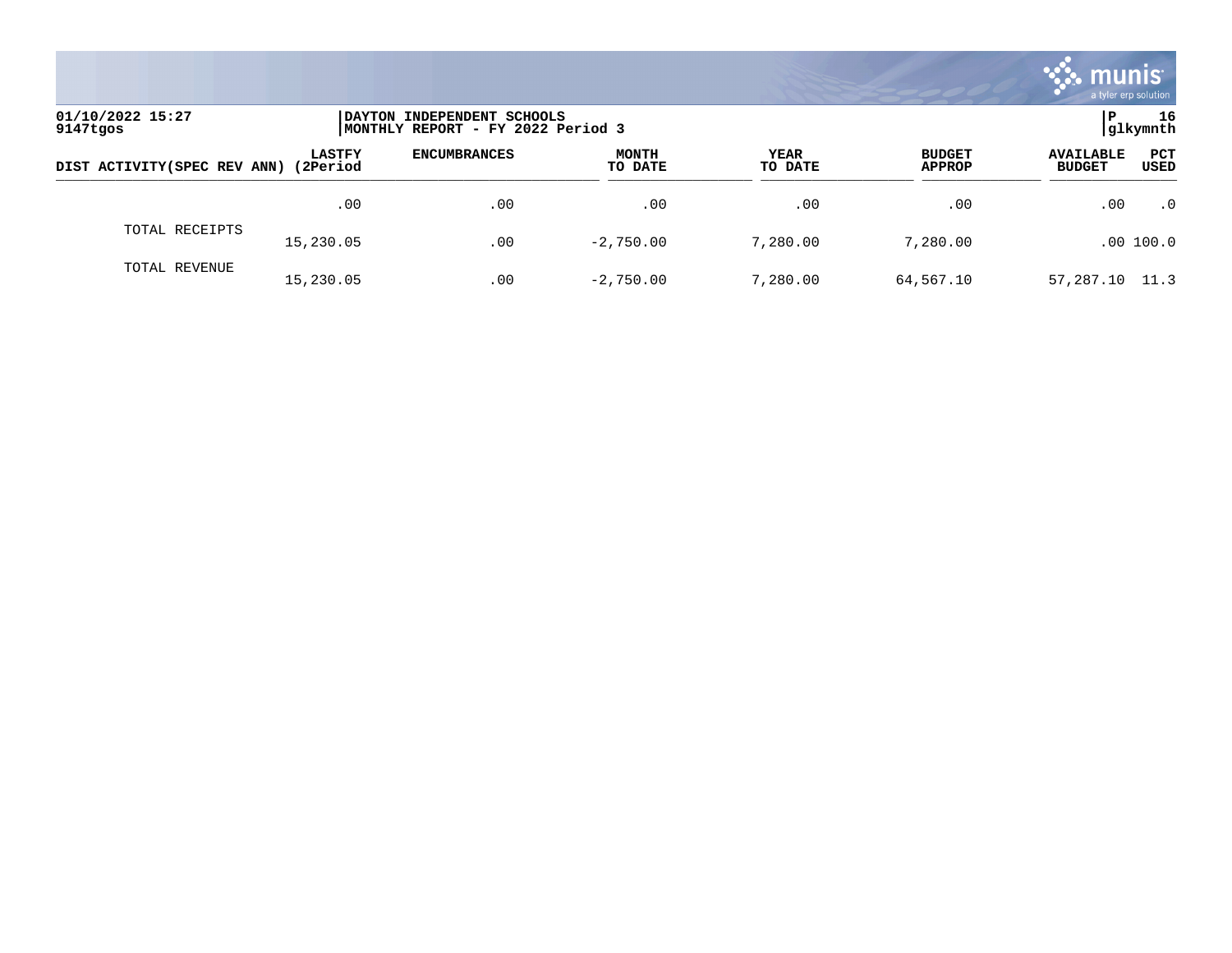

| 01/10/2022 15:27<br>9147tgos         |                                                          | DAYTON INDEPENDENT SCHOOLS<br>MONTHLY REPORT - FY 2022 Period 3 |                                    |                                       |                                             | Þ                                                 | 17<br>glkymnth                                                       |
|--------------------------------------|----------------------------------------------------------|-----------------------------------------------------------------|------------------------------------|---------------------------------------|---------------------------------------------|---------------------------------------------------|----------------------------------------------------------------------|
|                                      | <b>LASTFY</b><br>DIST ACTIVITY(SPEC REV ANN) (2Period    | <b>ENCUMBRANCES</b>                                             | <b>MONTH</b><br>TO DATE            | <b>YEAR</b><br>TO DATE                | <b>BUDGET</b><br><b>APPROP</b>              | <b>AVAILABLE</b><br><b>BUDGET</b>                 | PCT<br>USED                                                          |
| EXPENDITURES                         |                                                          |                                                                 |                                    |                                       |                                             |                                                   |                                                                      |
| 1000 INSTRUCTION                     |                                                          |                                                                 |                                    |                                       |                                             |                                                   |                                                                      |
| 0300<br>0500<br>0600<br>0700<br>0800 | .00<br>.00<br>54.10<br>.00<br>3,416.50                   | .00<br>.00<br>1,275.00<br>.00<br>.00                            | .00<br>.00<br>110.50<br>.00<br>.00 | .00<br>.00<br>855.54<br>.00<br>960.00 | .00<br>.00<br>40,716.10<br>19,033.00<br>.00 | .00<br>.00<br>38,585.56<br>19,033.00<br>$-960.00$ | $\cdot$ 0<br>$\cdot$ 0<br>5.2<br>$\cdot$ 0<br>$\boldsymbol{\cdot}$ 0 |
| TOTAL 1000                           | INSTRUCTION<br>3,470.60                                  | 1,275.00                                                        | 110.50                             | 1,815.54                              | 59,749.10                                   | 56,658.56                                         | 5.2                                                                  |
| 2100                                 | STUDENT SUPPORT SERVICES                                 |                                                                 |                                    |                                       |                                             |                                                   |                                                                      |
| 0600                                 | .00                                                      | .00                                                             | .00                                | .00                                   | 1,098.00                                    | 1,098.00                                          | . 0                                                                  |
| TOTAL 2100                           | STUDENT SUPPORT SERVICES<br>.00                          | .00                                                             | .00                                | .00                                   | 1,098.00                                    | 1,098.00                                          | $\cdot$ 0                                                            |
| 2200                                 | INSTRUCTIONAL STAFF SUPP SERV                            |                                                                 |                                    |                                       |                                             |                                                   |                                                                      |
| 0600<br>0700                         | .00<br>.00                                               | .00<br>.00                                                      | .00<br>.00                         | .00<br>.00                            | 3,720.00<br>.00                             | 3,720.00<br>.00                                   | $\boldsymbol{\cdot}$ 0<br>$\cdot$ 0                                  |
| TOTAL 2200                           | INSTRUCTIONAL STAFF SUPP SERV<br>.00                     | .00                                                             | .00                                | .00                                   | 3,720.00                                    | 3,720.00                                          | $\cdot$ 0                                                            |
| 2600                                 | PLANT OPERATIONS AND MAINTENANCE                         |                                                                 |                                    |                                       |                                             |                                                   |                                                                      |
| 0300<br>0400<br>0600<br>0700         | .00<br>.00<br>.00<br>.00                                 | .00<br>.00<br>.00<br>.00                                        | .00<br>.00<br>.00<br>.00           | .00<br>.00<br>.00<br>.00              | .00<br>.00<br>.00<br>.00                    | .00<br>.00<br>.00<br>.00                          | $\cdot$ 0<br>$\cdot$ 0<br>$\cdot$ 0<br>$\overline{0}$                |
| TOTAL 2600                           | PLANT OPERATIONS AND MAINTENANCE<br>.00                  | .00                                                             | .00                                | .00                                   | .00                                         | .00                                               | $\boldsymbol{\cdot}$ 0                                               |
| 2700                                 | STUDENT TRANSPORTATION                                   |                                                                 |                                    |                                       |                                             |                                                   |                                                                      |
| 0800                                 | .00                                                      | .00                                                             | .00                                | .00                                   | .00                                         | .00                                               | $\boldsymbol{\cdot}$ 0                                               |
| TOTAL 2700                           | STUDENT TRANSPORTATION<br>.00                            | .00                                                             | .00                                | .00                                   | .00                                         | .00                                               | $\cdot$ 0                                                            |
|                                      | TOTAL EXPENDITURES<br>3,470.60                           | 1,275.00                                                        | 110.50                             | 1,815.54                              | 64,567.10                                   | 61,476.56                                         | 4.8                                                                  |
|                                      | TOTAL FOR DIST ACTIVITY (SPEC REV ANN) (21)<br>11,759.45 | $-1, 275.00$                                                    | $-2,860.50$                        | 5,464.46                              | .00                                         | $-4, 189.46$                                      | $\cdot$ 0                                                            |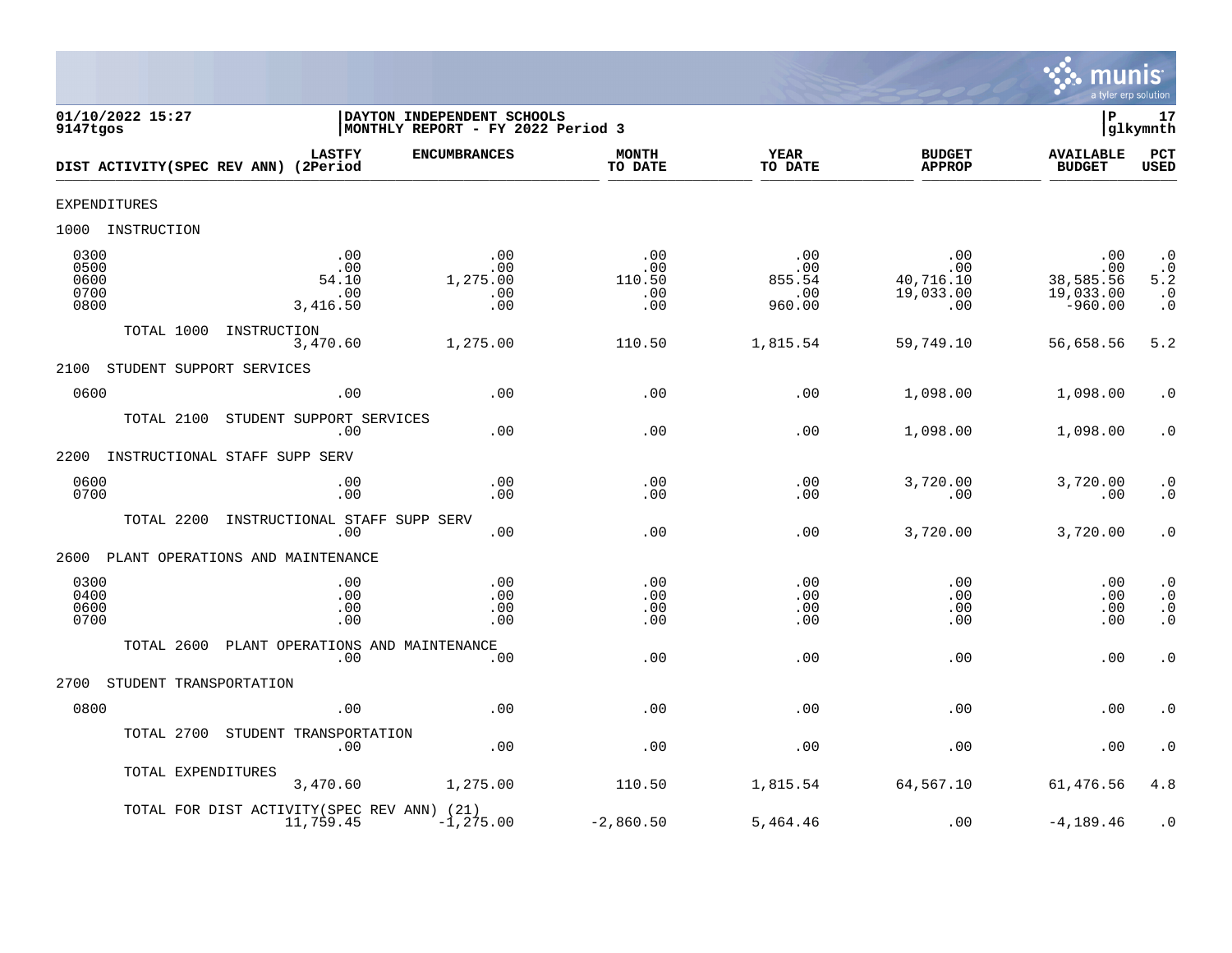|                                                                            |                                 |                                                                 |                                                     |                                                        |                                                  | munis<br>a tyler erp solution                                  |                                                |
|----------------------------------------------------------------------------|---------------------------------|-----------------------------------------------------------------|-----------------------------------------------------|--------------------------------------------------------|--------------------------------------------------|----------------------------------------------------------------|------------------------------------------------|
| 01/10/2022 15:27<br>9147tgos                                               |                                 | DAYTON INDEPENDENT SCHOOLS<br>MONTHLY REPORT - FY 2022 Period 3 |                                                     |                                                        |                                                  | $\, {\bf P}$                                                   | 18<br>glkymnth                                 |
| SCHOOL ACTIVITY FDS (25)                                                   | <b>LASTFY</b><br>Period         | <b>ENCUMBRANCES</b>                                             | <b>MONTH</b><br>TO DATE                             | <b>YEAR</b><br>TO DATE                                 | <b>BUDGET</b><br><b>APPROP</b>                   | <b>AVAILABLE</b><br><b>BUDGET</b>                              | PCT<br><b>USED</b>                             |
| <b>REVENUES</b>                                                            |                                 |                                                                 |                                                     |                                                        |                                                  |                                                                |                                                |
| 0999 BEGINNING BALANCE                                                     |                                 |                                                                 |                                                     |                                                        |                                                  |                                                                |                                                |
| TOTAL 0999 BEGINNING BALANCE                                               | .00                             | .00                                                             | .00                                                 | 141,521.35                                             | 141,958.84                                       | 437.49 99.7                                                    |                                                |
| RECEIPTS                                                                   |                                 |                                                                 |                                                     |                                                        |                                                  |                                                                |                                                |
| REVENUE FROM LOCAL SOURCES                                                 |                                 |                                                                 |                                                     |                                                        |                                                  |                                                                |                                                |
| EARNINGS ON INVESTMENTS                                                    |                                 |                                                                 |                                                     |                                                        |                                                  |                                                                |                                                |
| 1510 INT ON INV                                                            | .00                             | .00                                                             | .00                                                 | 3.50                                                   | 300.00                                           | 296.50                                                         | 1.2                                            |
| TOTAL EARNINGS ON INVESTMENTS                                              | .00                             | .00                                                             | .00                                                 | 3.50                                                   | 300.00                                           | 296.50                                                         | 1.2                                            |
| FOOD SERVICE                                                               |                                 |                                                                 |                                                     |                                                        |                                                  |                                                                |                                                |
| 1637 VEND-STAFF                                                            | .00                             | .00                                                             | .00                                                 | .00                                                    | .00                                              | .00                                                            | $\cdot$ 0                                      |
| TOTAL FOOD SERVICE                                                         | .00                             | .00                                                             | .00                                                 | .00                                                    | .00                                              | .00                                                            | $\cdot$ 0                                      |
| STUDENT ACTIVITIES                                                         |                                 |                                                                 |                                                     |                                                        |                                                  |                                                                |                                                |
| 1710 SAF<br>1730 DUES<br>1740 STUD FEES<br>1750 O'DAY VFW<br>1790 FB-FUNDR | .00<br>.00<br>.00<br>.00<br>.00 | .00<br>.00<br>.00<br>.00<br>.00                                 | 7,133.00<br>88.95<br>366.00<br>4,815.00<br>5,103.47 | 12,440.25<br>718.95<br>372.00<br>7,281.50<br>34,557.01 | .00<br>.00<br>1,500.00<br>10,000.00<br>97,200.00 | $-12,440.25$<br>$-718.95$<br>1,128.00<br>2,718.50<br>62,642.99 | $\cdot$ 0<br>$\cdot$ 0<br>24.8<br>72.8<br>35.6 |
| TOTAL STUDENT ACTIVITIES                                                   | .00                             | .00                                                             | 17,506.42                                           | 55,369.71                                              | 108,700.00                                       | 53,330.29                                                      | 50.9                                           |
| OTHER REVENUE FROM LOCAL SOURCES                                           |                                 |                                                                 |                                                     |                                                        |                                                  |                                                                |                                                |
| 1920 CONTRIBUTE<br>1990 MISC REV<br>1990 CONCESS                           | .00<br>.00<br>.00               | .00<br>.00<br>.00                                               | .00<br>2,699.14<br>3,558.51                         | 504.22<br>12,156.79<br>6,370.01                        | 19,000.00<br>7,000.00<br>.00                     | 18,495.78<br>$-5, 156.79$ 173.7<br>$-6,370.01$                 | 2.7<br>$\cdot$ 0                               |
| TOTAL OTHER REVENUE FROM LOCAL SOURCES                                     | .00                             | .00                                                             | 6,257.65                                            | 19,031.02                                              | 26,000.00                                        | 6,968.98                                                       | 73.2                                           |
| TOTAL REVENUE FROM LOCAL SOURCES                                           | .00                             | .00                                                             | 23,764.07                                           | 74,404.23                                              | 135,000.00                                       | 60,595.77 55.1                                                 |                                                |

 $\mathcal{L}$ 

OTHER RECEIPTS

INTERFUND TRANSFERS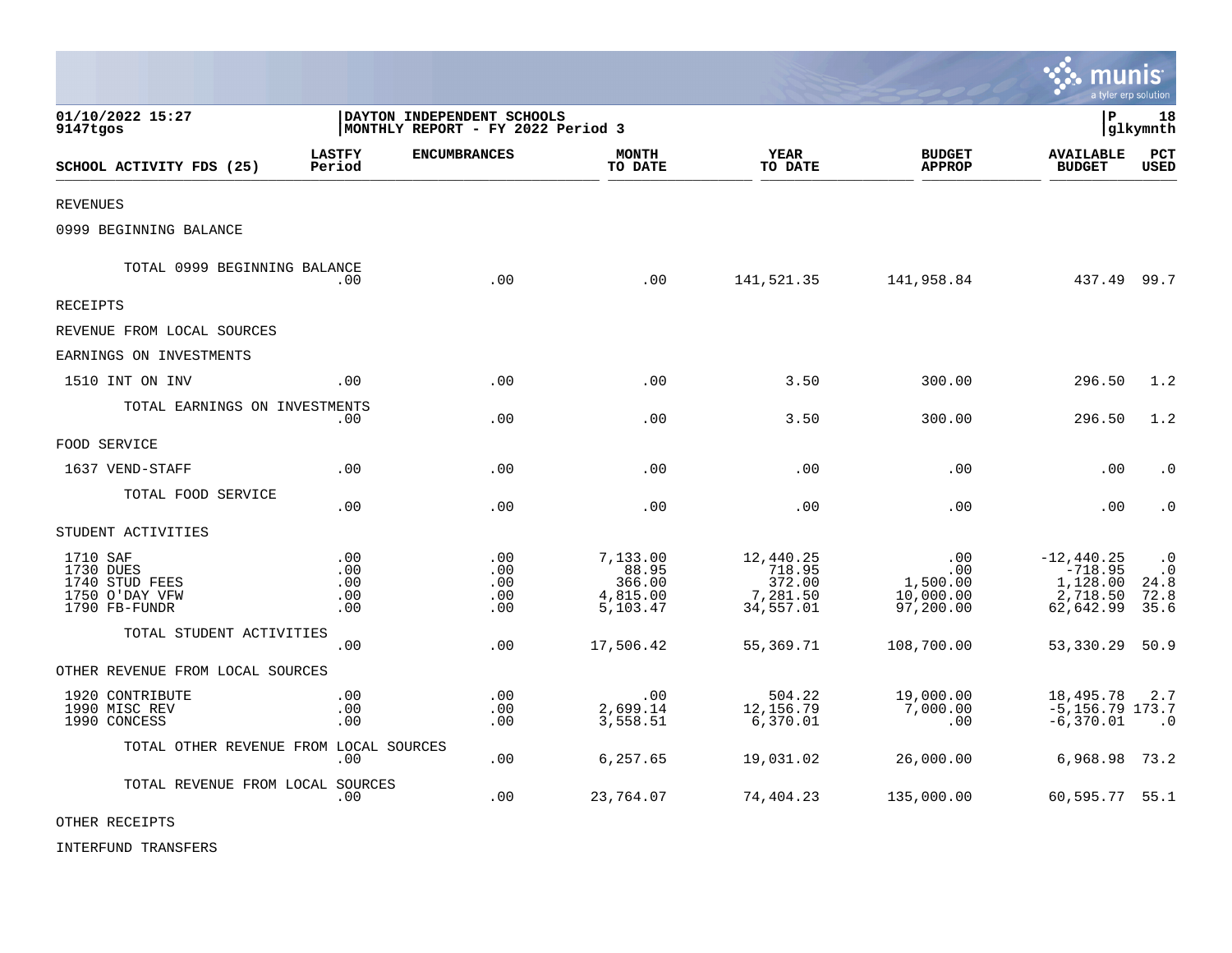

| 01/10/2022 15:27<br>9147tgos | DAYTON INDEPENDENT SCHOOLS<br>MONTHLY REPORT - FY 2022 Period 3 | 19<br>ΙP<br>glkymnth |                         |                        |                                |                                   |             |
|------------------------------|-----------------------------------------------------------------|----------------------|-------------------------|------------------------|--------------------------------|-----------------------------------|-------------|
| SCHOOL ACTIVITY FDS (25)     | <b>LASTFY</b><br>Period                                         | <b>ENCUMBRANCES</b>  | <b>MONTH</b><br>TO DATE | <b>YEAR</b><br>TO DATE | <b>BUDGET</b><br><b>APPROP</b> | <b>AVAILABLE</b><br><b>BUDGET</b> | PCT<br>USED |
| 5210 FND XFER                | .00                                                             | .00                  | .00                     | .00                    | .00                            | .00                               | $\cdot$ 0   |
| TOTAL INTERFUND TRANSFERS    | .00                                                             | .00                  | .00                     | .00                    | .00                            | .00                               | $\cdot$ 0   |
| TOTAL OTHER RECEIPTS         | .00                                                             | .00                  | .00                     | .00                    | .00                            | .00                               | $\cdot$ 0   |
| TOTAL RECEIPTS               | .00                                                             | .00                  | 23,764.07               | 74,404.23              | 135,000.00                     | 60,595.77                         | 55.1        |
| TOTAL REVENUE                | .00                                                             | .00                  | 23,764.07               | 215,925.58             | 276,958.84                     | 61,033.26                         | 78.0        |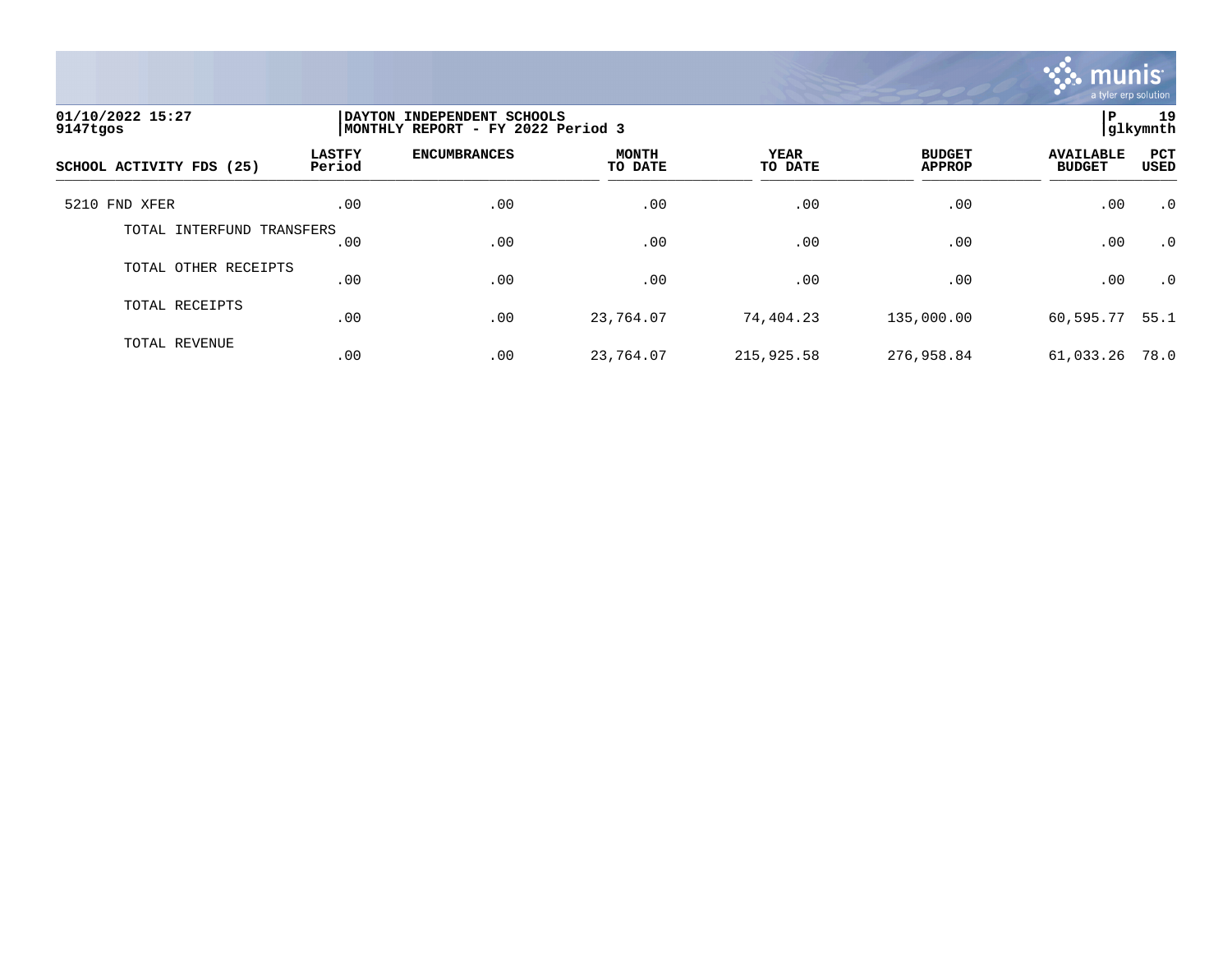

| 9147tgos                     | 01/10/2022 15:27         |                                      | DAYTON INDEPENDENT SCHOOLS<br> MONTHLY REPORT - FY 2022 Period 3 |                                   |                                   |                                        | lР                                           | 20<br>glkymnth                              |
|------------------------------|--------------------------|--------------------------------------|------------------------------------------------------------------|-----------------------------------|-----------------------------------|----------------------------------------|----------------------------------------------|---------------------------------------------|
|                              | SCHOOL ACTIVITY FDS (25) | <b>LASTFY</b><br>Period              | <b>ENCUMBRANCES</b>                                              | <b>MONTH</b><br>TO DATE           | <b>YEAR</b><br>TO DATE            | <b>BUDGET</b><br><b>APPROP</b>         | <b>AVAILABLE</b><br><b>BUDGET</b>            | PCT<br><b>USED</b>                          |
|                              | <b>EXPENDITURES</b>      |                                      |                                                                  |                                   |                                   |                                        |                                              |                                             |
| 1000                         | INSTRUCTION              |                                      |                                                                  |                                   |                                   |                                        |                                              |                                             |
| 0600<br>0800<br>0840<br>0900 |                          | .00<br>.00<br>.00<br>.00             | 6,751.11<br>.00<br>.00<br>.00                                    | 22,486.09<br>290.00<br>.00<br>.00 | 58,788.29<br>290.00<br>.00<br>.00 | 173,270.00<br>.00<br>103,688.84<br>.00 | 107,730.60<br>$-290.00$<br>103,688.84<br>.00 | 37.8<br>$\cdot$ 0<br>$\cdot$ 0<br>$\cdot$ 0 |
|                              | TOTAL 1000               | INSTRUCTION<br>.00                   | 6,751.11                                                         | 22,776.09                         | 59,078.29                         | 276,958.84                             | 211, 129.44                                  | 23.8                                        |
| 2200                         |                          | INSTRUCTIONAL STAFF SUPP SERV        |                                                                  |                                   |                                   |                                        |                                              |                                             |
| 0600                         |                          | .00                                  | .00                                                              | .00                               | .00                               | .00                                    | .00                                          | $\cdot$ 0                                   |
|                              | TOTAL 2200               | INSTRUCTIONAL STAFF SUPP SERV<br>.00 | .00                                                              | .00                               | .00                               | .00                                    | .00                                          | $\cdot$ 0                                   |
| 2700                         | STUDENT TRANSPORTATION   |                                      |                                                                  |                                   |                                   |                                        |                                              |                                             |
| 0100<br>0200<br>0600         |                          | .00<br>.00<br>.00                    | .00<br>.00<br>.00                                                | .00<br>.00<br>.00                 | .00<br>.00<br>.00                 | .00<br>.00<br>.00                      | .00<br>.00<br>.00                            | $\cdot$ 0<br>$\cdot$ 0<br>$\ddot{0}$        |
|                              | TOTAL 2700               | STUDENT TRANSPORTATION<br>.00        | .00                                                              | .00                               | .00                               | .00                                    | .00                                          | $\cdot$ 0                                   |
| 3300                         | COMMUNITY SERVICES       |                                      |                                                                  |                                   |                                   |                                        |                                              |                                             |
| 0600                         |                          | .00                                  | 2,500.00                                                         | 6,750.00                          | 10,907.50                         | .00                                    | $-13, 407.50$                                | $\cdot$ 0                                   |
|                              | TOTAL 3300               | COMMUNITY SERVICES<br>.00            | 2,500.00                                                         | 6,750.00                          | 10,907.50                         | .00                                    | $-13,407.50$                                 | $\cdot$ 0                                   |
| 5200                         | <b>FUND TRANSFERS</b>    |                                      |                                                                  |                                   |                                   |                                        |                                              |                                             |
| 0900                         |                          | .00                                  | .00                                                              | .00                               | .00                               | .00                                    | .00                                          | $\cdot$ 0                                   |
|                              | TOTAL 5200               | FUND TRANSFERS<br>.00                | .00                                                              | .00                               | .00                               | .00                                    | .00                                          | $\cdot$ 0                                   |
|                              | TOTAL EXPENDITURES       | .00                                  | 9,251.11                                                         | 29,526.09                         | 69,985.79                         | 276,958.84                             | 197,721.94                                   | 28.6                                        |
|                              |                          | TOTAL FOR SCHOOL ACTIVITY FDS<br>.00 | (25)<br>$-9, 251.11$                                             | $-5,762.02$                       | 145,939.79                        | .00                                    | $-136,688.68$                                | $\cdot$ 0                                   |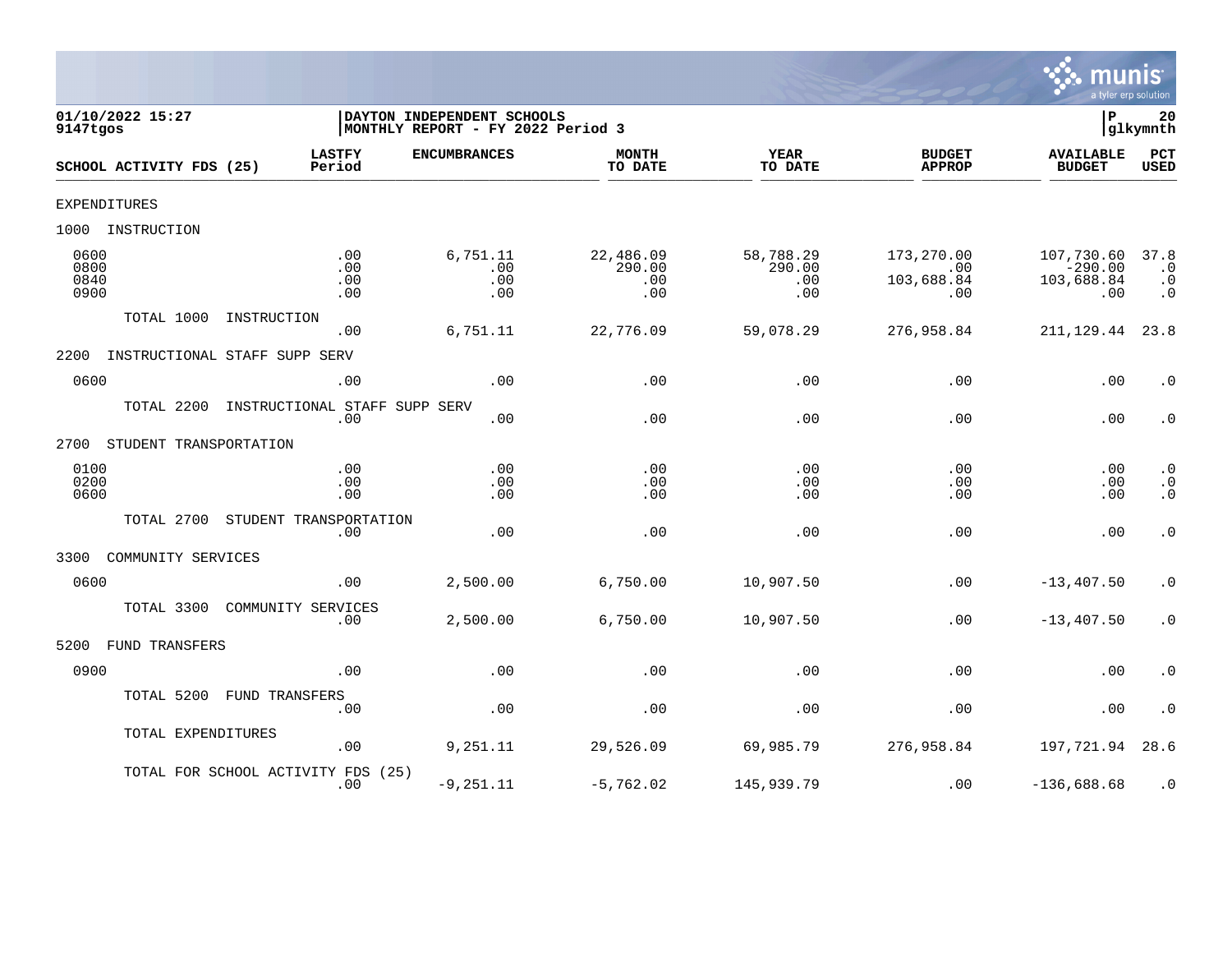|                                  |                         |                                                                 |                         |                        |                                | a tyler erp solution              |                    |
|----------------------------------|-------------------------|-----------------------------------------------------------------|-------------------------|------------------------|--------------------------------|-----------------------------------|--------------------|
| 01/10/2022 15:27<br>9147tgos     |                         | DAYTON INDEPENDENT SCHOOLS<br>MONTHLY REPORT - FY 2022 Period 3 |                         |                        |                                | P                                 | 21<br> glkymnth    |
| CAPITAL OUTLAY FUND (310)        | <b>LASTFY</b><br>Period | <b>ENCUMBRANCES</b>                                             | <b>MONTH</b><br>TO DATE | <b>YEAR</b><br>TO DATE | <b>BUDGET</b><br><b>APPROP</b> | <b>AVAILABLE</b><br><b>BUDGET</b> | PCT<br><b>USED</b> |
| <b>REVENUES</b>                  |                         |                                                                 |                         |                        |                                |                                   |                    |
| 0999 BEGINNING BALANCE           |                         |                                                                 |                         |                        |                                |                                   |                    |
| TOTAL 0999 BEGINNING BALANCE     | .00                     | .00                                                             | .00                     | .00                    | .00                            | .00                               | $\cdot$ 0          |
| <b>RECEIPTS</b>                  |                         |                                                                 |                         |                        |                                |                                   |                    |
| REVENUE FROM LOCAL SOURCES       |                         |                                                                 |                         |                        |                                |                                   |                    |
| EARNINGS ON INVESTMENTS          |                         |                                                                 |                         |                        |                                |                                   |                    |
| 1510 INT ON INV                  | .00                     | .00                                                             | .00                     | .00                    | .00                            | .00                               | $\cdot$ 0          |
| TOTAL EARNINGS ON INVESTMENTS    | .00                     | .00                                                             | .00                     | .00                    | .00                            | .00                               | $\cdot$ 0          |
| TOTAL REVENUE FROM LOCAL SOURCES | .00                     | .00                                                             | .00                     | .00                    | .00                            | .00                               | $\cdot$ 0          |
| REVENUE FROM STATE SOURCES       |                         |                                                                 |                         |                        |                                |                                   |                    |
| RESTRICTED                       |                         |                                                                 |                         |                        |                                |                                   |                    |
| 3200 RES STATE                   | 40,258.00               | .00                                                             | .00                     | 42,397.00              | 84,794.00                      | 42,397.00                         | 50.0               |
| TOTAL RESTRICTED                 | 40,258.00               | .00                                                             | .00                     | 42,397.00              | 84,794.00                      | 42,397.00                         | 50.0               |
| TOTAL REVENUE FROM STATE SOURCES | 40,258.00               | .00                                                             | .00                     | 42,397.00              | 84,794.00                      | 42,397.00                         | 50.0               |
| TOTAL RECEIPTS                   | 40,258.00               | .00                                                             | .00                     | 42,397.00              | 84,794.00                      | 42,397.00                         | 50.0               |
| TOTAL REVENUE                    | 40,258.00               | .00                                                             | .00                     | 42,397.00              | 84,794.00                      | 42,397.00                         | 50.0               |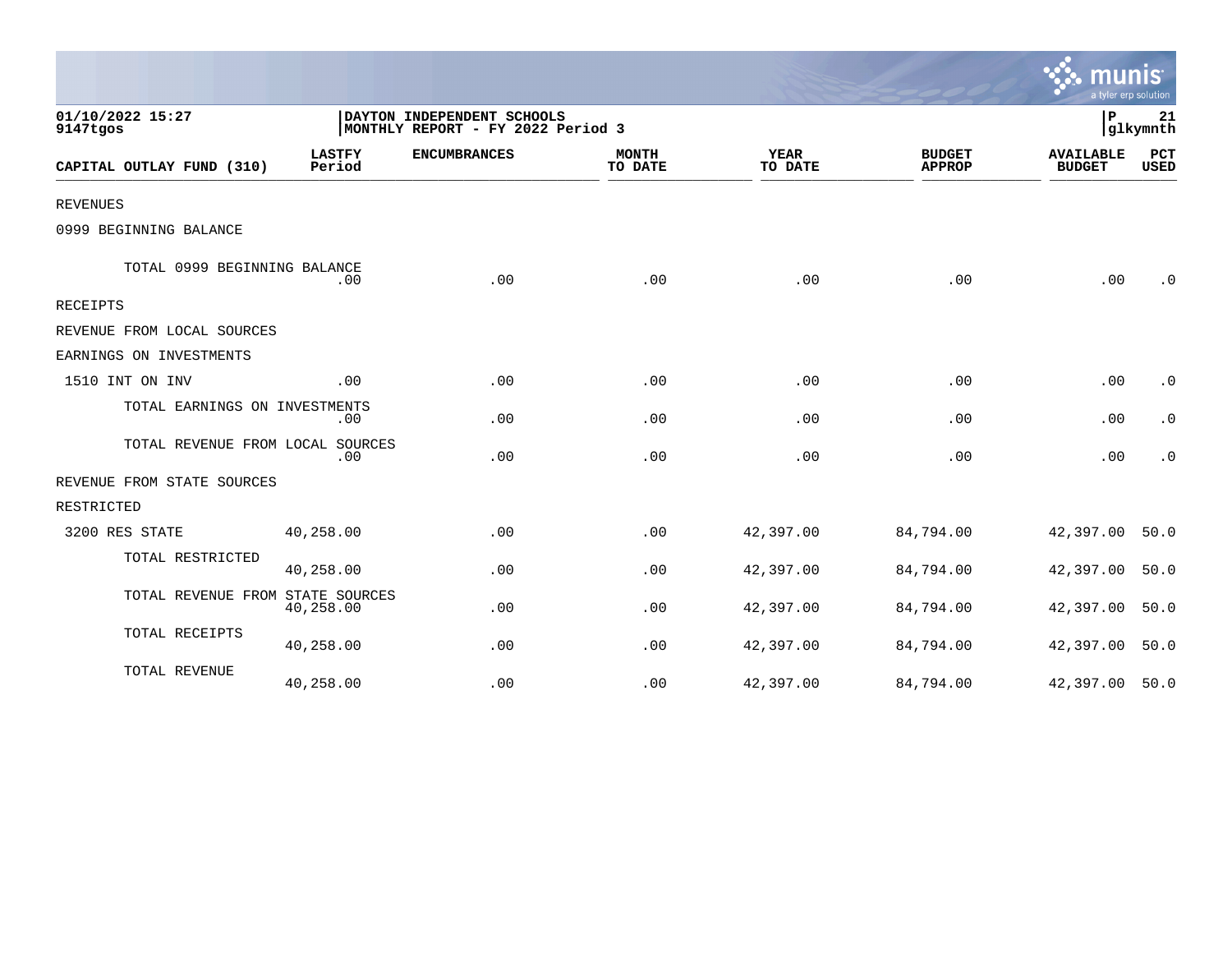

| 01/10/2022 15:27<br>9147tgos             | DAYTON INDEPENDENT SCHOOLS<br> MONTHLY REPORT - FY 2022 Period 3 | $\mathbf P$<br>22<br>glkymnth |                         |                        |                                |                                   |                                     |
|------------------------------------------|------------------------------------------------------------------|-------------------------------|-------------------------|------------------------|--------------------------------|-----------------------------------|-------------------------------------|
| CAPITAL OUTLAY FUND (310)                | <b>LASTFY</b><br>Period                                          | <b>ENCUMBRANCES</b>           | <b>MONTH</b><br>TO DATE | <b>YEAR</b><br>TO DATE | <b>BUDGET</b><br><b>APPROP</b> | <b>AVAILABLE</b><br><b>BUDGET</b> | PCT<br><b>USED</b>                  |
| EXPENDITURES                             |                                                                  |                               |                         |                        |                                |                                   |                                     |
| 2600<br>PLANT OPERATIONS AND MAINTENANCE |                                                                  |                               |                         |                        |                                |                                   |                                     |
| 0300<br>0400<br>0500                     | .00<br>.00<br>.00                                                | .00<br>.00<br>.00             | .00<br>.00<br>.00       | .00<br>.00<br>.00      | .00<br>84,794.00<br>.00        | .00<br>84,794.00<br>.00           | $\cdot$ 0<br>$\cdot$ 0<br>$\cdot$ 0 |
| TOTAL 2600                               | PLANT OPERATIONS AND MAINTENANCE<br>.00                          | .00                           | .00                     | .00                    | 84,794.00                      | 84,794.00                         | $\cdot$ 0                           |
| DEBT SERVICE<br>5100                     |                                                                  |                               |                         |                        |                                |                                   |                                     |
| 0800                                     | .00                                                              | .00                           | .00                     | .00                    | .00                            | .00                               | $\cdot$ 0                           |
| TOTAL 5100<br>DEBT SERVICE               | .00                                                              | .00                           | .00                     | .00                    | .00                            | .00                               | $\cdot$ 0                           |
| FUND TRANSFERS<br>5200                   |                                                                  |                               |                         |                        |                                |                                   |                                     |
| 0900                                     | .00                                                              | .00                           | .00                     | .00                    | .00                            | .00                               | $\cdot$ 0                           |
| TOTAL 5200                               | FUND TRANSFERS<br>.00                                            | .00                           | .00                     | .00                    | .00                            | .00                               | $\cdot$ 0                           |
| TOTAL EXPENDITURES                       | .00                                                              | .00                           | .00                     | .00                    | 84,794.00                      | 84,794.00                         | $\cdot$ 0                           |
| TOTAL FOR CAPITAL OUTLAY FUND            | 40,258.00                                                        | (310)<br>.00                  | .00                     | 42,397.00              | .00                            | $-42, 397.00$                     | $\cdot$ 0                           |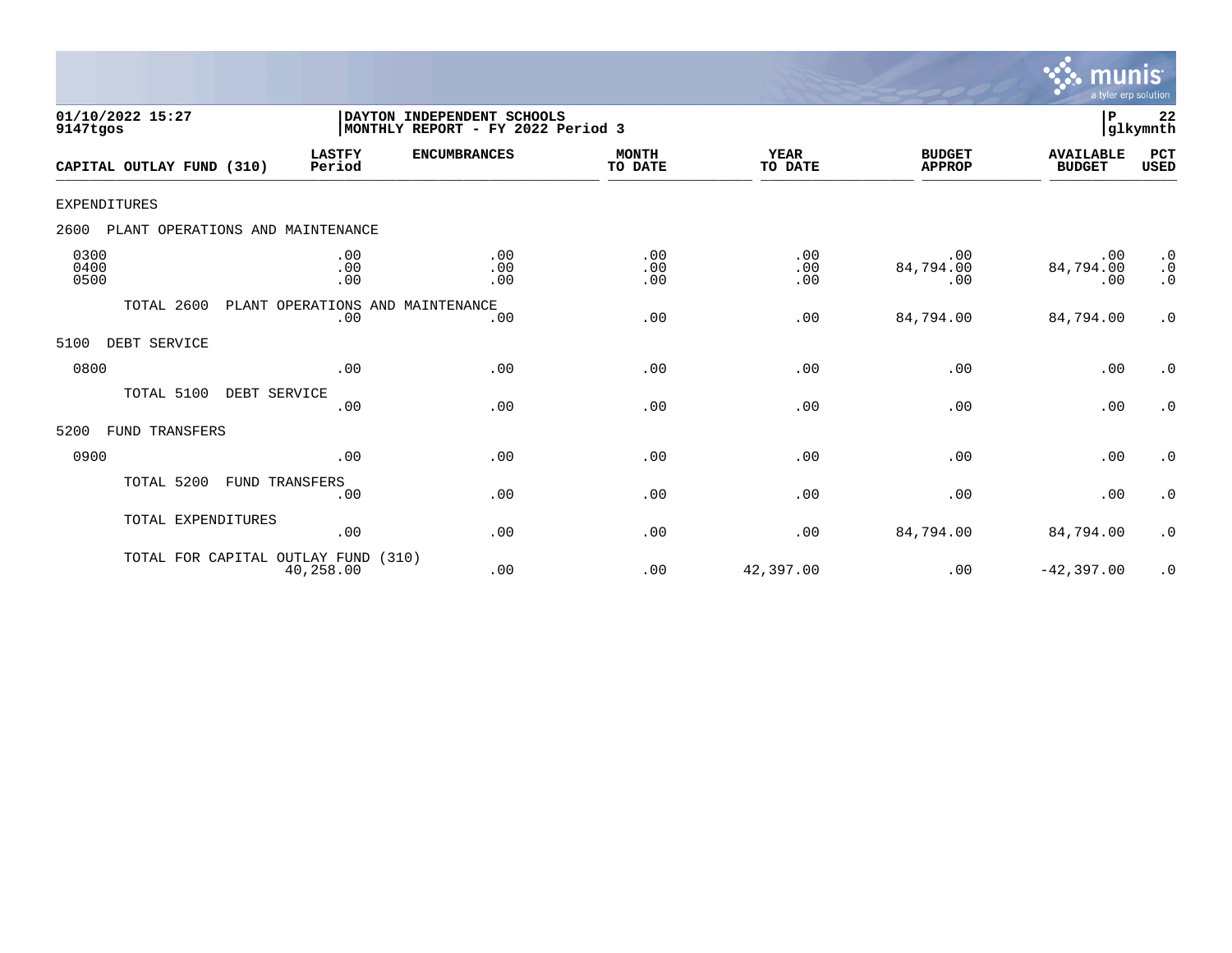|                                      |                |                                                                 |                         |                        |                                | munis<br>a tyler erp solution     |                    |
|--------------------------------------|----------------|-----------------------------------------------------------------|-------------------------|------------------------|--------------------------------|-----------------------------------|--------------------|
| 01/10/2022 15:27<br>9147tgos         |                | DAYTON INDEPENDENT SCHOOLS<br>MONTHLY REPORT - FY 2022 Period 3 |                         |                        |                                | P                                 | 23<br>glkymnth     |
| BUILDING FUND (5 CENT LEVY) (3Period | <b>LASTFY</b>  | <b>ENCUMBRANCES</b>                                             | <b>MONTH</b><br>TO DATE | <b>YEAR</b><br>TO DATE | <b>BUDGET</b><br><b>APPROP</b> | <b>AVAILABLE</b><br><b>BUDGET</b> | PCT<br><b>USED</b> |
| <b>REVENUES</b>                      |                |                                                                 |                         |                        |                                |                                   |                    |
| 0999 BEGINNING BALANCE               |                |                                                                 |                         |                        |                                |                                   |                    |
| TOTAL 0999 BEGINNING BALANCE         | .00            | .00                                                             | .00                     | .00                    | .00                            | .00                               | $\cdot$ 0          |
| <b>RECEIPTS</b>                      |                |                                                                 |                         |                        |                                |                                   |                    |
| REVENUE FROM LOCAL SOURCES           |                |                                                                 |                         |                        |                                |                                   |                    |
| AD VALOREM TAXES                     |                |                                                                 |                         |                        |                                |                                   |                    |
| 1111 GRP TAX                         | .00            | .00                                                             | .00                     | .00                    | 385,560.00                     | 385,560.00                        | $\cdot$ 0          |
| TOTAL AD VALOREM TAXES               | .00            | .00                                                             | .00                     | .00                    | 385,560.00                     | 385,560.00                        | $\cdot$ 0          |
| TOTAL REVENUE FROM LOCAL             | SOURCES<br>.00 | .00                                                             | .00                     | .00                    | 385,560.00                     | 385,560.00                        | $\cdot$ 0          |
| REVENUE FROM STATE SOURCES           |                |                                                                 |                         |                        |                                |                                   |                    |
| RESTRICTED                           |                |                                                                 |                         |                        |                                |                                   |                    |
| 3200 RES STATE                       | 122,689.00     | .00                                                             | .00                     | 130,178.00             | 259,834.00                     | 129,656.00                        | 50.1               |
| TOTAL RESTRICTED                     | 122,689.00     | .00                                                             | .00                     | 130,178.00             | 259,834.00                     | 129,656.00                        | 50.1               |
| TOTAL REVENUE FROM STATE SOURCES     | 122,689.00     | .00                                                             | .00                     | 130,178.00             | 259,834.00                     | 129,656.00                        | 50.1               |
| TOTAL RECEIPTS                       | 122,689.00     | .00                                                             | .00                     | 130,178.00             | 645,394.00                     | 515,216.00                        | 20.2               |
| TOTAL REVENUE                        | 122,689.00     | .00                                                             | .00                     | 130,178.00             | 645,394.00                     | 515,216.00                        | 20.2               |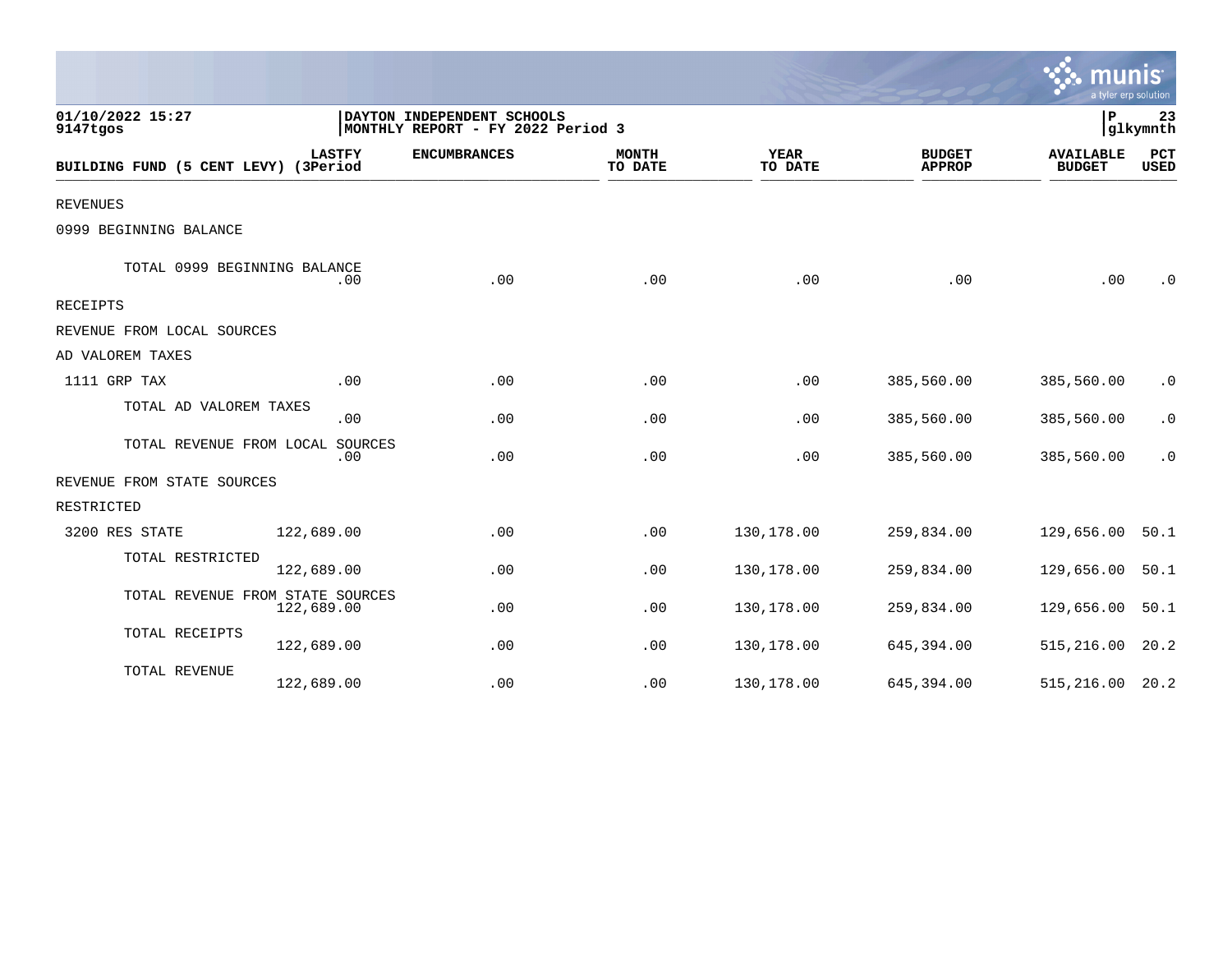

| 01/10/2022 15:27<br>9147tgos         |                          | DAYTON INDEPENDENT SCHOOLS<br>MONTHLY REPORT - FY 2022 Period 3 |                         |                        |                                | $\, {\bf P}$                      | 24<br>glkymnth                      |
|--------------------------------------|--------------------------|-----------------------------------------------------------------|-------------------------|------------------------|--------------------------------|-----------------------------------|-------------------------------------|
| BUILDING FUND (5 CENT LEVY) (3Period | <b>LASTFY</b>            | <b>ENCUMBRANCES</b>                                             | <b>MONTH</b><br>TO DATE | <b>YEAR</b><br>TO DATE | <b>BUDGET</b><br><b>APPROP</b> | <b>AVAILABLE</b><br><b>BUDGET</b> | PCT<br><b>USED</b>                  |
| <b>EXPENDITURES</b>                  |                          |                                                                 |                         |                        |                                |                                   |                                     |
| 4200<br>LAND IMPROVEMENTS            |                          |                                                                 |                         |                        |                                |                                   |                                     |
| 0400<br>0800                         | .00<br>.00               | .00<br>.00                                                      | .00<br>.00              | .00<br>.00             | 287, 431.00<br>.00             | 287,431.00<br>.00                 | $\cdot$ 0<br>$\cdot$ 0              |
| TOTAL 4200                           | LAND IMPROVEMENTS<br>.00 | .00                                                             | .00                     | .00                    | 287,431.00                     | 287,431.00                        | $\cdot$ 0                           |
| 5100<br>DEBT SERVICE                 |                          |                                                                 |                         |                        |                                |                                   |                                     |
| 0300<br>0800<br>0840                 | .00<br>.00<br>.00        | .00<br>.00<br>.00                                               | .00<br>.00<br>.00       | .00<br>.00<br>.00      | .00<br>.00<br>.00              | .00<br>.00<br>.00                 | $\cdot$ 0<br>$\cdot$ 0<br>$\cdot$ 0 |
| TOTAL 5100                           | DEBT SERVICE             |                                                                 |                         |                        |                                |                                   |                                     |
|                                      | .00                      | .00                                                             | .00                     | .00                    | .00                            | .00                               | $\cdot$ 0                           |
| FUND TRANSFERS<br>5200               |                          |                                                                 |                         |                        |                                |                                   |                                     |
| 0900                                 | .00                      | .00                                                             | .00                     | .00                    | 357,963.00                     | 357,963.00                        | $\cdot$ 0                           |
| TOTAL 5200                           | FUND TRANSFERS<br>.00    | .00                                                             | .00                     | .00                    | 357,963.00                     | 357,963.00                        | $\cdot$ 0                           |
| TOTAL EXPENDITURES                   | .00                      | .00                                                             | .00                     | .00                    | 645,394.00                     | 645,394.00                        | $\cdot$ 0                           |
| TOTAL FOR BUILDING FUND              | 122,689.00               | (5 CENT LEVY) (320)<br>.00                                      | .00                     | 130,178.00             | .00                            | $-130, 178.00$                    | $\cdot$ 0                           |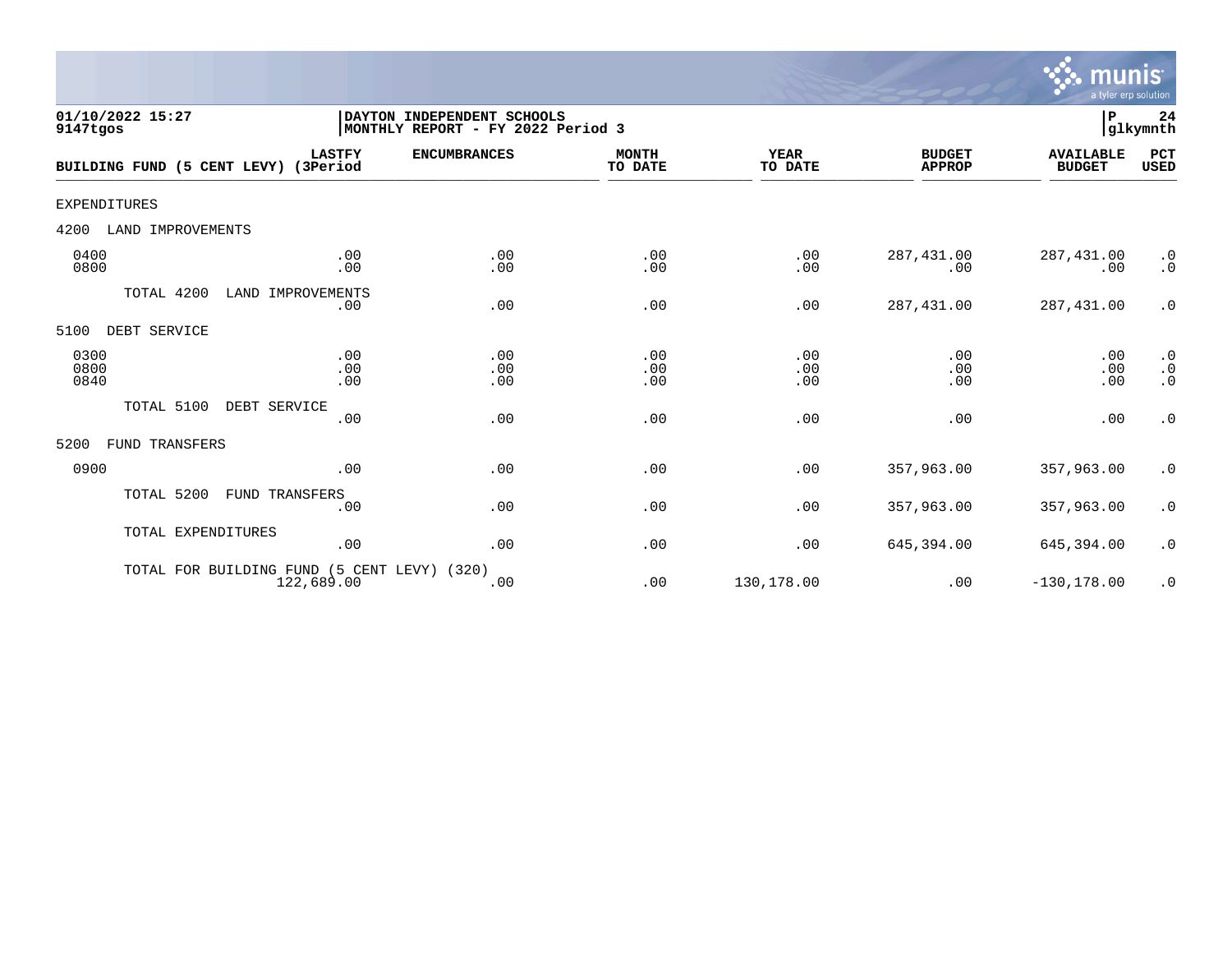|                                        |                         |                                                                 |                         |                 |                                | munis<br>a tyler erp solution     |                        |
|----------------------------------------|-------------------------|-----------------------------------------------------------------|-------------------------|-----------------|--------------------------------|-----------------------------------|------------------------|
| 01/10/2022 15:27<br>9147tgos           |                         | DAYTON INDEPENDENT SCHOOLS<br>MONTHLY REPORT - FY 2022 Period 3 |                         |                 |                                | ∣P                                | 25<br> glkymnth        |
| CONSTRUCTION FUND (360)                | <b>LASTFY</b><br>Period | <b>ENCUMBRANCES</b>                                             | <b>MONTH</b><br>TO DATE | YEAR<br>TO DATE | <b>BUDGET</b><br><b>APPROP</b> | <b>AVAILABLE</b><br><b>BUDGET</b> | PCT<br>USED            |
| <b>REVENUES</b>                        |                         |                                                                 |                         |                 |                                |                                   |                        |
| 0999 BEGINNING BALANCE                 |                         |                                                                 |                         |                 |                                |                                   |                        |
| TOTAL 0999 BEGINNING BALANCE           | .00                     | .00                                                             | .00                     | .00             | .00                            | .00                               | . 0                    |
| RECEIPTS                               |                         |                                                                 |                         |                 |                                |                                   |                        |
| REVENUE FROM LOCAL SOURCES             |                         |                                                                 |                         |                 |                                |                                   |                        |
| EARNINGS ON INVESTMENTS                |                         |                                                                 |                         |                 |                                |                                   |                        |
| 1510 INT ON INV                        | .00                     | .00                                                             | .00                     | .00             | .00                            | .00                               | $\cdot$ 0              |
| TOTAL EARNINGS ON INVESTMENTS          | .00                     | .00                                                             | .00                     | .00             | .00                            | .00                               | $\cdot$ 0              |
| OTHER REVENUE FROM LOCAL SOURCES       |                         |                                                                 |                         |                 |                                |                                   |                        |
| 1990 MISC REV                          | .00                     | .00                                                             | .00                     | .00             | .00                            | .00                               | . 0                    |
| TOTAL OTHER REVENUE FROM LOCAL SOURCES | .00                     | .00                                                             | .00                     | .00             | .00                            | .00                               | $\cdot$ 0              |
| TOTAL REVENUE FROM LOCAL SOURCES       | .00                     | .00                                                             | .00                     | .00             | .00                            | .00                               | $\cdot$ 0              |
| OTHER RECEIPTS                         |                         |                                                                 |                         |                 |                                |                                   |                        |
| BOND ISSUANCE                          |                         |                                                                 |                         |                 |                                |                                   |                        |
| 5110 BOND PRIN                         | .00                     | .00                                                             | .00                     | .00             | .00                            | .00                               | $\cdot$ 0              |
| TOTAL BOND ISSUANCE                    | .00                     | .00                                                             | .00                     | .00             | .00                            | .00                               | $\cdot$ 0              |
| <b>INTERFUND TRANSFERS</b>             |                         |                                                                 |                         |                 |                                |                                   |                        |
| 5210 FND XFER                          | .00                     | .00                                                             | .00                     | 109,595.11      | .00                            | $-109, 595.11$                    | $\cdot$ 0              |
| TOTAL INTERFUND TRANSFERS              | .00                     | .00                                                             | .00                     | 109,595.11      | .00                            | $-109, 595.11$                    | $\cdot$ 0              |
| TOTAL OTHER RECEIPTS                   | .00                     | .00                                                             | .00                     | 109,595.11      | .00                            | $-109, 595.11$                    | $\boldsymbol{\cdot}$ 0 |
| TOTAL RECEIPTS                         | .00                     | .00                                                             | .00                     | 109,595.11      | .00                            | $-109, 595.11$                    | $\cdot$ 0              |
| TOTAL REVENUE                          | .00                     | .00                                                             | .00                     | 109,595.11      | .00                            | $-109, 595.11$                    | $\cdot$ 0              |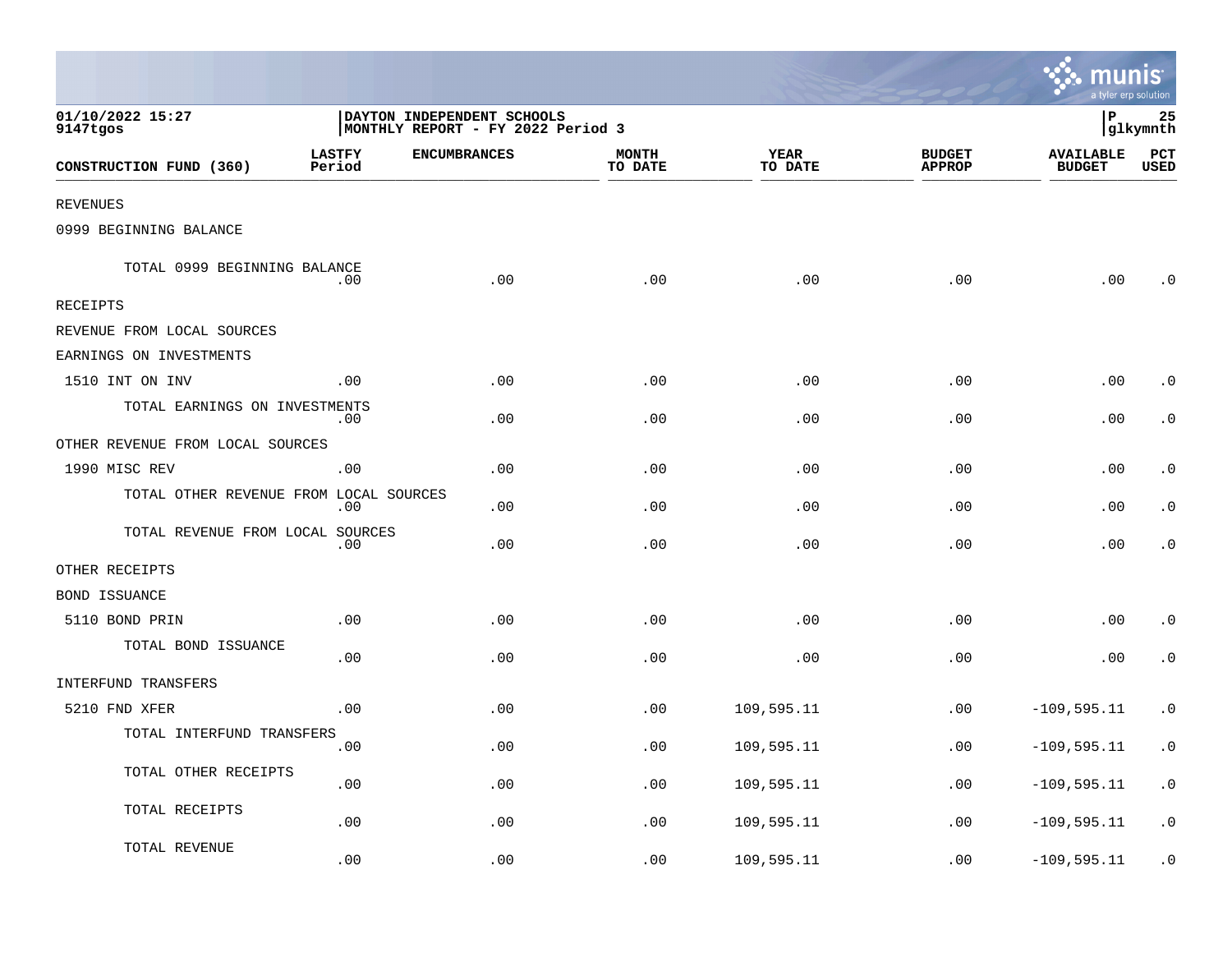|                                              |                                        |                                                                                   |                                        |                                                   |                                        | <b>munis</b><br>a tyler erp solution                      |                                                                                         |  |
|----------------------------------------------|----------------------------------------|-----------------------------------------------------------------------------------|----------------------------------------|---------------------------------------------------|----------------------------------------|-----------------------------------------------------------|-----------------------------------------------------------------------------------------|--|
| 01/10/2022 15:27<br>9147tgos                 |                                        | DAYTON INDEPENDENT SCHOOLS<br>P<br>glkymnth <br>MONTHLY REPORT - FY 2022 Period 3 |                                        |                                                   |                                        |                                                           |                                                                                         |  |
| CONSTRUCTION FUND (360)                      | <b>LASTFY</b><br>Period                | <b>ENCUMBRANCES</b>                                                               | <b>MONTH</b><br>TO DATE                | <b>YEAR</b><br>TO DATE                            | <b>BUDGET</b><br><b>APPROP</b>         | <b>AVAILABLE</b><br><b>BUDGET</b>                         | PCT<br><b>USED</b>                                                                      |  |
| <b>EXPENDITURES</b>                          |                                        |                                                                                   |                                        |                                                   |                                        |                                                           |                                                                                         |  |
| 4100<br>LAND/SITE ACQUISITIONS               |                                        |                                                                                   |                                        |                                                   |                                        |                                                           |                                                                                         |  |
| 0700                                         | .00                                    | .00                                                                               | .00                                    | 109,595.11                                        | .00                                    | $-109, 595.11$                                            | $\cdot$ 0                                                                               |  |
| TOTAL 4100                                   | LAND/SITE ACOUISITIONS<br>.00          | .00                                                                               | .00                                    | 109,595.11                                        | .00                                    | $-109, 595.11$                                            | $\cdot$ 0                                                                               |  |
| BUILDING IMPROVEMENTS<br>4700                |                                        |                                                                                   |                                        |                                                   |                                        |                                                           |                                                                                         |  |
| 0300<br>0400<br>0500<br>0700<br>0800<br>0840 | .00<br>.00<br>.00<br>.00<br>.00<br>.00 | .00<br>.00<br>.00<br>.00<br>.00<br>.00                                            | .00<br>.00<br>.00<br>.00<br>.00<br>.00 | 1,196.67<br>42,420.00<br>.00<br>.00<br>.00<br>.00 | .00<br>.00<br>.00<br>.00<br>.00<br>.00 | $-1, 196.67$<br>$-42, 420.00$<br>.00<br>.00<br>.00<br>.00 | $\cdot$ 0<br>$\cdot$ 0<br>$\cdot$ 0<br>$\cdot$ 0<br>$\boldsymbol{\cdot}$ 0<br>$\cdot$ 0 |  |
| TOTAL 4700                                   | BUILDING IMPROVEMENTS<br>.00           | .00                                                                               | .00                                    | 43,616.67                                         | .00                                    | $-43,616.67$                                              | $\cdot$ 0                                                                               |  |
| FUND TRANSFERS<br>5200                       |                                        |                                                                                   |                                        |                                                   |                                        |                                                           |                                                                                         |  |
| 0900                                         | .00                                    | .00                                                                               | .00                                    | .00                                               | .00                                    | .00                                                       | $\cdot$ 0                                                                               |  |
| TOTAL 5200<br><b>FUND TRANSFERS</b>          | .00                                    | .00                                                                               | .00                                    | .00                                               | .00                                    | .00                                                       | $\cdot$ 0                                                                               |  |
| TOTAL EXPENDITURES                           | .00                                    | .00                                                                               | .00                                    | 153, 211.78                                       | .00                                    | $-153, 211.78$                                            | $\cdot$ 0                                                                               |  |
| TOTAL FOR CONSTRUCTION FUND (360)            | .00                                    | .00                                                                               | .00                                    | $-43,616.67$                                      | .00                                    | 43,616.67                                                 | $\cdot$ 0                                                                               |  |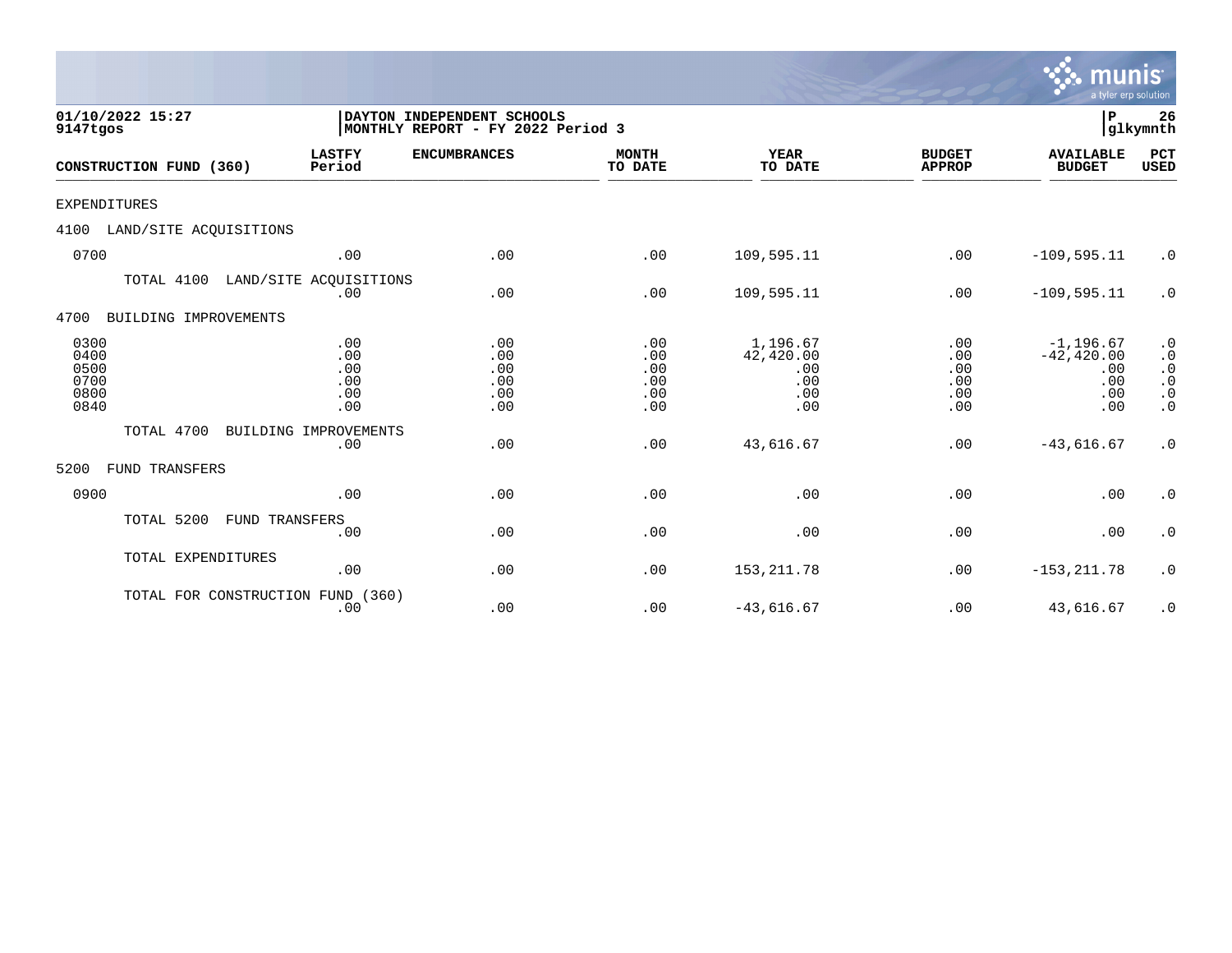|                                  |                         |                                                                 |                         |                        |                                | $\mathbf{\ddot{v}}$ munis<br>a tyler erp solution |                                     |
|----------------------------------|-------------------------|-----------------------------------------------------------------|-------------------------|------------------------|--------------------------------|---------------------------------------------------|-------------------------------------|
| 01/10/2022 15:27<br>9147tgos     |                         | DAYTON INDEPENDENT SCHOOLS<br>MONTHLY REPORT - FY 2022 Period 3 |                         |                        |                                | İР                                                | 27<br>glkymnth                      |
| DEBT SERVICE FUND (400)          | <b>LASTFY</b><br>Period | <b>ENCUMBRANCES</b>                                             | <b>MONTH</b><br>TO DATE | <b>YEAR</b><br>TO DATE | <b>BUDGET</b><br><b>APPROP</b> | <b>AVAILABLE</b><br><b>BUDGET</b>                 | PCT<br><b>USED</b>                  |
| <b>REVENUES</b>                  |                         |                                                                 |                         |                        |                                |                                                   |                                     |
| RECEIPTS                         |                         |                                                                 |                         |                        |                                |                                                   |                                     |
| REVENUE FROM STATE SOURCES       |                         |                                                                 |                         |                        |                                |                                                   |                                     |
| RESTRICTED                       |                         |                                                                 |                         |                        |                                |                                                   |                                     |
| 3200 RES STATE                   | .00                     | .00                                                             | .00                     | .00                    | .00                            | .00                                               | $\boldsymbol{\cdot}$ 0              |
| TOTAL RESTRICTED                 | .00                     | .00                                                             | .00                     | .00                    | .00                            | .00                                               | $\cdot$ 0                           |
| REVENUE ON BEHALF PAYMENTS       |                         |                                                                 |                         |                        |                                |                                                   |                                     |
| 3900 ON BEHALF                   | .00                     | .00                                                             | .00                     | .00                    | .00                            | .00                                               | $\boldsymbol{\cdot}$ 0              |
| TOTAL REVENUE ON BEHALF PAYMENTS | .00                     | .00                                                             | .00                     | .00                    | .00                            | .00                                               | $\boldsymbol{\cdot}$ 0              |
| TOTAL REVENUE FROM STATE SOURCES | .00                     | .00                                                             | .00                     | .00                    | .00                            | .00                                               | $\boldsymbol{\cdot}$ 0              |
| OTHER RECEIPTS                   |                         |                                                                 |                         |                        |                                |                                                   |                                     |
| BOND ISSUANCE                    |                         |                                                                 |                         |                        |                                |                                                   |                                     |
| 5110 BOND PRIN<br>5120 BOND DISC | .00<br>.00              | .00<br>.00                                                      | .00<br>.00              | .00<br>.00             | .00<br>.00                     | .00<br>.00                                        | $\boldsymbol{\cdot}$ 0<br>$\cdot$ 0 |
| TOTAL BOND ISSUANCE              | .00                     | .00                                                             | .00                     | .00                    | .00                            | .00                                               | $\cdot$ 0                           |
| INTERFUND TRANSFERS              |                         |                                                                 |                         |                        |                                |                                                   |                                     |
| 5210 FND XFER                    | .00                     | .00                                                             | .00                     | .00                    | 416,913.00                     | 416,913.00                                        | $\cdot$ 0                           |
| TOTAL INTERFUND TRANSFERS        | .00                     | .00                                                             | .00                     | .00                    | 416,913.00                     | 416,913.00                                        | $\boldsymbol{\cdot}$ 0              |
| TOTAL OTHER RECEIPTS             | .00                     | .00                                                             | .00                     | .00                    | 416,913.00                     | 416,913.00                                        | $\boldsymbol{\cdot}$ 0              |
| TOTAL RECEIPTS                   | .00                     | .00                                                             | .00                     | .00                    | 416,913.00                     | 416,913.00                                        | $\boldsymbol{\cdot}$ 0              |
| TOTAL REVENUE                    | .00                     | .00                                                             | .00                     | .00                    | 416,913.00                     | 416,913.00                                        | $\cdot$ 0                           |

 $\sim$   $\sim$   $\sim$   $\sim$   $\sim$   $\sim$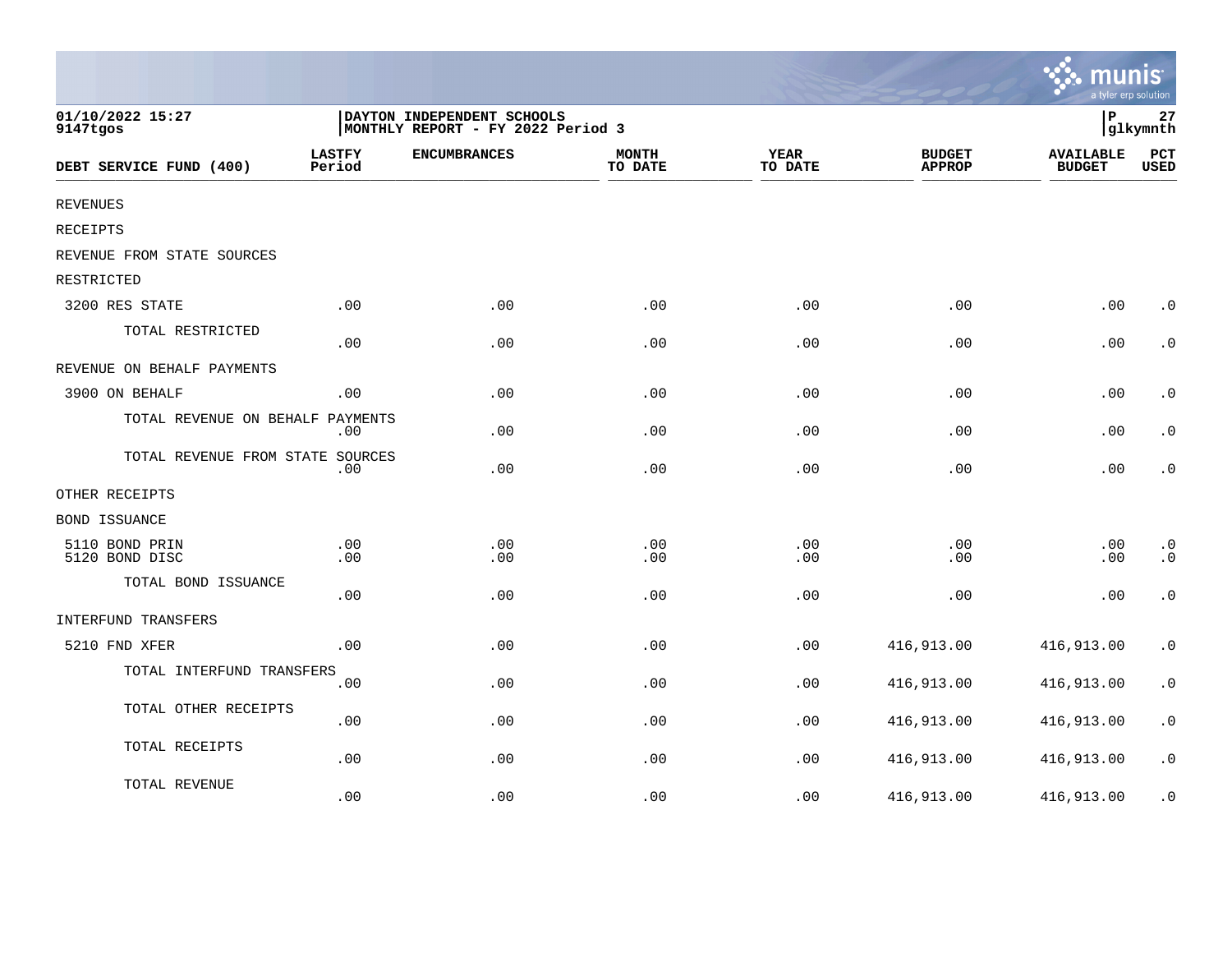

| 9147tgos     | 01/10/2022 15:27                  |                           | DAYTON INDEPENDENT SCHOOLS<br>MONTHLY REPORT - FY 2022 Period 3 |                         |                  |                                |                                   |                   |
|--------------|-----------------------------------|---------------------------|-----------------------------------------------------------------|-------------------------|------------------|--------------------------------|-----------------------------------|-------------------|
|              | DEBT SERVICE FUND (400)           | <b>LASTFY</b><br>Period   | <b>ENCUMBRANCES</b>                                             | <b>MONTH</b><br>TO DATE | YEAR<br>TO DATE  | <b>BUDGET</b><br><b>APPROP</b> | <b>AVAILABLE</b><br><b>BUDGET</b> | PCT<br>USED       |
| EXPENDITURES |                                   |                           |                                                                 |                         |                  |                                |                                   |                   |
| 5100         | DEBT SERVICE                      |                           |                                                                 |                         |                  |                                |                                   |                   |
| 0800<br>0900 |                                   | 13,036.45<br>.00          | .00<br>.00                                                      | 58,964.72<br>.00        | 70,622.11<br>.00 | 416,913.00<br>.00              | 346,290.89<br>.00                 | 16.9<br>$\cdot$ 0 |
|              | TOTAL 5100                        | DEBT SERVICE<br>13,036.45 | .00                                                             | 58,964.72               | 70,622.11        | 416,913.00                     | 346,290.89                        | 16.9              |
|              | TOTAL EXPENDITURES                | 13,036.45                 | .00                                                             | 58,964.72               | 70,622.11        | 416,913.00                     | 346,290.89                        | 16.9              |
|              | TOTAL FOR DEBT SERVICE FUND (400) | $-13,036.45$              | .00                                                             | $-58,964.72$            | $-70,622.11$     | .00                            | 70,622.11                         | $\cdot$ 0         |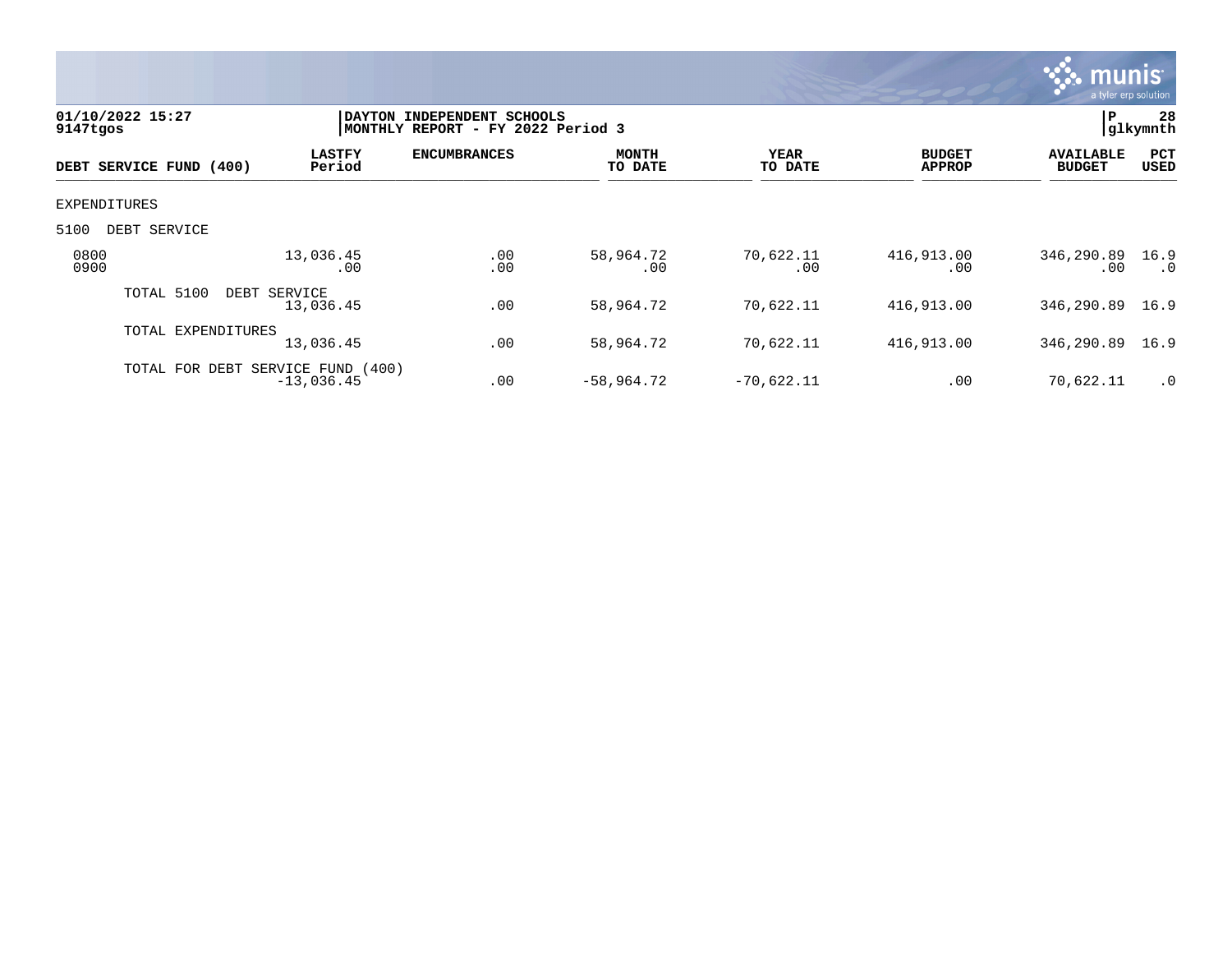|                                                                                                                                 |                                                |                                                                 |                                                       |                                                     |                                                       | munis<br>a tyler erp solution                               |                                                                                   |
|---------------------------------------------------------------------------------------------------------------------------------|------------------------------------------------|-----------------------------------------------------------------|-------------------------------------------------------|-----------------------------------------------------|-------------------------------------------------------|-------------------------------------------------------------|-----------------------------------------------------------------------------------|
| 01/10/2022 15:27<br>9147tgos                                                                                                    |                                                | DAYTON INDEPENDENT SCHOOLS<br>MONTHLY REPORT - FY 2022 Period 3 |                                                       |                                                     |                                                       | l P                                                         | 29<br>glkymnth                                                                    |
| FOOD SERVICE FUND (51)                                                                                                          | <b>LASTFY</b><br>Period                        | <b>ENCUMBRANCES</b>                                             | <b>MONTH</b><br>TO DATE                               | <b>YEAR</b><br>TO DATE                              | <b>BUDGET</b><br><b>APPROP</b>                        | <b>AVAILABLE</b><br><b>BUDGET</b>                           | PCT<br><b>USED</b>                                                                |
| <b>REVENUES</b>                                                                                                                 |                                                |                                                                 |                                                       |                                                     |                                                       |                                                             |                                                                                   |
| 0999 BEGINNING BALANCE                                                                                                          |                                                |                                                                 |                                                       |                                                     |                                                       |                                                             |                                                                                   |
| TOTAL 0999 BEGINNING BALANCE                                                                                                    | .00.                                           | .00                                                             | .00                                                   | .00                                                 | 582,154.30                                            | 582,154.30                                                  | $\cdot$ 0                                                                         |
| RECEIPTS                                                                                                                        |                                                |                                                                 |                                                       |                                                     |                                                       |                                                             |                                                                                   |
| REVENUE FROM LOCAL SOURCES                                                                                                      |                                                |                                                                 |                                                       |                                                     |                                                       |                                                             |                                                                                   |
| EARNINGS ON INVESTMENTS                                                                                                         |                                                |                                                                 |                                                       |                                                     |                                                       |                                                             |                                                                                   |
| 1510 INT ON INV                                                                                                                 | .00                                            | .00                                                             | 160.44                                                | 291.85                                              | 1,500.00                                              | 1,208.15 19.5                                               |                                                                                   |
| TOTAL EARNINGS ON INVESTMENTS                                                                                                   | $.00 \,$                                       | .00                                                             | 160.44                                                | 291.85                                              | 1,500.00                                              | 1,208.15 19.5                                               |                                                                                   |
| FOOD SERVICE                                                                                                                    |                                                |                                                                 |                                                       |                                                     |                                                       |                                                             |                                                                                   |
| 1611 REIMB LNCH<br>1612 REIMB BRKF<br>1613 REIMB MILK<br>1624 NO-RMB ALA<br>1629 OTHER FOOD<br>1631 CATERING<br>1650 SUMMER FOO | .00<br>.00<br>.00<br>1.50<br>.00<br>.00<br>.00 | .00<br>.00<br>.00<br>.00<br>.00<br>.00<br>.00                   | .00<br>.00<br>$.00 \,$<br>318.60<br>.00<br>.00<br>.00 | .00<br>.00<br>.00<br>338.35<br>104.30<br>.00<br>.00 | .00<br>.00<br>.00<br>5,000.00<br>.00<br>100.00<br>.00 | .00<br>.00<br>.00<br>4,661.65<br>$-104.30$<br>100.00<br>.00 | $\cdot$ 0<br>$\cdot$ 0<br>$\cdot$ 0<br>6.8<br>$\cdot$ 0<br>$\cdot$ 0<br>$\cdot$ 0 |
| TOTAL FOOD SERVICE                                                                                                              |                                                |                                                                 |                                                       |                                                     |                                                       |                                                             |                                                                                   |
|                                                                                                                                 | 1.50                                           | .00                                                             | 318.60                                                | 442.65                                              | 5,100.00                                              | 4,657.35                                                    | 8.7                                                                               |
| OTHER REVENUE FROM LOCAL SOURCES<br>1920 CONTRIBUTE<br>1990 MISC REV<br>1993 REBATES                                            | .00<br>.00<br>57.03                            | .00<br>.00<br>.00                                               | .00<br>.00<br>.00                                     | 2,000.00<br>.00<br>237.56                           | .00<br>.00<br>.00                                     | $-2,000.00$<br>.00<br>$-237.56$                             | $\cdot$ 0<br>$\cdot$ 0<br>$\cdot$ 0                                               |
| TOTAL OTHER REVENUE FROM LOCAL SOURCES                                                                                          | 57.03                                          | .00                                                             | .00                                                   | 2,237.56                                            | .00                                                   | $-2, 237.56$                                                | $\cdot$ 0                                                                         |
| TOTAL REVENUE FROM LOCAL SOURCES                                                                                                | 58.53                                          | .00                                                             | 479.04                                                | 2,972.06                                            | 6,600.00                                              | 3,627.94 45.0                                               |                                                                                   |
| REVENUE FROM STATE SOURCES                                                                                                      |                                                |                                                                 |                                                       |                                                     |                                                       |                                                             |                                                                                   |
| RESTRICTED                                                                                                                      |                                                |                                                                 |                                                       |                                                     |                                                       |                                                             |                                                                                   |
| 3200 RES STATE                                                                                                                  | .00                                            | .00                                                             | 667.52                                                | 667.52                                              | 5,100.00                                              | 4,432.48 13.1                                               |                                                                                   |
| TOTAL RESTRICTED                                                                                                                | .00                                            | .00                                                             | 667.52                                                | 667.52                                              | 5,100.00                                              | 4,432.48 13.1                                               |                                                                                   |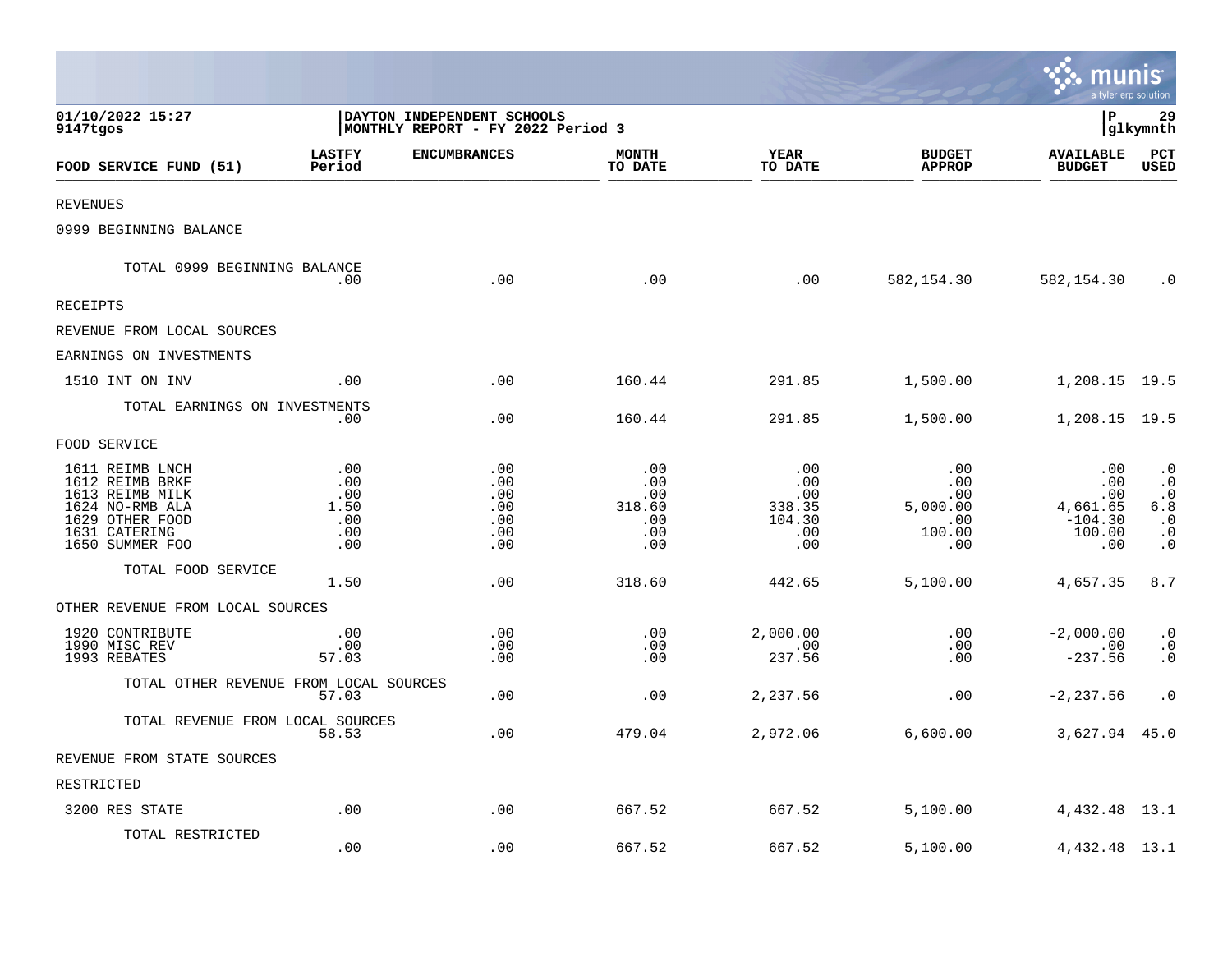

| 01/10/2022 15:27<br>9147tgos                   |                         | DAYTON INDEPENDENT SCHOOLS<br>MONTHLY REPORT - FY 2022 Period 3 |                         |                        |                                | l P                               | 30<br>glkymnth         |
|------------------------------------------------|-------------------------|-----------------------------------------------------------------|-------------------------|------------------------|--------------------------------|-----------------------------------|------------------------|
| FOOD SERVICE FUND (51)                         | <b>LASTFY</b><br>Period | <b>ENCUMBRANCES</b>                                             | <b>MONTH</b><br>TO DATE | <b>YEAR</b><br>TO DATE | <b>BUDGET</b><br><b>APPROP</b> | <b>AVAILABLE</b><br><b>BUDGET</b> | PCT<br><b>USED</b>     |
| REVENUE ON BEHALF PAYMENTS                     |                         |                                                                 |                         |                        |                                |                                   |                        |
| 3900 ON BEHALF                                 | .00                     | .00                                                             | .00                     | .00                    | 79,000.00                      | 79,000.00                         | $\cdot$ 0              |
| TOTAL REVENUE ON BEHALF PAYMENTS               | $.00 \,$                | .00                                                             | .00                     | .00                    | 79,000.00                      | 79,000.00                         | $\cdot$ 0              |
| TOTAL REVENUE FROM STATE SOURCES               | .00.                    | .00                                                             | 667.52                  | 667.52                 | 84,100.00                      | 83,432.48                         | .8                     |
| REVENUE FROM FEDERAL SOURCES                   |                         |                                                                 |                         |                        |                                |                                   |                        |
| RESTRICTED THROUGH THE STATE                   |                         |                                                                 |                         |                        |                                |                                   |                        |
| 4500 RES FED/ST                                | 104,625.05              | .00                                                             | 23,304.08               | 108,890.21             | 769,640.00                     | 660, 749. 79 14. 2                |                        |
| TOTAL RESTRICTED THROUGH THE STATE             | 104,625.05              | .00                                                             | 23,304.08               | 108,890.21             | 769,640.00                     | 660, 749. 79 14. 2                |                        |
| CHILD NUTRITION PROGRAM DONATED COMMODIT       |                         |                                                                 |                         |                        |                                |                                   |                        |
| 4950 CHD NT DC                                 | .00                     | .00                                                             | .00                     | .00                    | .00                            | .00                               | $\cdot$ 0              |
| TOTAL CHILD NUTRITION PROGRAM DONATED COMMODIT | .00                     | .00                                                             | .00                     | .00                    | .00                            | .00                               | $\cdot$ 0              |
| TOTAL REVENUE FROM FEDERAL SOURCES             | 104,625.05              | .00                                                             | 23,304.08               | 108,890.21             | 769,640.00                     | 660,749.79                        | 14.2                   |
| OTHER RECEIPTS                                 |                         |                                                                 |                         |                        |                                |                                   |                        |
| INTERFUND TRANSFERS                            |                         |                                                                 |                         |                        |                                |                                   |                        |
| 5210 FND XFER<br>5220 INDCST XFE               | .00<br>.00              | .00<br>.00                                                      | .00<br>.00              | .00<br>.00             | .00<br>.00                     | .00<br>.00                        | $\cdot$ 0<br>$\cdot$ 0 |
| TOTAL INTERFUND TRANSFERS                      | .00                     | .00                                                             | .00                     | .00                    | .00                            | .00                               | $\cdot$ 0              |
| SALE OR COMP FOR LOSS OF ASSETS                |                         |                                                                 |                         |                        |                                |                                   |                        |
| 5341 SALE EQUIP                                | .00                     | .00                                                             | .00                     | .00                    | .00                            | .00                               | $\cdot$ 0              |
| TOTAL SALE OR COMP FOR LOSS OF ASSETS          | .00                     | .00                                                             | .00                     | .00                    | .00                            | .00                               | $\cdot$ 0              |
| TOTAL OTHER RECEIPTS                           | .00                     | .00                                                             | .00                     | .00                    | .00                            | .00                               | $\cdot$ 0              |
| TOTAL RECEIPTS                                 | 104,683.58              | .00                                                             | 24,450.64               | 112,529.79             | 860,340.00                     | 747,810.21                        | 13.1                   |
|                                                |                         |                                                                 |                         |                        |                                |                                   |                        |

TOTAL REVENUE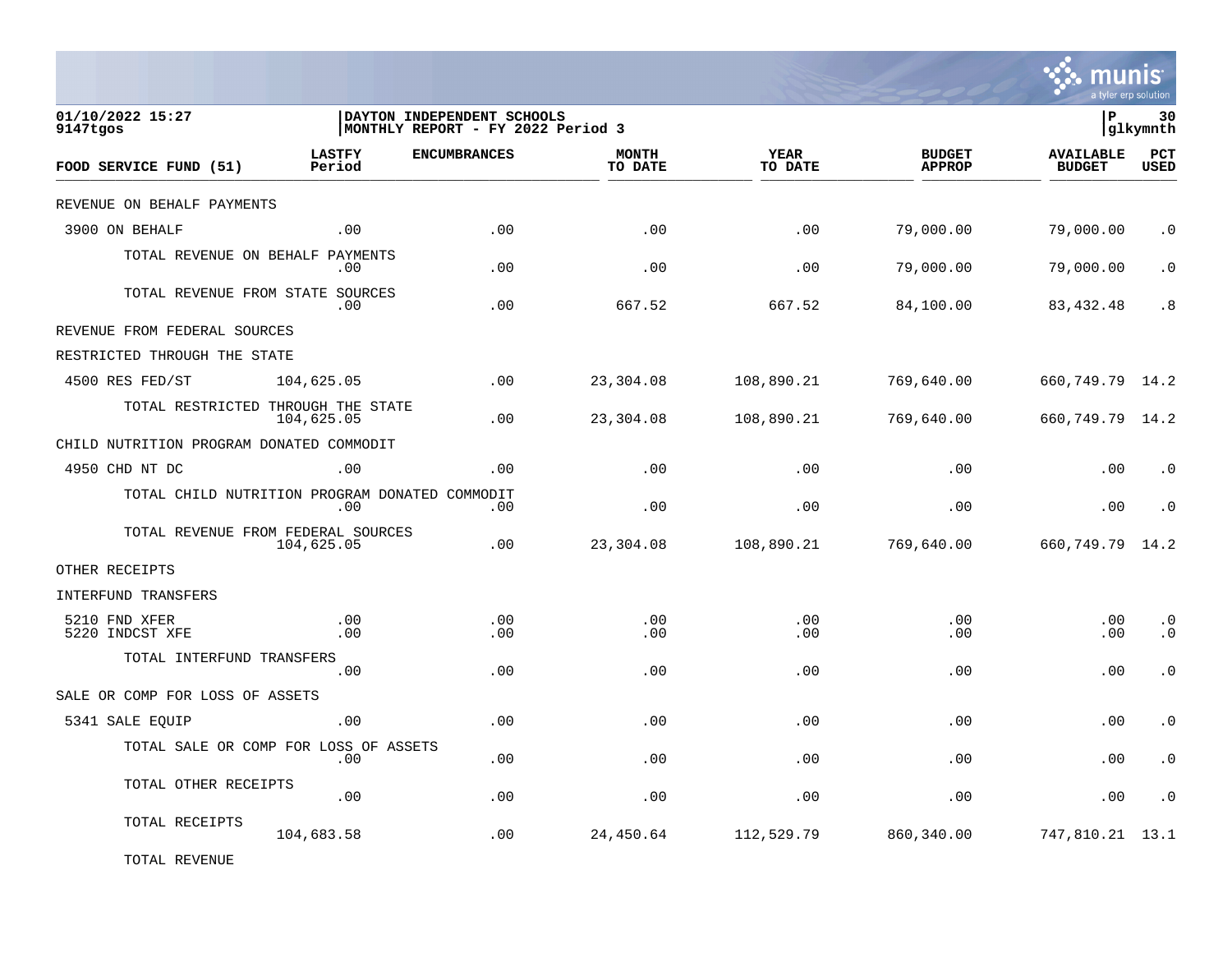|                              |                         |                                                                 |                         |                 |                         | munis                             | a tyler erp solution |
|------------------------------|-------------------------|-----------------------------------------------------------------|-------------------------|-----------------|-------------------------|-----------------------------------|----------------------|
| 01/10/2022 15:27<br>9147tgos |                         | DAYTON INDEPENDENT SCHOOLS<br>MONTHLY REPORT - FY 2022 Period 3 |                         |                 |                         |                                   | 31<br> glkymnth      |
| FOOD SERVICE FUND (51)       | <b>LASTFY</b><br>Period | <b>ENCUMBRANCES</b>                                             | <b>MONTH</b><br>TO DATE | YEAR<br>TO DATE | <b>BUDGET</b><br>APPROP | <b>AVAILABLE</b><br><b>BUDGET</b> | PCT<br>USED          |
|                              | 104,683.58              | .00                                                             | 24,450.64               | 112,529.79      | 1,442,494.30            | 1,329,964.51                      | 7.8                  |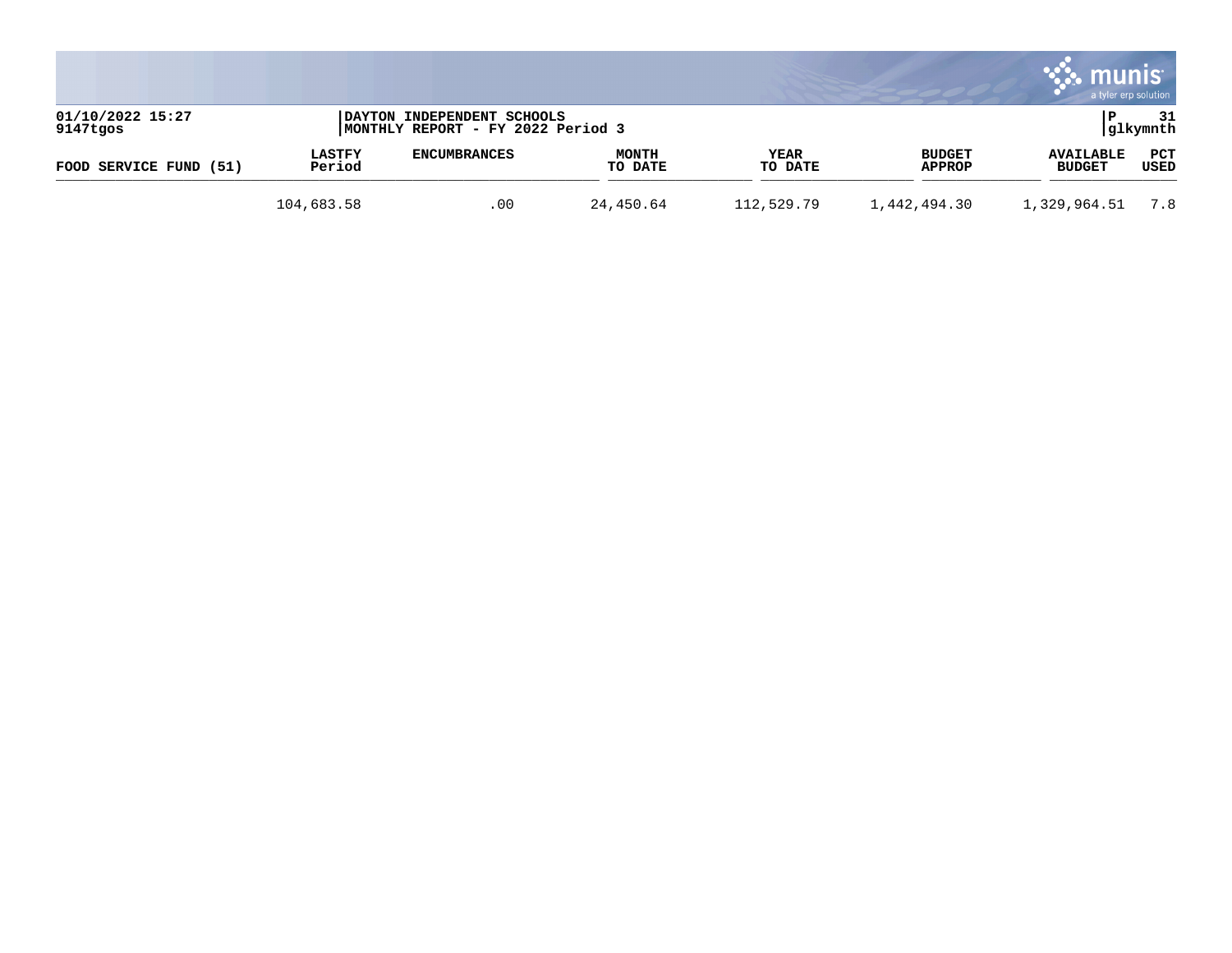

| 01/10/2022 15:27<br>9147tgos                                                 |                                                                                                   | DAYTON INDEPENDENT SCHOOLS<br>MONTHLY REPORT - FY 2022 Period 3          |                                                                                                 |                                                                                                         |                                                                                                                                    | l P                                                                                                                                 | 32<br> glkymnth                                                                          |
|------------------------------------------------------------------------------|---------------------------------------------------------------------------------------------------|--------------------------------------------------------------------------|-------------------------------------------------------------------------------------------------|---------------------------------------------------------------------------------------------------------|------------------------------------------------------------------------------------------------------------------------------------|-------------------------------------------------------------------------------------------------------------------------------------|------------------------------------------------------------------------------------------|
| FOOD SERVICE FUND (51)                                                       | <b>LASTFY</b><br>Period                                                                           | <b>ENCUMBRANCES</b>                                                      | <b>MONTH</b><br>TO DATE                                                                         | <b>YEAR</b><br>TO DATE                                                                                  | <b>BUDGET</b><br><b>APPROP</b>                                                                                                     | <b>AVAILABLE</b><br><b>BUDGET</b>                                                                                                   | PCT<br><b>USED</b>                                                                       |
| <b>EXPENDITURES</b>                                                          |                                                                                                   |                                                                          |                                                                                                 |                                                                                                         |                                                                                                                                    |                                                                                                                                     |                                                                                          |
| 3100<br>FOOD SERVICE OPERATION                                               |                                                                                                   |                                                                          |                                                                                                 |                                                                                                         |                                                                                                                                    |                                                                                                                                     |                                                                                          |
| 0100<br>0200<br>0280<br>0300<br>0400<br>0500<br>0600<br>0700<br>0800<br>0840 | 55,359.07<br>13,169.84<br>.00<br>666.00<br>1,619.82<br>.00<br>59,893.68<br>2,143.20<br>.00<br>.00 | .00<br>.00<br>.00<br>.00<br>.00<br>.00<br>.00<br>39,649.53<br>.00<br>.00 | 22,966.86<br>6,300.63<br>.00<br>1,776.08<br>1,185.00<br>.00<br>28,847.56<br>.00<br>30.00<br>.00 | 80,349.57<br>22,963.97<br>.00<br>1,836.08<br>1,641.80<br>8.67<br>49,834.08<br>5,217.28<br>120.00<br>.00 | 343, 262.00<br>101,683.00<br>79,000.00<br>21,500.00<br>75,500.00<br>1,250.00<br>452,890.00<br>175,000.00<br>1,500.00<br>136,909.30 | 262, 912.43<br>78,719.03<br>79,000.00<br>19,663.92<br>73,858.20<br>1,241.33<br>403,055.92<br>130, 133. 19<br>1,380.00<br>136,909.30 | 23.4<br>22.6<br>$\cdot$ 0<br>$\frac{8.5}{2.2}$<br>.7<br>11.0<br>25.6<br>8.0<br>$\cdot$ 0 |
| TOTAL 3100                                                                   | FOOD SERVICE OPERATION<br>132,851.61                                                              | 39,649.53                                                                | 61,106.13                                                                                       | 161,971.45                                                                                              | 1,388,494.30                                                                                                                       | 1,186,873.32                                                                                                                        | 14.5                                                                                     |
| 5200<br><b>FUND TRANSFERS</b>                                                |                                                                                                   |                                                                          |                                                                                                 |                                                                                                         |                                                                                                                                    |                                                                                                                                     |                                                                                          |
| 0900                                                                         | 5,976.53                                                                                          | .00                                                                      | 6,153.76                                                                                        | 10,699.66                                                                                               | 54,000.00                                                                                                                          | 43,300.34                                                                                                                           | 19.8                                                                                     |
| TOTAL 5200                                                                   | <b>FUND TRANSFERS</b><br>5,976.53                                                                 | .00                                                                      | 6,153.76                                                                                        | 10,699.66                                                                                               | 54,000.00                                                                                                                          | 43,300.34                                                                                                                           | 19.8                                                                                     |
| TOTAL EXPENDITURES                                                           | 138,828.14                                                                                        | 39,649.53                                                                | 67,259.89                                                                                       | 172,671.11                                                                                              | 1,442,494.30                                                                                                                       | 1,230,173.66                                                                                                                        | 14.7                                                                                     |
|                                                                              | TOTAL FOR FOOD SERVICE FUND (51)<br>$-34.144.56$                                                  | $-39,649.53$                                                             | $-42,809.25$                                                                                    | $-60, 141.32$                                                                                           | .00                                                                                                                                | 99,790.85                                                                                                                           | $\cdot$ 0                                                                                |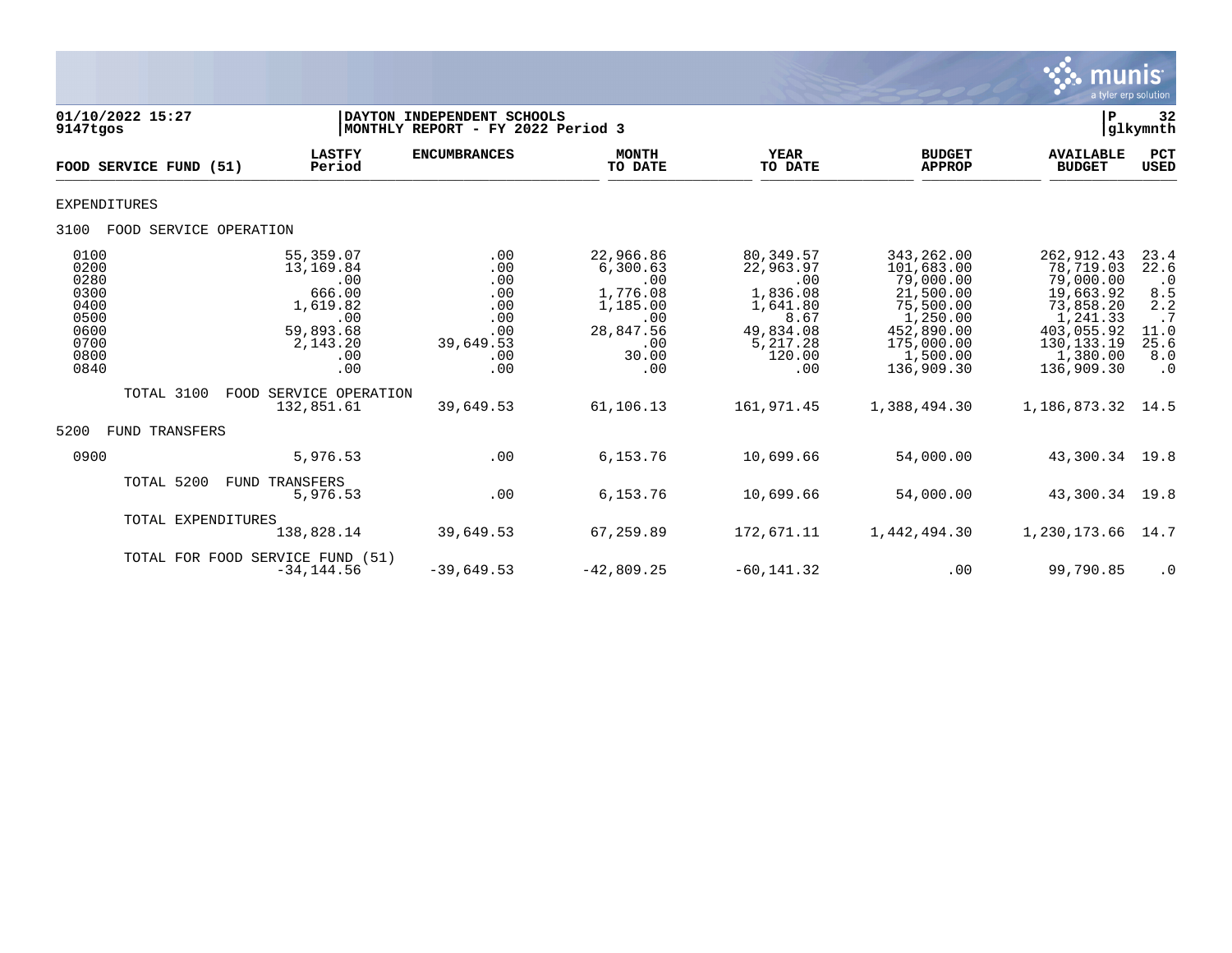|                                            |                         |                                                                  |                         |                        |                                | <b>as munis</b><br>a tyler erp solution |                        |
|--------------------------------------------|-------------------------|------------------------------------------------------------------|-------------------------|------------------------|--------------------------------|-----------------------------------------|------------------------|
| 01/10/2022 15:27<br>9147tgos               |                         | DAYTON INDEPENDENT SCHOOLS<br> MONTHLY REPORT - FY 2022 Period 3 |                         |                        |                                | l P                                     | 33<br> glkymnth        |
| DAY CARE SERVICES (52)                     | <b>LASTFY</b><br>Period | <b>ENCUMBRANCES</b>                                              | <b>MONTH</b><br>TO DATE | <b>YEAR</b><br>TO DATE | <b>BUDGET</b><br><b>APPROP</b> | <b>AVAILABLE</b><br><b>BUDGET</b>       | PCT<br><b>USED</b>     |
| <b>REVENUES</b>                            |                         |                                                                  |                         |                        |                                |                                         |                        |
| 0999 BEGINNING BALANCE                     |                         |                                                                  |                         |                        |                                |                                         |                        |
| TOTAL 0999 BEGINNING BALANCE               | .00                     | .00                                                              | .00                     | .00                    | 10,950.97                      | 10,950.97                               | $\cdot$ 0              |
| RECEIPTS                                   |                         |                                                                  |                         |                        |                                |                                         |                        |
| REVENUE FROM LOCAL SOURCES                 |                         |                                                                  |                         |                        |                                |                                         |                        |
| REVENUE OTHER LOCAL GOVERNMENT UNITS       |                         |                                                                  |                         |                        |                                |                                         |                        |
| 1280 IN LIEU OF                            | .00                     | .00                                                              | .00                     | .00                    | .00                            | .00                                     | $\cdot$ 0              |
| TOTAL REVENUE OTHER LOCAL GOVERNMENT UNITS | .00                     | .00                                                              | .00                     | .00                    | .00                            | .00                                     | $\cdot$ 0              |
| COMMUNITY SERVICE ACTIVITIES               |                         |                                                                  |                         |                        |                                |                                         |                        |
| 1810 TUIT IND<br>1819 FEES-SNACK           | 8,793.14<br>.00         | .00<br>.00                                                       | 4,669.04<br>.00         | 7.897.12<br>.00        | 64,000.00<br>100.00            | 56,102.88<br>100.00                     | 12.3<br>$\cdot$ 0      |
| TOTAL COMMUNITY SERVICE ACTIVITIES         | 8,793.14                | .00                                                              | 4,669.04                | 7,897.12               | 64,100.00                      | 56,202.88                               | 12.3                   |
| OTHER REVENUE FROM LOCAL SOURCES           |                         |                                                                  |                         |                        |                                |                                         |                        |
| 1920 CONTRIBUTE<br>1980 PRYR REFND         | .00<br>.00              | .00<br>.00                                                       | .00<br>.00              | .00<br>.00             | .00<br>.00                     | .00<br>.00                              | $\cdot$ 0<br>$\cdot$ 0 |
| TOTAL OTHER REVENUE FROM LOCAL SOURCES     | .00                     | .00                                                              | .00                     | .00                    | .00                            | .00                                     | $\cdot$ 0              |
| TOTAL REVENUE FROM LOCAL SOURCES           | 8,793.14                | .00                                                              | 4,669.04                | 7,897.12               | 64,100.00                      | 56,202.88                               | 12.3                   |
| REVENUE FROM STATE SOURCES                 |                         |                                                                  |                         |                        |                                |                                         |                        |
| RESTRICTED                                 |                         |                                                                  |                         |                        |                                |                                         |                        |
| 3200 RES STATE                             | .00                     | .00                                                              | .00                     | .00                    | 2,500.00                       | 2,500.00                                | $\cdot$ 0              |
| TOTAL RESTRICTED                           | .00                     | .00                                                              | .00                     | .00                    | 2,500.00                       | 2,500.00                                | $\cdot$ 0              |
| REVENUE ON BEHALF PAYMENTS                 |                         |                                                                  |                         |                        |                                |                                         |                        |
| 3900 ON BEHALF                             | .00                     | .00                                                              | .00                     | .00                    | .00                            | .00                                     | $\cdot$ 0              |
| TOTAL REVENUE ON BEHALF PAYMENTS           | .00                     | .00                                                              | .00                     | .00                    | .00                            | .00                                     | $\cdot$ 0              |

the contract of the contract of the contract of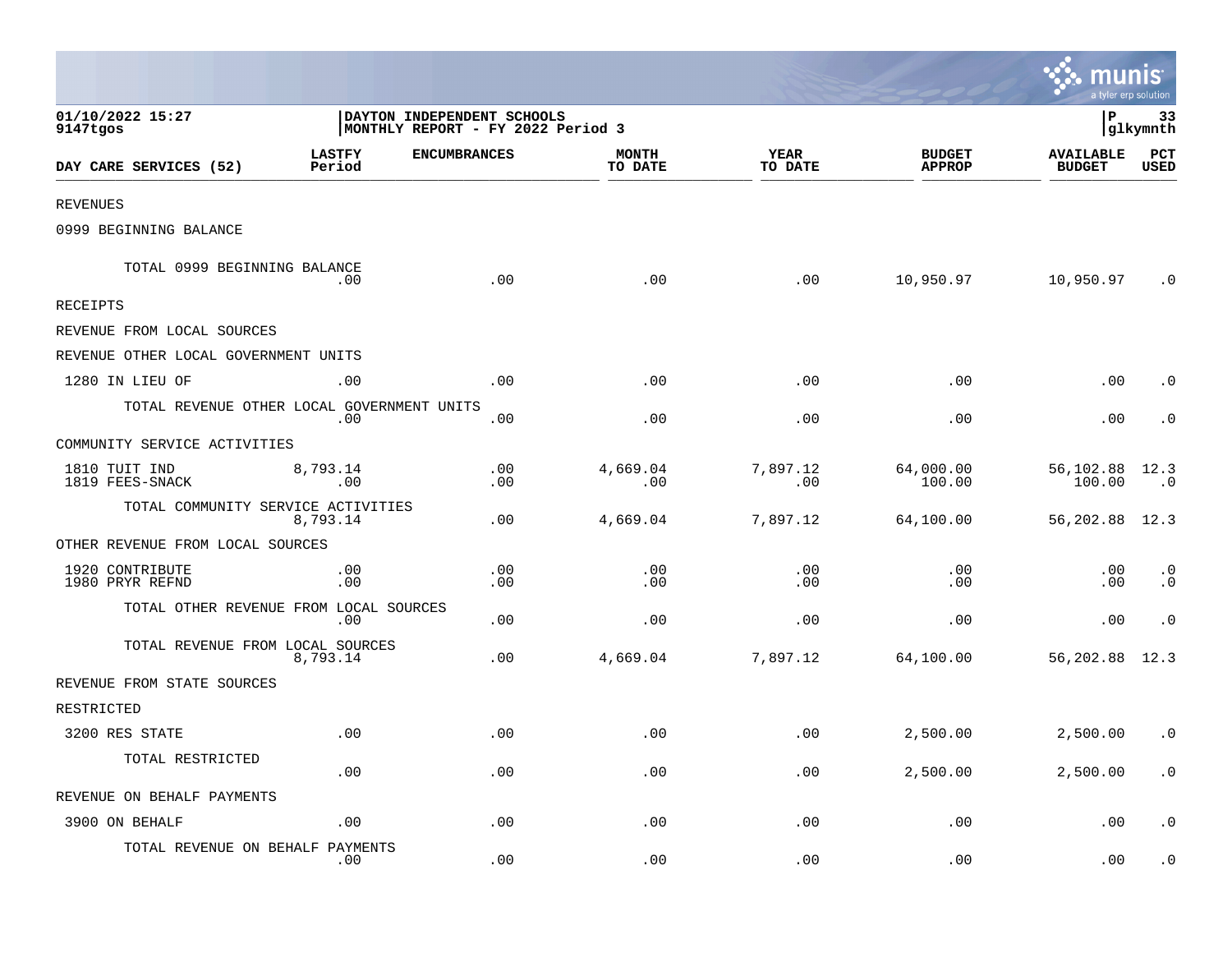

| 01/10/2022 15:27<br>9147tgos       |                         | DAYTON INDEPENDENT SCHOOLS<br>MONTHLY REPORT - FY 2022 Period 3 |                         |                        |                                |                                   |                        |
|------------------------------------|-------------------------|-----------------------------------------------------------------|-------------------------|------------------------|--------------------------------|-----------------------------------|------------------------|
| DAY CARE SERVICES (52)             | <b>LASTFY</b><br>Period | <b>ENCUMBRANCES</b>                                             | <b>MONTH</b><br>TO DATE | <b>YEAR</b><br>TO DATE | <b>BUDGET</b><br><b>APPROP</b> | <b>AVAILABLE</b><br><b>BUDGET</b> | PCT<br><b>USED</b>     |
| TOTAL REVENUE FROM STATE SOURCES   | .00                     | .00                                                             | .00                     | .00                    | 2,500.00                       | 2,500.00                          | $\cdot$ 0              |
| REVENUE FROM FEDERAL SOURCES       |                         |                                                                 |                         |                        |                                |                                   |                        |
| RESTRICTED THROUGH THE STATE       |                         |                                                                 |                         |                        |                                |                                   |                        |
| 4500 RES FED/ST                    | .00                     | .00                                                             | .00                     | .00                    | .00                            | .00                               | $\cdot$ 0              |
| TOTAL RESTRICTED THROUGH THE STATE | .00                     | .00                                                             | .00                     | .00                    | .00                            | .00                               | $\boldsymbol{\cdot}$ 0 |
| TOTAL REVENUE FROM FEDERAL SOURCES | .00                     | .00                                                             | .00                     | .00                    | .00                            | .00                               | $\cdot$ 0              |
| OTHER RECEIPTS                     |                         |                                                                 |                         |                        |                                |                                   |                        |
| INTERFUND TRANSFERS                |                         |                                                                 |                         |                        |                                |                                   |                        |
| 5210 FND XFER                      | .00                     | .00                                                             | .00                     | .00                    | .00                            | .00                               | $\cdot$ 0              |
| TOTAL INTERFUND TRANSFERS          | .00                     | .00                                                             | .00                     | .00                    | .00                            | .00                               | $\boldsymbol{\cdot}$ 0 |
| TOTAL OTHER RECEIPTS               | .00                     | .00                                                             | .00                     | .00                    | .00                            | .00                               | $\cdot$ 0              |
| TOTAL RECEIPTS                     | 8,793.14                | .00                                                             | 4,669.04                | 7,897.12               | 66,600.00                      | 58,702.88                         | 11.9                   |
| TOTAL REVENUE                      | 8,793.14                | .00                                                             | 4,669.04                | 7,897.12               | 77,550.97                      | 69,653.85 10.2                    |                        |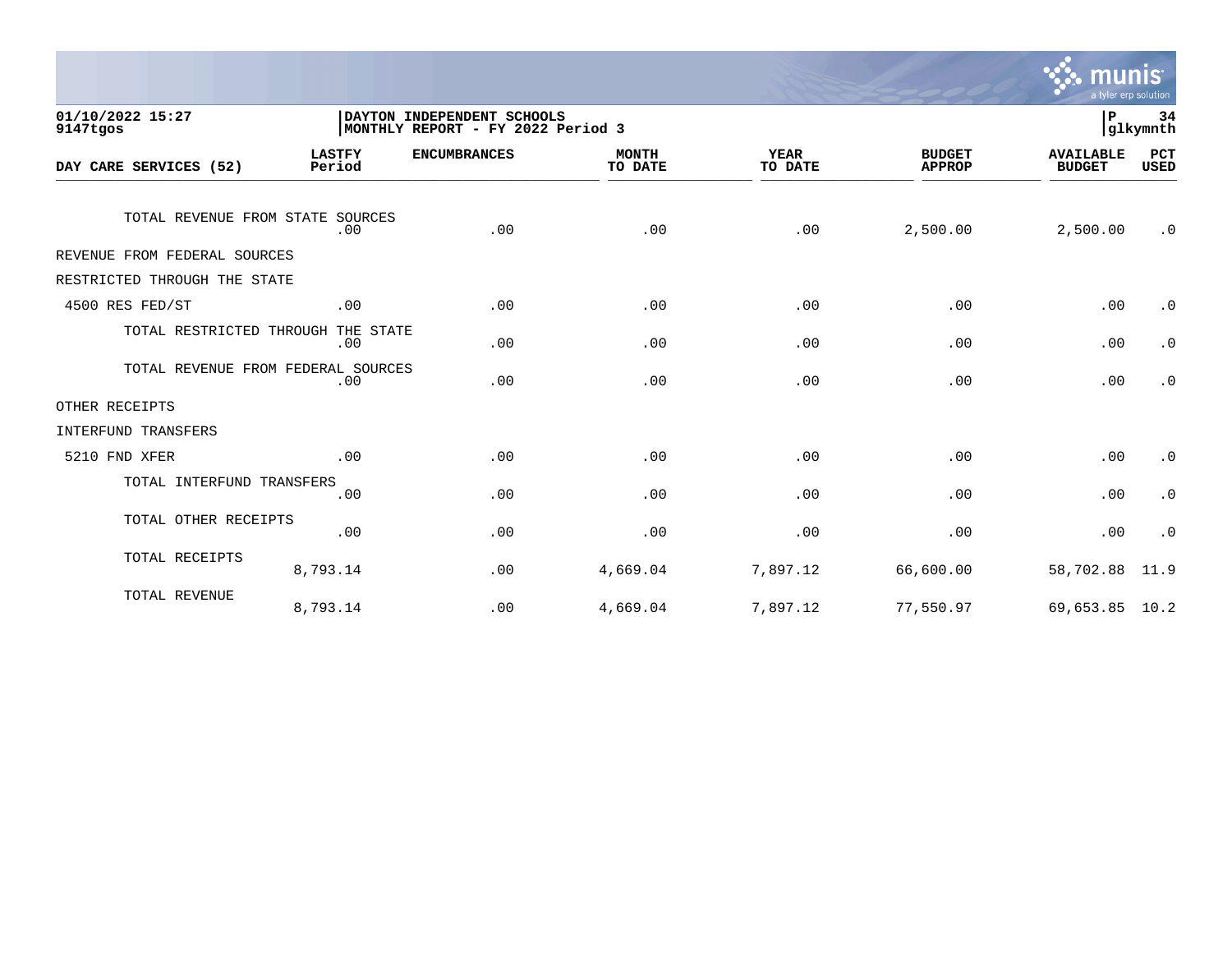

| 01/10/2022 15:27<br>9147tgos                                         |                                                                         | DAYTON INDEPENDENT SCHOOLS<br>MONTHLY REPORT - FY 2022 Period 3 |                                                                       |                                                                       |                                                                                   |                                                                                   |                                                                                                         |  |
|----------------------------------------------------------------------|-------------------------------------------------------------------------|-----------------------------------------------------------------|-----------------------------------------------------------------------|-----------------------------------------------------------------------|-----------------------------------------------------------------------------------|-----------------------------------------------------------------------------------|---------------------------------------------------------------------------------------------------------|--|
| DAY CARE SERVICES (52)                                               | <b>LASTFY</b><br>Period                                                 | <b>ENCUMBRANCES</b>                                             | <b>MONTH</b><br>TO DATE                                               | <b>YEAR</b><br>TO DATE                                                | <b>BUDGET</b><br><b>APPROP</b>                                                    | <b>AVAILABLE</b><br><b>BUDGET</b>                                                 | PCT<br><b>USED</b>                                                                                      |  |
| <b>EXPENDITURES</b>                                                  |                                                                         |                                                                 |                                                                       |                                                                       |                                                                                   |                                                                                   |                                                                                                         |  |
| 2700<br>STUDENT TRANSPORTATION                                       |                                                                         |                                                                 |                                                                       |                                                                       |                                                                                   |                                                                                   |                                                                                                         |  |
| 0100<br>0200                                                         | .00<br>.00                                                              | .00<br>.00                                                      | .00<br>.00                                                            | .00<br>.00                                                            | .00<br>.00                                                                        | .00<br>.00                                                                        | $\cdot$ 0<br>$\cdot$ 0                                                                                  |  |
| TOTAL 2700                                                           | STUDENT TRANSPORTATION<br>.00                                           | .00                                                             | .00                                                                   | .00                                                                   | .00                                                                               | .00                                                                               | $\cdot$ 0                                                                                               |  |
| 3200<br>DAY CARE OPERATIONS                                          |                                                                         |                                                                 |                                                                       |                                                                       |                                                                                   |                                                                                   |                                                                                                         |  |
| 0100<br>0200<br>0280<br>0300<br>0400<br>0500<br>0600<br>0700<br>0800 | 6,000.02<br>1,872.90<br>.00<br>60.00<br>.00<br>.00<br>.00<br>.00<br>.00 | .00<br>.00<br>.00<br>.00<br>.00<br>.00<br>.00<br>.00<br>.00     | 5,373.92<br>1,844.35<br>.00<br>.00<br>.00<br>.00<br>.00<br>.00<br>.00 | 9,380.80<br>3,215.57<br>.00<br>.00<br>.00<br>.00<br>.00<br>.00<br>.00 | 55,000.00<br>19,029.00<br>.00<br>1,200.00<br>.00<br>.00<br>2,321.97<br>.00<br>.00 | 45,619.20<br>15,813.43<br>.00<br>1,200.00<br>.00<br>.00<br>2,321.97<br>.00<br>.00 | 17.1<br>16.9<br>$\cdot$ 0<br>$\cdot$ 0<br>$\cdot$ 0<br>$\cdot$ 0<br>$\cdot$ 0<br>$\cdot$ 0<br>$\cdot$ 0 |  |
| TOTAL 3200                                                           | DAY CARE OPERATIONS<br>7,932.92                                         | .00                                                             | 7,218.27                                                              | 12,596.37                                                             | 77,550.97                                                                         | 64,954.60                                                                         | 16.2                                                                                                    |  |
| TOTAL EXPENDITURES                                                   | 7,932.92                                                                | .00                                                             | 7,218.27                                                              | 12,596.37                                                             | 77,550.97                                                                         | 64,954.60                                                                         | 16.2                                                                                                    |  |
| TOTAL FOR DAY CARE                                                   | SERVICES (52)<br>860.22                                                 | .00                                                             | $-2,549.23$                                                           | $-4,699.25$                                                           | .00                                                                               | 4,699.25                                                                          | $\cdot$ 0                                                                                               |  |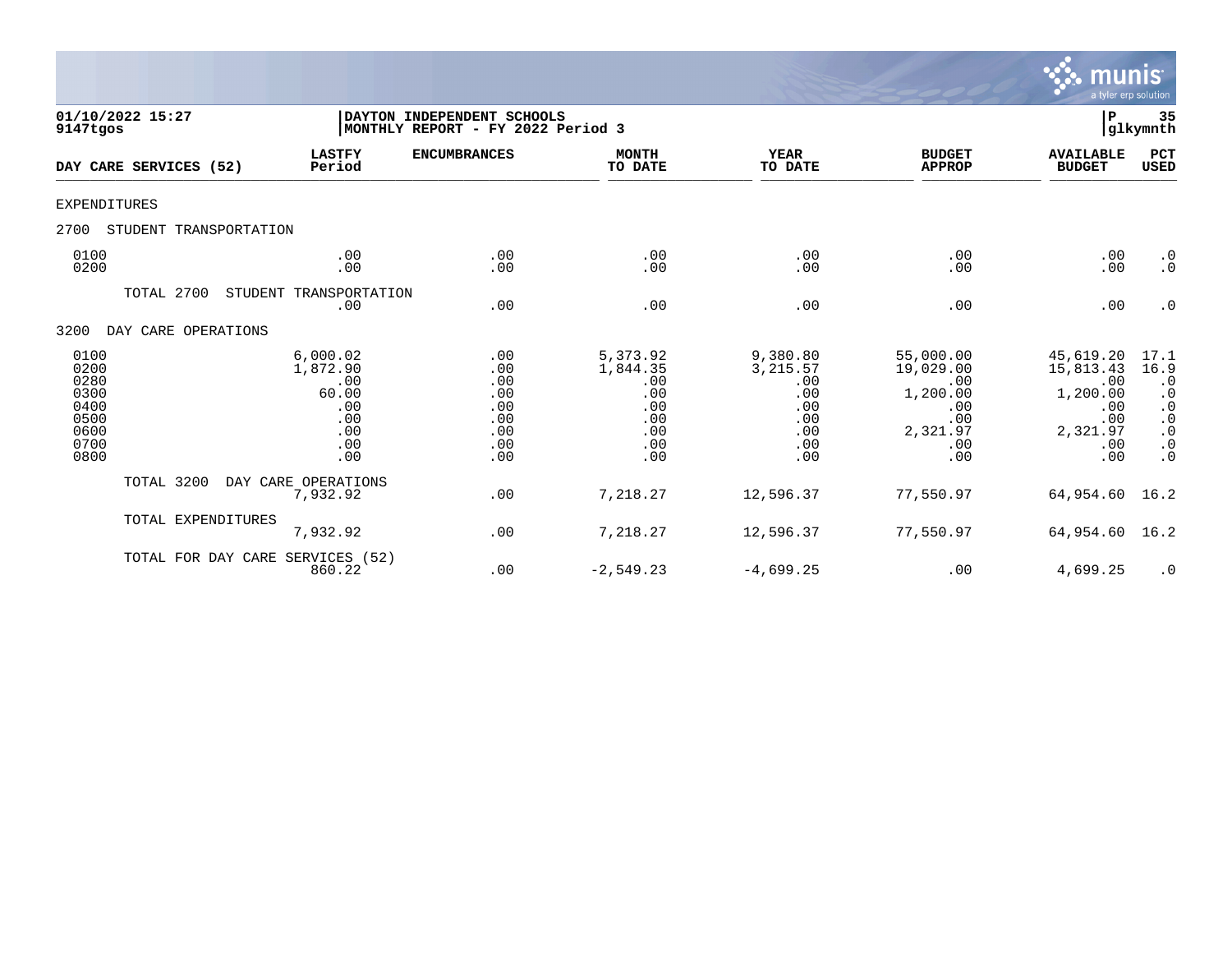|                                            |                                                                 |                     |                         |                 |                                | mun<br>a tyler erp solution       |                         |
|--------------------------------------------|-----------------------------------------------------------------|---------------------|-------------------------|-----------------|--------------------------------|-----------------------------------|-------------------------|
| 01/10/2022 15:27<br>9147tgos               | DAYTON INDEPENDENT SCHOOLS<br>MONTHLY REPORT - FY 2022 Period 3 |                     |                         |                 |                                | ∣P                                | 36<br>glkymnth          |
| FIDUCIARY FUND-AGENCY FUNDS (6Period       | <b>LASTFY</b>                                                   | <b>ENCUMBRANCES</b> | <b>MONTH</b><br>TO DATE | YEAR<br>TO DATE | <b>BUDGET</b><br><b>APPROP</b> | <b>AVAILABLE</b><br><b>BUDGET</b> | PCT<br><b>USED</b>      |
| REVENUES                                   |                                                                 |                     |                         |                 |                                |                                   |                         |
| 0999 BEGINNING BALANCE                     |                                                                 |                     |                         |                 |                                |                                   |                         |
| TOTAL 0999 BEGINNING BALANCE               | .00                                                             | .00                 | .00                     | .00             | .00                            | .00                               | . 0                     |
| RECEIPTS                                   |                                                                 |                     |                         |                 |                                |                                   |                         |
| REVENUE FROM LOCAL SOURCES                 |                                                                 |                     |                         |                 |                                |                                   |                         |
| REVENUE OTHER LOCAL GOVERNMENT UNITS       |                                                                 |                     |                         |                 |                                |                                   |                         |
| 1280 IN LIEU OF                            | .00                                                             | .00                 | .00                     | .00             | .00                            | .00                               | $\cdot$ 0               |
| TOTAL REVENUE OTHER LOCAL GOVERNMENT UNITS | .00                                                             | .00                 | .00                     | .00             | .00                            | .00                               | $\cdot$ 0               |
| TUITION                                    |                                                                 |                     |                         |                 |                                |                                   |                         |
| 1310 TUIT IND                              | .00                                                             | .00                 | .00                     | .00             | .00                            | .00                               | $\cdot$ 0               |
| TOTAL TUITION                              | .00                                                             | .00                 | .00                     | .00             | .00                            | .00                               | $\cdot$ 0               |
| STUDENT ACTIVITIES                         |                                                                 |                     |                         |                 |                                |                                   |                         |
| 1750 DONATIONS                             | .00                                                             | .00                 | .00                     | .00             | .00                            | .00                               | . 0                     |
| TOTAL STUDENT ACTIVITIES                   | .00                                                             | .00                 | .00                     | .00             | .00                            | .00                               | $\cdot$ 0               |
| OTHER REVENUE FROM LOCAL SOURCES           |                                                                 |                     |                         |                 |                                |                                   |                         |
| 1920 CONTRIBUTE<br>1980 PRYR REFND         | .00<br>.00                                                      | .00<br>.00          | .00<br>.00              | .00<br>.00      | .00<br>.00                     | .00<br>.00                        | $\cdot$ 0<br>$\ddot{o}$ |
| TOTAL OTHER REVENUE FROM LOCAL SOURCES     | .00                                                             | .00                 | .00                     | .00             | .00                            | .00                               | $\cdot$ 0               |
| TOTAL REVENUE FROM LOCAL SOURCES           | .00                                                             | .00                 | .00                     | .00             | .00                            | .00                               | $\boldsymbol{\cdot}$ 0  |
| REVENUE FROM FEDERAL SOURCES               |                                                                 |                     |                         |                 |                                |                                   |                         |
| RESTRICTED THROUGH THE STATE               |                                                                 |                     |                         |                 |                                |                                   |                         |
| 4500 RES FED/ST                            | .00                                                             | .00                 | .00                     | .00             | .00                            | .00                               | $\cdot$ 0               |
| TOTAL RESTRICTED THROUGH THE STATE         | .00                                                             | .00                 | .00                     | .00             | .00                            | .00                               | . 0                     |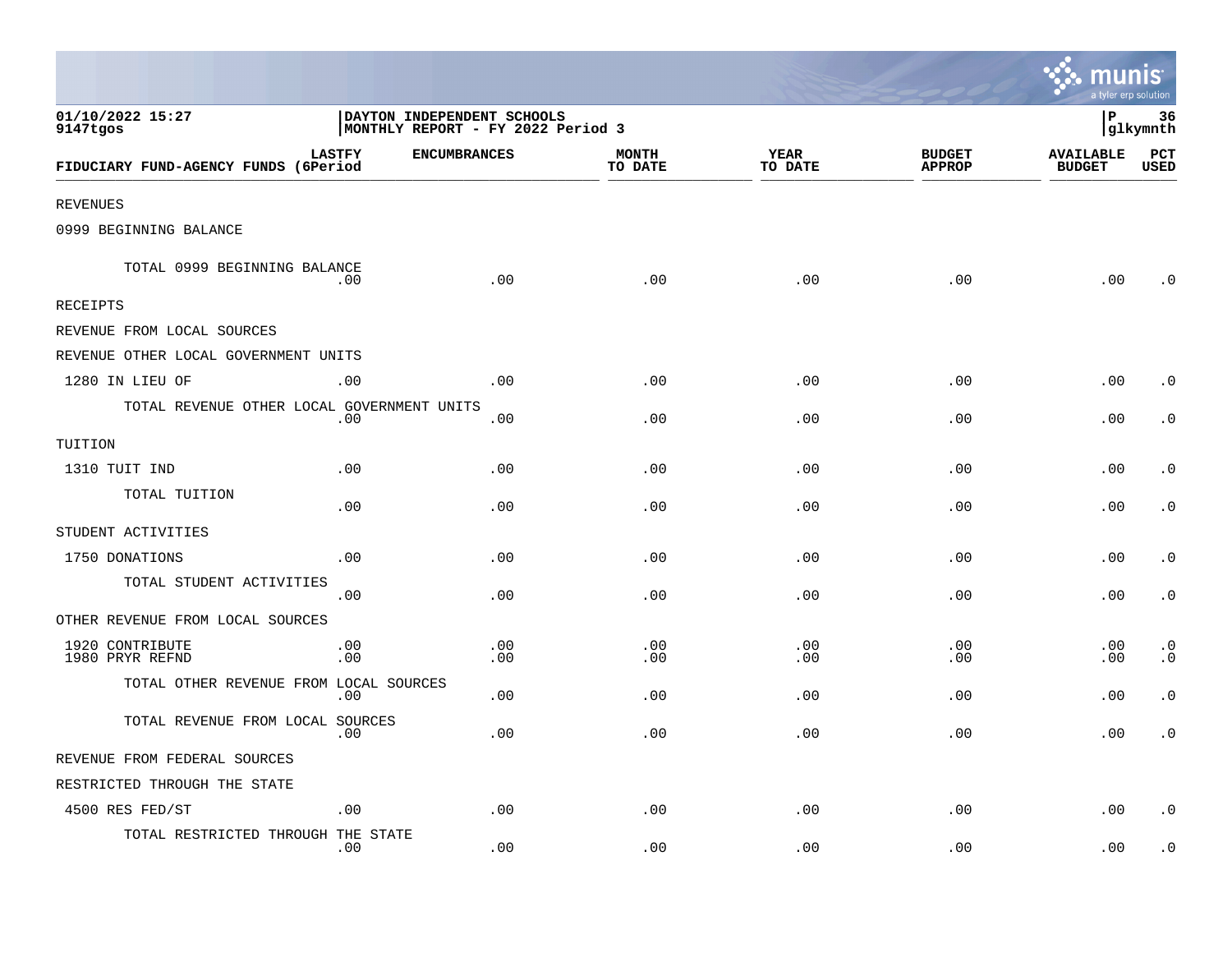

| 01/10/2022 15:27<br>9147tgos       | DAYTON INDEPENDENT SCHOOLS<br>MONTHLY REPORT - FY 2022 Period 3 |                     | 37<br> glkymnth         |                 |                                |                                   |                    |
|------------------------------------|-----------------------------------------------------------------|---------------------|-------------------------|-----------------|--------------------------------|-----------------------------------|--------------------|
| FIDUCIARY FUND-AGENCY FUNDS        | <b>LASTFY</b><br>(6Period                                       | <b>ENCUMBRANCES</b> | <b>MONTH</b><br>TO DATE | YEAR<br>TO DATE | <b>BUDGET</b><br><b>APPROP</b> | <b>AVAILABLE</b><br><b>BUDGET</b> | <b>PCT</b><br>USED |
| TOTAL REVENUE FROM FEDERAL SOURCES | .00                                                             | .00                 | .00                     | .00             | .00                            | .00                               | $\cdot$ 0          |
| TOTAL RECEIPTS                     | .00                                                             | .00                 | .00                     | .00             | .00                            | .00                               | .0                 |
| TOTAL REVENUE                      | .00                                                             | .00                 | .00                     | .00             | .00                            | .00                               | .0                 |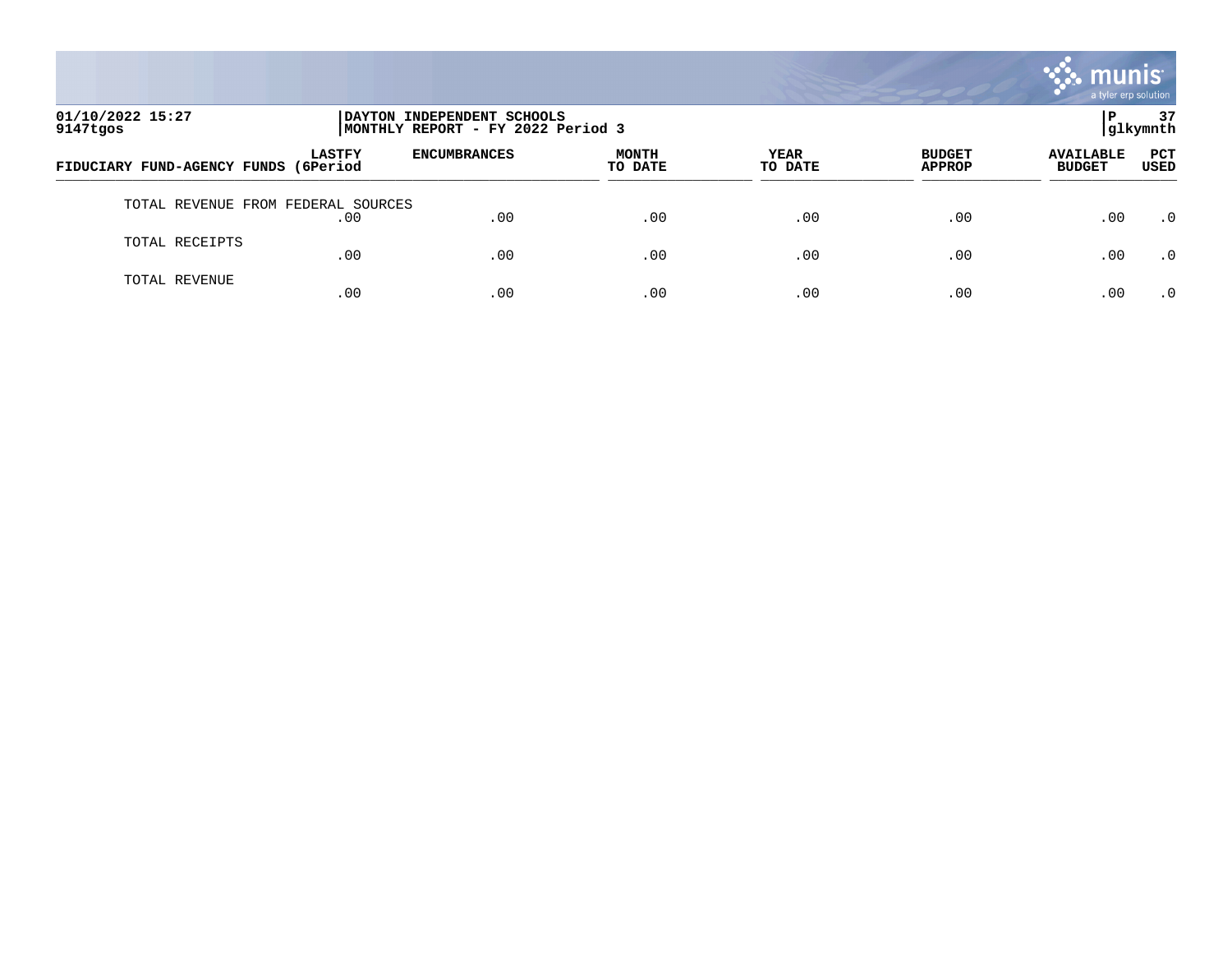

| 01/10/2022 15:27<br>9147tgos          |                           | DAYTON INDEPENDENT SCHOOLS<br> MONTHLY REPORT - FY 2022 Period 3 |                         |                 |                                |                                   | 38<br>glkymnth            |
|---------------------------------------|---------------------------|------------------------------------------------------------------|-------------------------|-----------------|--------------------------------|-----------------------------------|---------------------------|
| FIDUCIARY FUND-AGENCY FUNDS           | <b>LASTFY</b><br>(6Period | <b>ENCUMBRANCES</b>                                              | <b>MONTH</b><br>TO DATE | YEAR<br>TO DATE | <b>BUDGET</b><br><b>APPROP</b> | <b>AVAILABLE</b><br><b>BUDGET</b> | <b>PCT</b><br><b>USED</b> |
| EXPENDITURES                          |                           |                                                                  |                         |                 |                                |                                   |                           |
| 3300<br>COMMUNITY SERVICES            |                           |                                                                  |                         |                 |                                |                                   |                           |
| 0600                                  | .00                       | .00                                                              | .00                     | .00             | .00                            | .00                               | $\cdot$ 0                 |
| TOTAL 3300                            | COMMUNITY SERVICES<br>.00 | .00                                                              | .00                     | .00             | .00                            | .00                               | $\cdot$ 0                 |
| TOTAL EXPENDITURES                    | .00                       | .00                                                              | .00                     | .00             | .00                            | .00                               | $\cdot$ 0                 |
| TOTAL FOR FIDUCIARY FUND-AGENCY FUNDS | .00                       | (61)<br>.00                                                      | .00                     | .00             | .00                            | .00                               | $\cdot$ 0                 |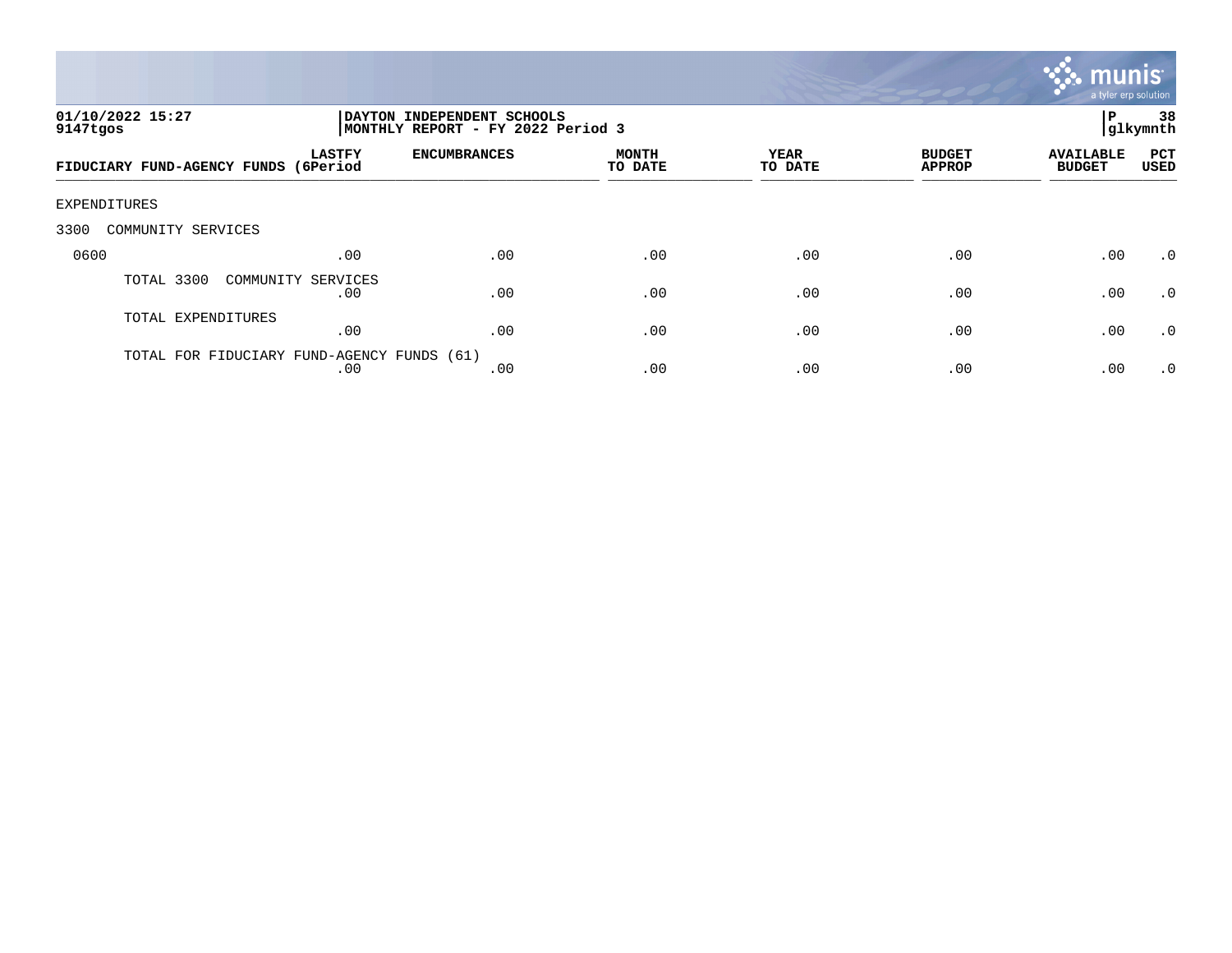|                                                     |                                                                 |                     |                         |                        |                                | <b>munis</b><br>a tyler erp solution |                                                  |
|-----------------------------------------------------|-----------------------------------------------------------------|---------------------|-------------------------|------------------------|--------------------------------|--------------------------------------|--------------------------------------------------|
| 01/10/2022 15:27<br>9147tgos                        | DAYTON INDEPENDENT SCHOOLS<br>MONTHLY REPORT - FY 2022 Period 3 |                     |                         |                        |                                |                                      | 39<br>glkymnth                                   |
| <b>GOVERNMENTAL ASSETS (8)</b>                      | <b>LASTFY</b><br>Period                                         | <b>ENCUMBRANCES</b> | <b>MONTH</b><br>TO DATE | <b>YEAR</b><br>TO DATE | <b>BUDGET</b><br><b>APPROP</b> | <b>AVAILABLE</b><br><b>BUDGET</b>    | PCT<br><b>USED</b>                               |
| <b>REVENUES</b>                                     |                                                                 |                     |                         |                        |                                |                                      |                                                  |
| <b>RECEIPTS</b>                                     |                                                                 |                     |                         |                        |                                |                                      |                                                  |
| REVENUE FROM LOCAL SOURCES                          |                                                                 |                     |                         |                        |                                |                                      |                                                  |
| OTHER REVENUE FROM LOCAL SOURCES                    |                                                                 |                     |                         |                        |                                |                                      |                                                  |
| 1930 GAIN/LOSS                                      | .00                                                             | .00                 | .00                     | .00                    | .00                            | .00                                  | $\cdot$ 0                                        |
| TOTAL OTHER REVENUE FROM LOCAL SOURCES              | .00                                                             | .00                 | .00                     | .00                    | .00                            | .00                                  | $\cdot$ 0                                        |
| TOTAL REVENUE FROM LOCAL SOURCES                    | .00                                                             | .00                 | .00                     | .00                    | .00                            | .00                                  | $\cdot$ 0                                        |
| OTHER RECEIPTS                                      |                                                                 |                     |                         |                        |                                |                                      |                                                  |
| SALE OR COMP FOR LOSS OF ASSETS                     |                                                                 |                     |                         |                        |                                |                                      |                                                  |
| 5311 SALE LAND<br>5331 SALE BLDG<br>5341 SALE EQUIP | .00<br>.00<br>.00                                               | .00<br>.00<br>.00   | .00<br>.00<br>.00       | .00<br>.00<br>.00      | .00<br>.00<br>.00              | .00<br>.00<br>.00                    | $\cdot$ 0<br>$\cdot$ 0<br>$\boldsymbol{\cdot}$ 0 |
| TOTAL SALE OR COMP FOR LOSS OF ASSETS               | .00                                                             | .00                 | .00                     | .00                    | .00                            | .00                                  | $\boldsymbol{\cdot}$ 0                           |
| TOTAL OTHER RECEIPTS                                | .00                                                             | .00                 | .00                     | .00                    | .00                            | .00                                  | $\cdot$ 0                                        |
| TOTAL RECEIPTS                                      | .00                                                             | .00                 | .00                     | .00                    | .00                            | .00                                  | $\cdot$ 0                                        |
| TOTAL REVENUE                                       | .00                                                             | .00                 | .00                     | .00                    | .00                            | .00                                  | $\cdot$ 0                                        |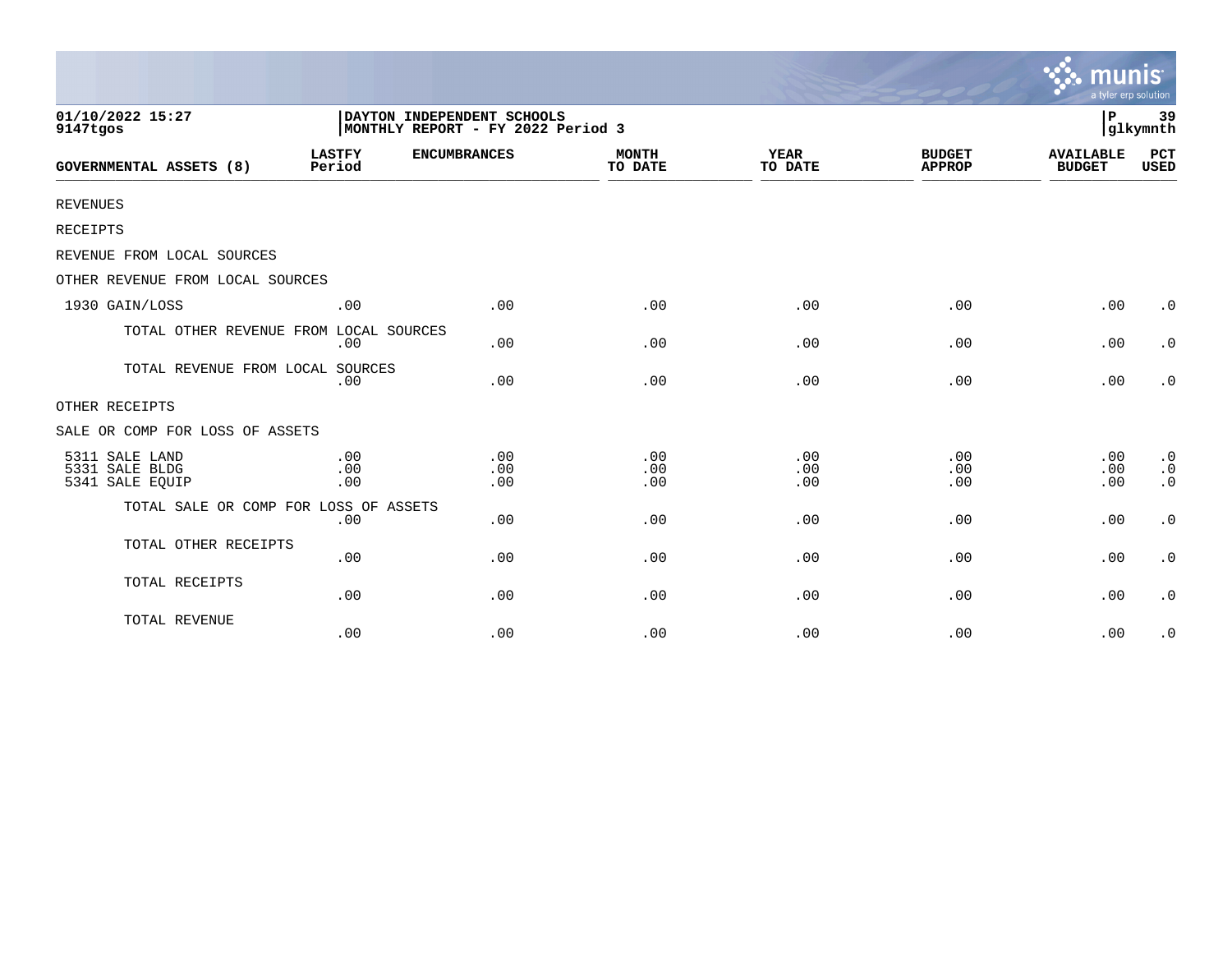

| 01/10/2022 15:27<br>9147tgos   |                                         | DAYTON INDEPENDENT SCHOOLS<br>MONTHLY REPORT - FY 2022 Period 3 |                         |                        |                                |                                   |                    |
|--------------------------------|-----------------------------------------|-----------------------------------------------------------------|-------------------------|------------------------|--------------------------------|-----------------------------------|--------------------|
| <b>GOVERNMENTAL ASSETS (8)</b> | <b>LASTFY</b><br>Period                 | <b>ENCUMBRANCES</b>                                             | <b>MONTH</b><br>TO DATE | <b>YEAR</b><br>TO DATE | <b>BUDGET</b><br><b>APPROP</b> | <b>AVAILABLE</b><br><b>BUDGET</b> | PCT<br><b>USED</b> |
| <b>EXPENDITURES</b>            |                                         |                                                                 |                         |                        |                                |                                   |                    |
| 1000<br>INSTRUCTION            |                                         |                                                                 |                         |                        |                                |                                   |                    |
| 0700                           | .00                                     | .00                                                             | .00                     | .00                    | .00                            | .00                               | $\cdot$ 0          |
| TOTAL 1000                     | INSTRUCTION<br>.00                      | .00                                                             | .00                     | .00                    | .00                            | .00                               | $\cdot$ 0          |
| 2100                           | STUDENT SUPPORT SERVICES                |                                                                 |                         |                        |                                |                                   |                    |
| 0700                           | .00                                     | .00                                                             | .00                     | .00                    | .00                            | .00                               | $\cdot$ 0          |
| TOTAL 2100                     | STUDENT SUPPORT SERVICES<br>.00         | .00                                                             | .00                     | .00                    | .00                            | .00                               | $\cdot$ 0          |
| 2200                           | INSTRUCTIONAL STAFF SUPP SERV           |                                                                 |                         |                        |                                |                                   |                    |
| 0700                           | .00                                     | .00                                                             | .00                     | .00                    | .00                            | .00                               | $\cdot$ 0          |
| TOTAL 2200                     | INSTRUCTIONAL STAFF SUPP SERV<br>.00    | .00                                                             | .00                     | .00                    | .00                            | .00                               | $\cdot$ 0          |
| 2300                           | DISTRICT ADMIN SUPPORT                  |                                                                 |                         |                        |                                |                                   |                    |
| 0700                           | .00                                     | .00                                                             | .00                     | .00                    | .00                            | .00                               | $\cdot$ 0          |
| TOTAL 2300                     | DISTRICT ADMIN SUPPORT<br>.00           | .00                                                             | .00                     | .00                    | .00                            | .00                               | $\cdot$ 0          |
| 2400<br>SCHOOL ADMIN SUPPORT   |                                         |                                                                 |                         |                        |                                |                                   |                    |
| 0700                           | .00                                     | .00                                                             | .00                     | .00                    | .00                            | .00                               | $\cdot$ 0          |
| TOTAL 2400                     | SCHOOL ADMIN SUPPORT<br>.00             | .00                                                             | .00                     | .00                    | .00                            | .00                               | $\cdot$ 0          |
| 2500                           | BUSINESS SUPPORT SERVICES               |                                                                 |                         |                        |                                |                                   |                    |
| 0700                           | .00                                     | .00                                                             | .00                     | .00                    | .00                            | .00                               | $\cdot$ 0          |
| TOTAL 2500                     | BUSINESS SUPPORT SERVICES<br>.00        | .00                                                             | .00                     | .00                    | $.00 \,$                       | .00                               | $\cdot$ 0          |
| 2600                           | PLANT OPERATIONS AND MAINTENANCE        |                                                                 |                         |                        |                                |                                   |                    |
| 0700                           | .00                                     | .00                                                             | .00                     | .00                    | .00                            | .00                               | $\cdot$ 0          |
| TOTAL 2600                     | PLANT OPERATIONS AND MAINTENANCE<br>.00 | .00                                                             | .00                     | .00                    | .00                            | .00                               | $\cdot$ 0          |

2700 STUDENT TRANSPORTATION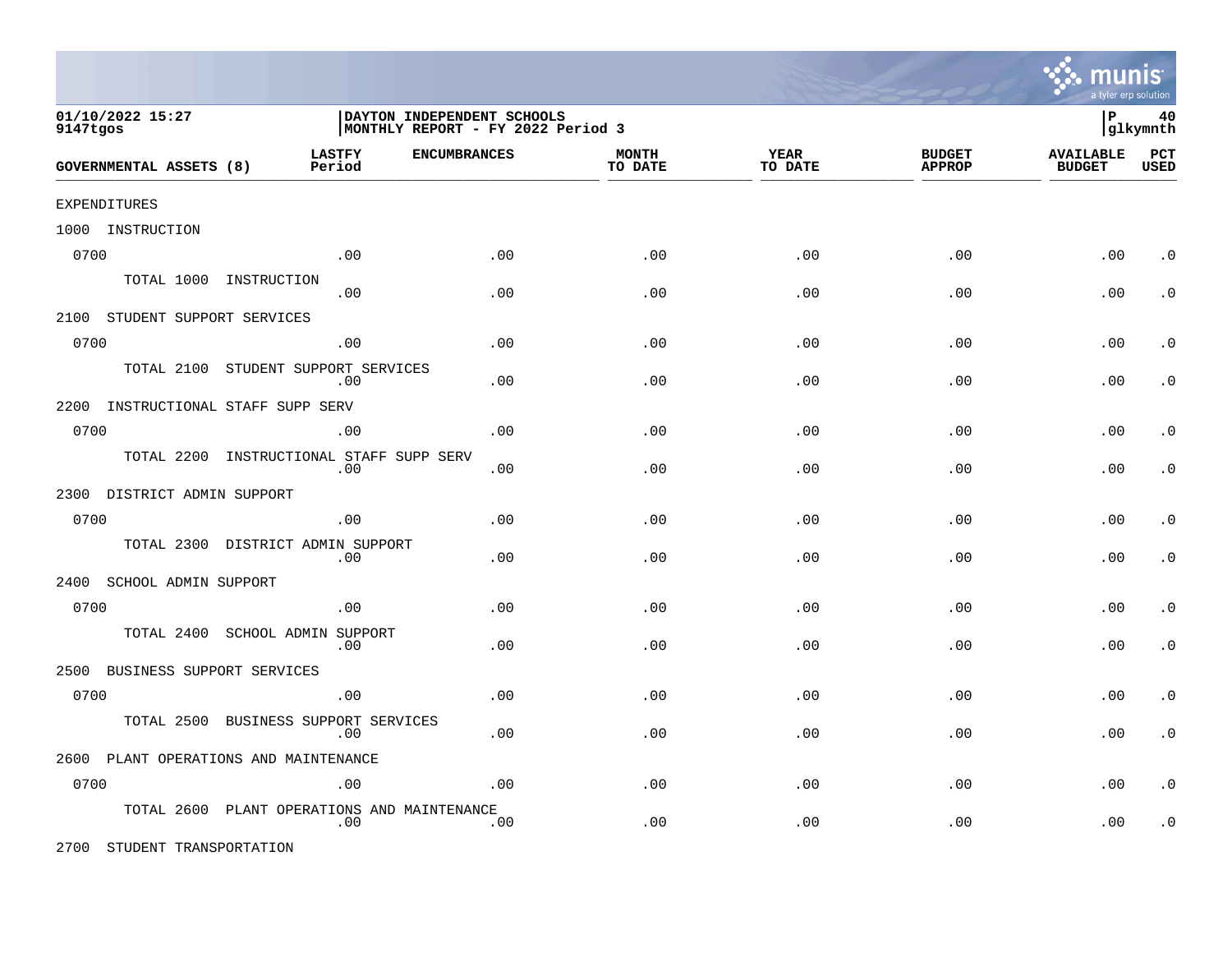

| 01/10/2022 15:27<br>9147tgos   |                                          | DAYTON INDEPENDENT SCHOOLS<br>MONTHLY REPORT - FY 2022 Period 3 |                         |                        |                                |                                   |                    |
|--------------------------------|------------------------------------------|-----------------------------------------------------------------|-------------------------|------------------------|--------------------------------|-----------------------------------|--------------------|
| <b>GOVERNMENTAL ASSETS (8)</b> | <b>LASTFY</b><br>Period                  | <b>ENCUMBRANCES</b>                                             | <b>MONTH</b><br>TO DATE | <b>YEAR</b><br>TO DATE | <b>BUDGET</b><br><b>APPROP</b> | <b>AVAILABLE</b><br><b>BUDGET</b> | PCT<br><b>USED</b> |
| 0700                           | .00                                      | .00                                                             | .00                     | .00                    | .00                            | .00                               | $\cdot$ 0          |
| TOTAL 2700                     | STUDENT TRANSPORTATION<br>.00            | .00                                                             | .00                     | .00                    | .00                            | .00                               | $\cdot$ 0          |
| 3300<br>COMMUNITY SERVICES     |                                          |                                                                 |                         |                        |                                |                                   |                    |
| 0700                           | .00                                      | .00                                                             | .00                     | .00                    | .00                            | .00                               | $\cdot$ 0          |
| TOTAL 3300                     | COMMUNITY SERVICES<br>.00                | .00                                                             | .00                     | .00                    | .00                            | .00                               | $\cdot$ 0          |
| TOTAL EXPENDITURES             | .00                                      | .00                                                             | .00                     | .00                    | .00                            | .00                               | $\cdot$ 0          |
|                                | TOTAL FOR GOVERNMENTAL ASSETS (8)<br>.00 | .00                                                             | .00                     | .00                    | .00                            | .00                               | $\cdot$ 0          |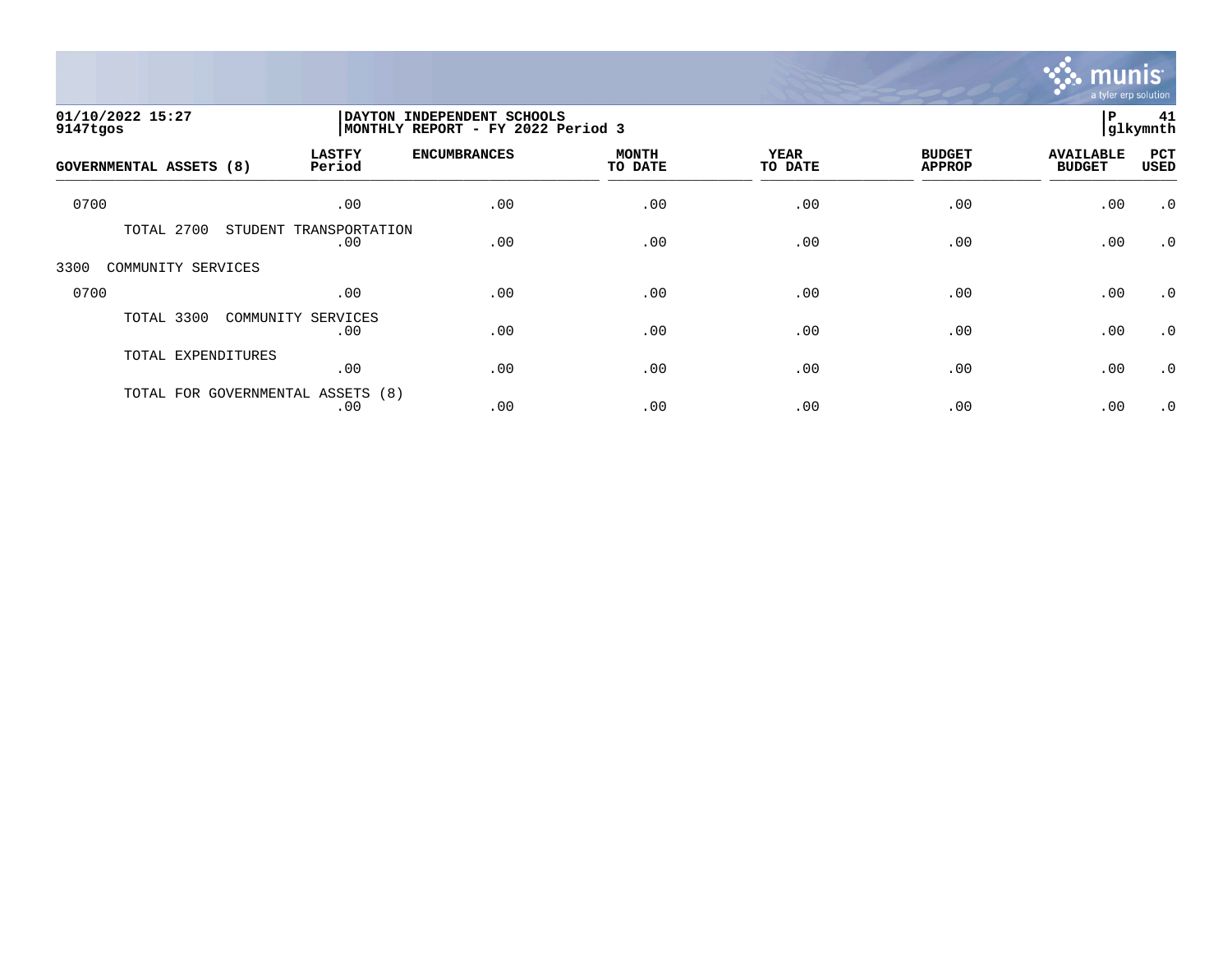|                                                                                                 |                         |                     |                         |                        |                                | munis<br>a tyler erp solution     |             |  |  |
|-------------------------------------------------------------------------------------------------|-------------------------|---------------------|-------------------------|------------------------|--------------------------------|-----------------------------------|-------------|--|--|
| 01/10/2022 15:27<br>DAYTON INDEPENDENT SCHOOLS<br>MONTHLY REPORT - FY 2022 Period 3<br>9147tgos |                         |                     |                         |                        |                                |                                   |             |  |  |
| FOOD SERVICE ASSETS (81)                                                                        | <b>LASTFY</b><br>Period | <b>ENCUMBRANCES</b> | <b>MONTH</b><br>TO DATE | <b>YEAR</b><br>TO DATE | <b>BUDGET</b><br><b>APPROP</b> | <b>AVAILABLE</b><br><b>BUDGET</b> | PCT<br>USED |  |  |
| <b>REVENUES</b>                                                                                 |                         |                     |                         |                        |                                |                                   |             |  |  |
| RECEIPTS                                                                                        |                         |                     |                         |                        |                                |                                   |             |  |  |
| REVENUE FROM LOCAL SOURCES                                                                      |                         |                     |                         |                        |                                |                                   |             |  |  |
| OTHER REVENUE FROM LOCAL SOURCES                                                                |                         |                     |                         |                        |                                |                                   |             |  |  |
| 1930 GAIN/LOSS                                                                                  | .00                     | .00                 | .00                     | .00                    | .00                            | .00                               | $\cdot$ 0   |  |  |
| TOTAL OTHER REVENUE FROM                                                                        | LOCAL SOURCES<br>.00    | .00                 | .00                     | .00                    | .00                            | .00                               | .0          |  |  |
| TOTAL REVENUE FROM LOCAL SOURCES                                                                | .00                     | .00                 | .00                     | .00                    | .00                            | .00                               | .0          |  |  |
| TOTAL RECEIPTS                                                                                  | .00                     | .00                 | .00                     | .00                    | .00                            | .00                               | $\cdot$ 0   |  |  |
| TOTAL REVENUE                                                                                   | .00                     | .00                 | .00                     | .00                    | .00                            | .00                               | $\cdot$ 0   |  |  |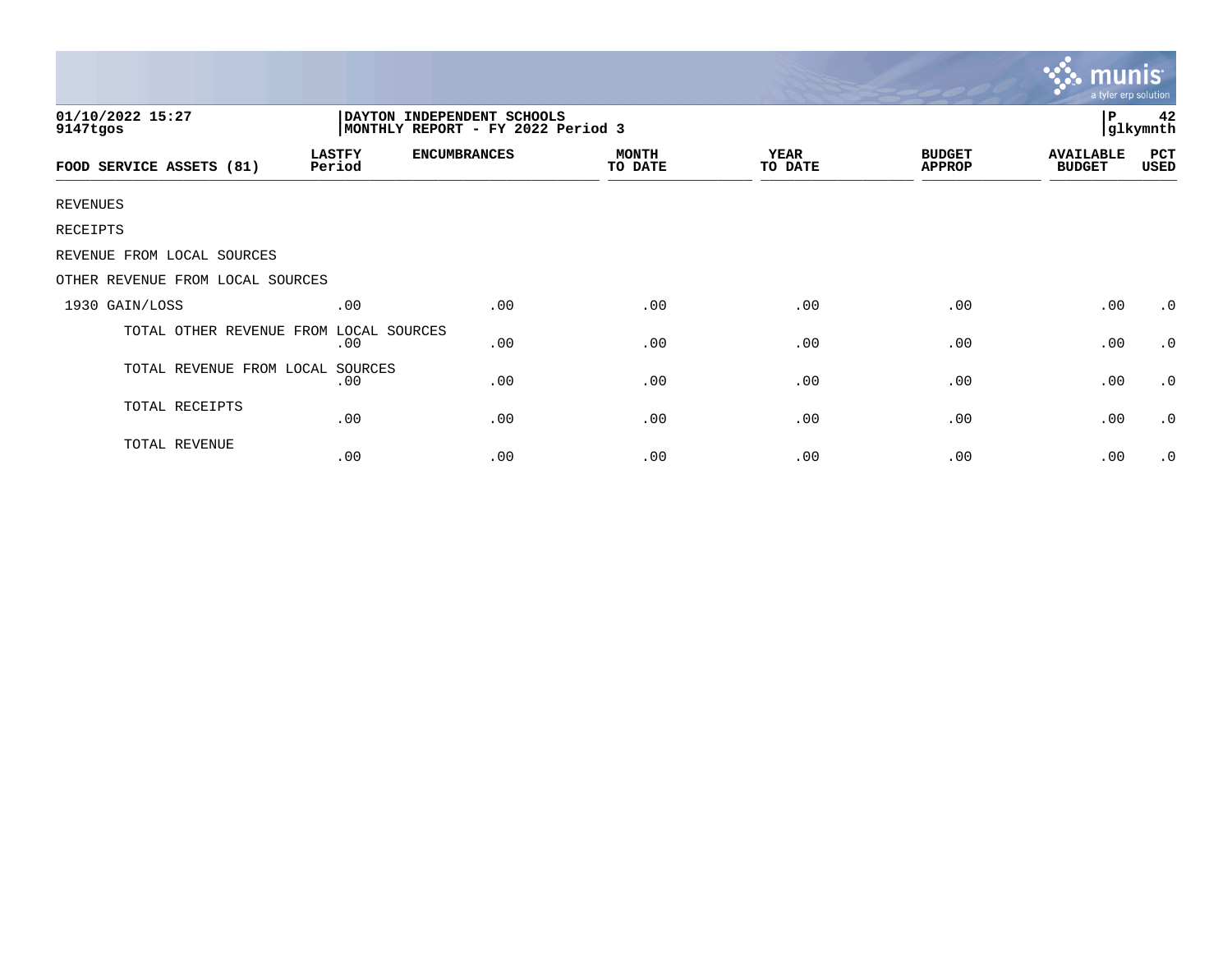

| 01/10/2022 15:27<br>9147tgos       |                         | DAYTON INDEPENDENT SCHOOLS<br>MONTHLY REPORT - FY 2022 Period 3 |                         |                 |                                |                                   |                           |
|------------------------------------|-------------------------|-----------------------------------------------------------------|-------------------------|-----------------|--------------------------------|-----------------------------------|---------------------------|
| FOOD SERVICE ASSETS (81)           | <b>LASTFY</b><br>Period | <b>ENCUMBRANCES</b>                                             | <b>MONTH</b><br>TO DATE | YEAR<br>TO DATE | <b>BUDGET</b><br><b>APPROP</b> | <b>AVAILABLE</b><br><b>BUDGET</b> | <b>PCT</b><br><b>USED</b> |
| EXPENDITURES                       |                         |                                                                 |                         |                 |                                |                                   |                           |
| 3100<br>SERVICE OPERATION<br>FOOD  |                         |                                                                 |                         |                 |                                |                                   |                           |
| 0700                               | .00                     | .00                                                             | .00                     | .00             | .00                            | .00                               | $\cdot$ 0                 |
| TOTAL 3100<br>FOOD SERVICE         | OPERATION<br>.00        | .00                                                             | .00                     | .00             | .00                            | .00                               | .0                        |
| TOTAL EXPENDITURES                 | .00                     | .00                                                             | .00                     | .00             | .00                            | .00                               | $\cdot$ 0                 |
| TOTAL FOR FOOD SERVICE ASSETS (81) | .00                     | .00                                                             | .00                     | .00             | .00                            | .00                               | $\cdot$ 0                 |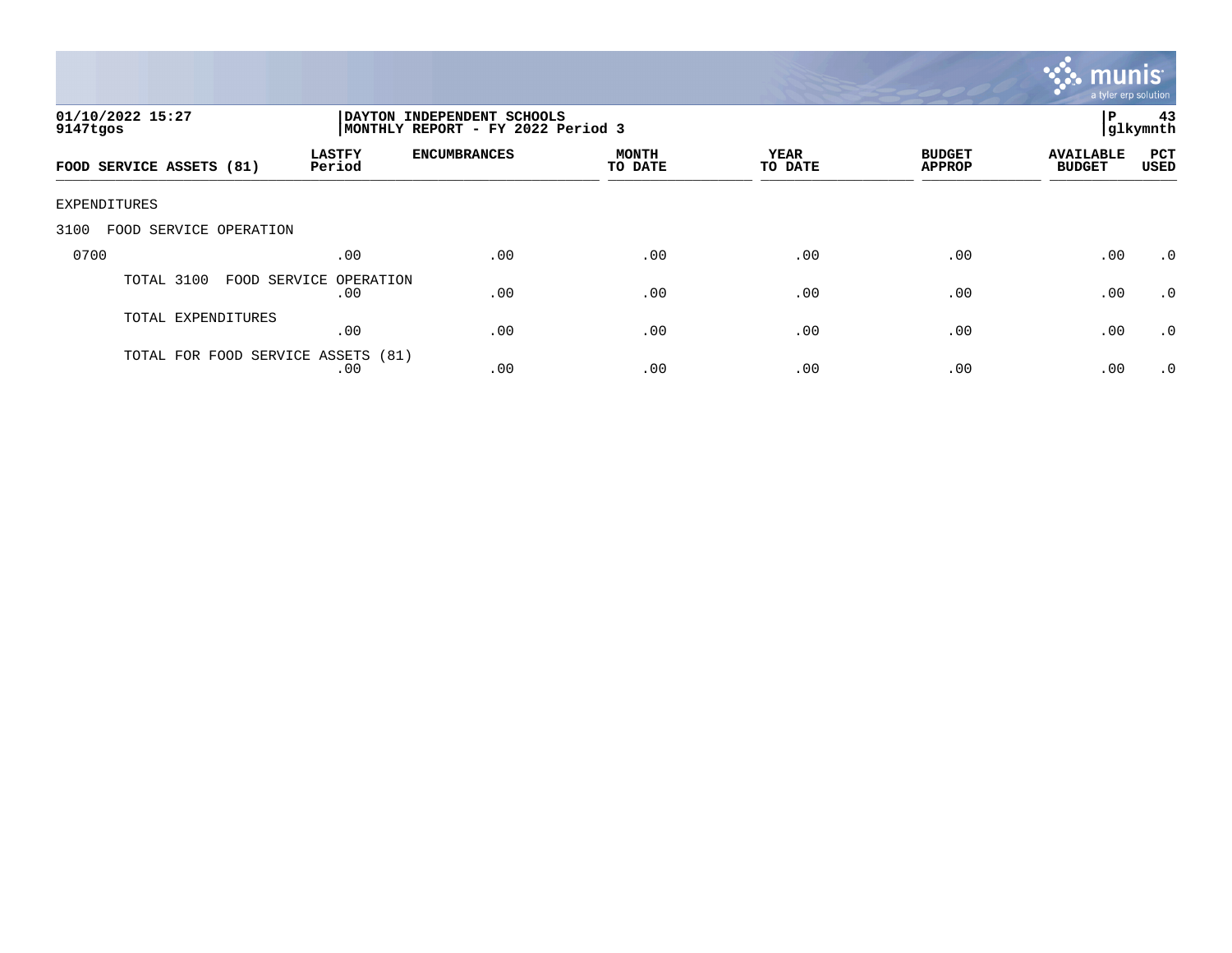|                                                                                                 |                         |                     |                         |                        |                                | munis<br>a tyler erp solution     |             |  |
|-------------------------------------------------------------------------------------------------|-------------------------|---------------------|-------------------------|------------------------|--------------------------------|-----------------------------------|-------------|--|
| 01/10/2022 15:27<br>DAYTON INDEPENDENT SCHOOLS<br>MONTHLY REPORT - FY 2022 Period 3<br>9147tgos |                         |                     |                         |                        |                                |                                   |             |  |
| DAY CARE ASSETS (82)                                                                            | <b>LASTFY</b><br>Period | <b>ENCUMBRANCES</b> | <b>MONTH</b><br>TO DATE | <b>YEAR</b><br>TO DATE | <b>BUDGET</b><br><b>APPROP</b> | <b>AVAILABLE</b><br><b>BUDGET</b> | PCT<br>USED |  |
| <b>REVENUES</b>                                                                                 |                         |                     |                         |                        |                                |                                   |             |  |
| RECEIPTS                                                                                        |                         |                     |                         |                        |                                |                                   |             |  |
| REVENUE FROM LOCAL SOURCES                                                                      |                         |                     |                         |                        |                                |                                   |             |  |
| OTHER REVENUE FROM LOCAL SOURCES                                                                |                         |                     |                         |                        |                                |                                   |             |  |
| 1930 GAIN/LOSS                                                                                  | .00                     | .00                 | .00                     | .00                    | .00                            | .00                               | $\cdot$ 0   |  |
| TOTAL OTHER REVENUE FROM                                                                        | LOCAL SOURCES<br>.00    | .00                 | .00                     | .00                    | .00                            | .00                               | .0          |  |
| TOTAL REVENUE FROM LOCAL                                                                        | SOURCES<br>.00          | .00                 | .00                     | .00                    | .00                            | .00                               | $\cdot$ 0   |  |
| TOTAL RECEIPTS                                                                                  | .00                     | .00                 | .00                     | .00                    | .00                            | .00                               | $\cdot$ 0   |  |
| TOTAL REVENUE                                                                                   | .00                     | .00                 | .00                     | .00                    | .00                            | .00                               | .0          |  |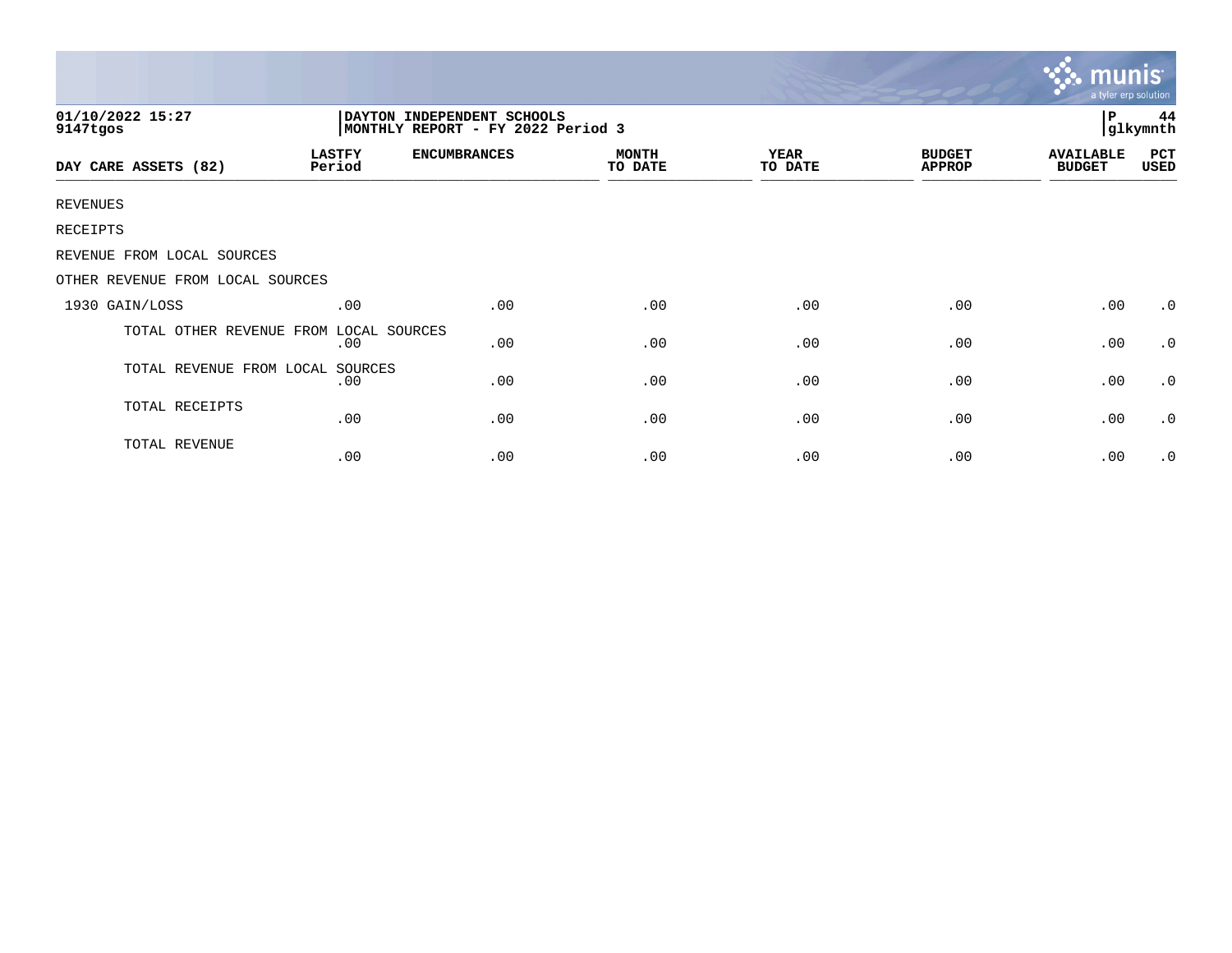

| 01/10/2022 15:27<br>9147tgos   |                            | P<br>DAYTON INDEPENDENT SCHOOLS<br> glkymnth<br>MONTHLY REPORT - FY 2022 Period 3 |                         |                 |                                |                                   |                    |
|--------------------------------|----------------------------|-----------------------------------------------------------------------------------|-------------------------|-----------------|--------------------------------|-----------------------------------|--------------------|
| DAY CARE ASSETS (82)           | <b>LASTFY</b><br>Period    | <b>ENCUMBRANCES</b>                                                               | <b>MONTH</b><br>TO DATE | YEAR<br>TO DATE | <b>BUDGET</b><br><b>APPROP</b> | <b>AVAILABLE</b><br><b>BUDGET</b> | <b>PCT</b><br>USED |
| <b>EXPENDITURES</b>            |                            |                                                                                   |                         |                 |                                |                                   |                    |
| 3200<br>OPERATIONS<br>DAY CARE |                            |                                                                                   |                         |                 |                                |                                   |                    |
| 0700                           | .00                        | .00                                                                               | .00                     | .00             | .00                            | .00                               | $\cdot$ 0          |
| 3200<br>TOTAL                  | DAY CARE OPERATIONS<br>.00 | .00                                                                               | .00                     | .00             | .00                            | .00                               | $\cdot$ 0          |
| TOTAL EXPENDITURES             | .00                        | .00                                                                               | .00                     | .00             | .00                            | .00                               | $\cdot$ 0          |
| TOTAL FOR DAY CARE ASSETS      | (82)<br>.00                | .00                                                                               | .00                     | .00             | .00                            | .00                               | .0                 |